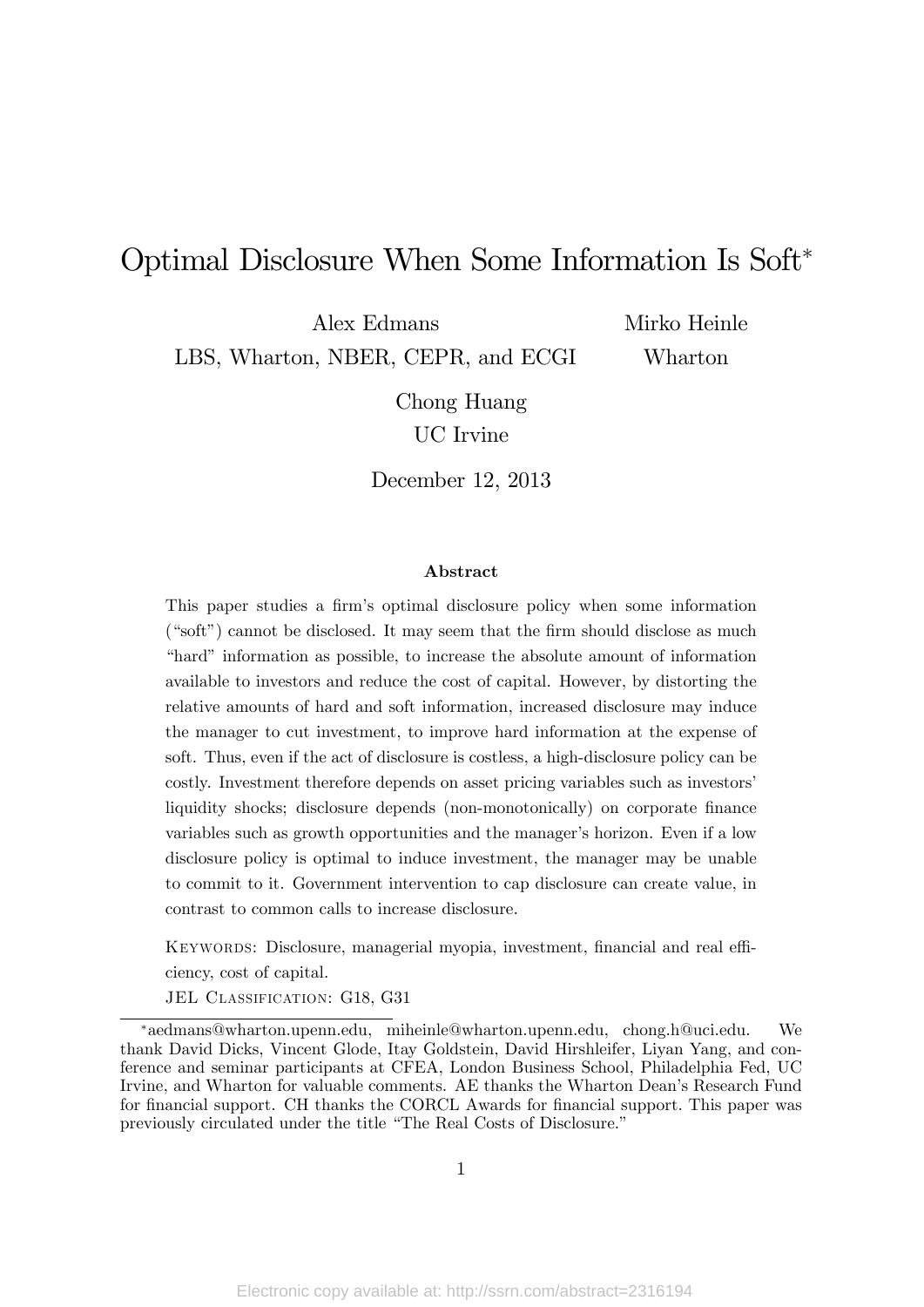An extensive literature analyzes the optimal disclosure policy for a firm, and identifies numerous benefits of greater disclosure. Diamond (1985) shows that disclosing information reduces the need for each individual shareholder to bear the cost of gathering it. In Diamond and Verrecchia (1991), disclosure reduces the cost of capital by lowering the information asymmetry that shareholders suffer if they subsequently need to sell due to a liquidity shock. Kanodia (1980) and Fishman and Hagerty (1989) show that disclosure increases price efficiency and thus the manager's investment incentives.

These theories only apply to the disclosure of "hard" (i.e., quantitative and verifiable) information, as only hard information can be credibly disclosed. "Soft" information cannot be, because it is non-verifiable.<sup>1</sup> For example, a firm can credibly communicate its earnings, but not the quality of its intangible assets such as its human capital, corporate culture, or R&D capability. Zingales (2000) argues that such intangible assets are particularly important in the modern firm.

It may seem that this distinction does not matter: the disclosure of soft information is moot and so firms should simply apply the insights of disclosure theories to hard information. Thus, if the benefits of disclosure outweigh the costs, firms should disclose as much hard information as possible, to minimize the cost of capital (Diamond and Verrecchia (1991)).<sup>2</sup> Indeed, recent government policies have increased disclosure requirements, such as Sarbanes-Oxley, Regulation FD, and Dodd-Frank.

This article reaches a different conclusion. It shows that the insights of disclosure theories cannot simply be applied to hard information alone, if soft information is important. In particular, even if the actual act of disclosing hard information is costless, a high-disclosure policy can be costly. While increased disclosure of hard information increases the absolute amount of information, reducing the cost of capital, it also distorts the relative amount of hard versus soft information, since the latter cannot be disclosed. In turn, this distorts the manager's investment decision, as it depends on the relative amounts of hard and soft information in the market. If neither type of

<sup>1</sup>See, e.g., Stein (2002) and Petersen (2004) for the distinction between hard and soft information.

 $2$ The costs of disclosure previously identified by the literature are believed to be less important nowadays. First, the cost of communicating information has dramatically decreased due to electronic communication. Second, the cost of producing information is low since firms already produce copious information for internal and tax purposes. Third, the information may be proprietary (e.g., Verrecchia (1983) and Dye (1986)). While likely important for some types of disclosure (e.g., the stage of a patent application), proprietary considerations are unlikely to be for others (e.g., earnings). Fourth, Hirshleifer (1971) shows that disclosure in insurance markets may worsen risk-sharing, e.g. if it is made public which individuals will suffer heart attacks before they have a chance to take out medical insurance. However, Diamond (1985) argues that this cost is unlikely to be significant for financial markets, where continuous trading is possible.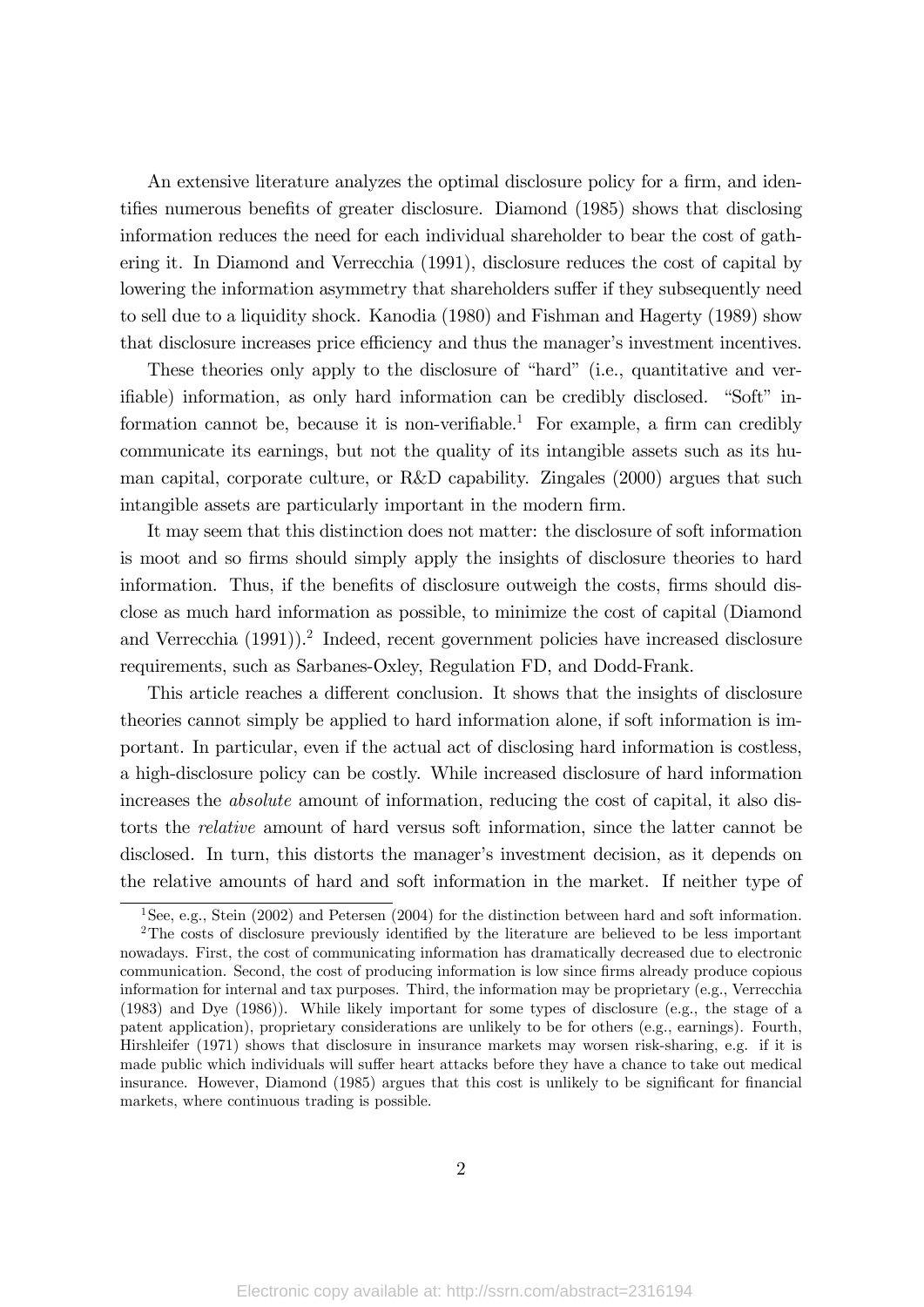information is disclosed, the manager invests optimally. Increasing the disclosure of hard information, relative to soft, distorts the manager's actions towards improving the hard signal at the expense of the soft signal  $-$  for example, cutting investment in intangible assets to increase current earnings.

Our model features a firm initially owned and run by a manager, who must raise funds from an outside investor. After funds are raised, the firm turns out to be either high or low quality, and this type is unknown to the investor. As in Diamond and Verrecchia (1991), the investor may subsequently suffer a liquidity shock which forces her to trade additional shares. Also present in the market is a speculator (such as a hedge fund) who has private information on Örm value, and a market maker. The investor expects to lose to the speculator from her liquidity trading and thus demands a larger stake when contributing funds, augmenting the cost of capital.

The manager can reduce the investor's informational disadvantage, and thus the cost of capital, by disclosing hard information (such as earnings) that is partially informative about Örm value, just before the trading stage. We initially assume that the manager can commit to a disclosure policy when raising funds, as in the literature on mandatory disclosure. High disclosure indeed reduces the cost of capital, but has an important cost. A high-quality firm has the option to undertake an intangible investment that improves the firm's long-run value, but also raises the probability of delivering low earnings. If low earnings are disclosed, the firm's stock price falls since a low-quality firm always delivers low earnings. The manager's objective function places weight on both the short-term stock price and long-term firm value.

In a benchmark model in which firm value is hard information, the optimal policy is to maximize disclosure of long-run value. Such a policy reduces the cost of capital and causes no investment distortion, since investment improves both firm value and the disclosed signal (and thus the stock price). The more realistic case is when long-run value is soft information, since it is not realized until the future. Since investment improves soft information but worsens hard information, disclosure induces underinvestment. While existing literature on optimal disclosure typically assumes that firm value is exogenous, here firm value is endogenous to the disclosure policy (even absent a competitor who can use the disclosed information). In contrast to some existing theories, here the cost of disclosure is its effect on real variables  $-$  it reduces investment.

The optimal level of disclosure is a trade-off between the benefits of disclosure (reduced cost of capital) and its costs (inefficient investment). Thus, the model predicts how disclosure should vary across firms. Intuition might suggest that firms with bet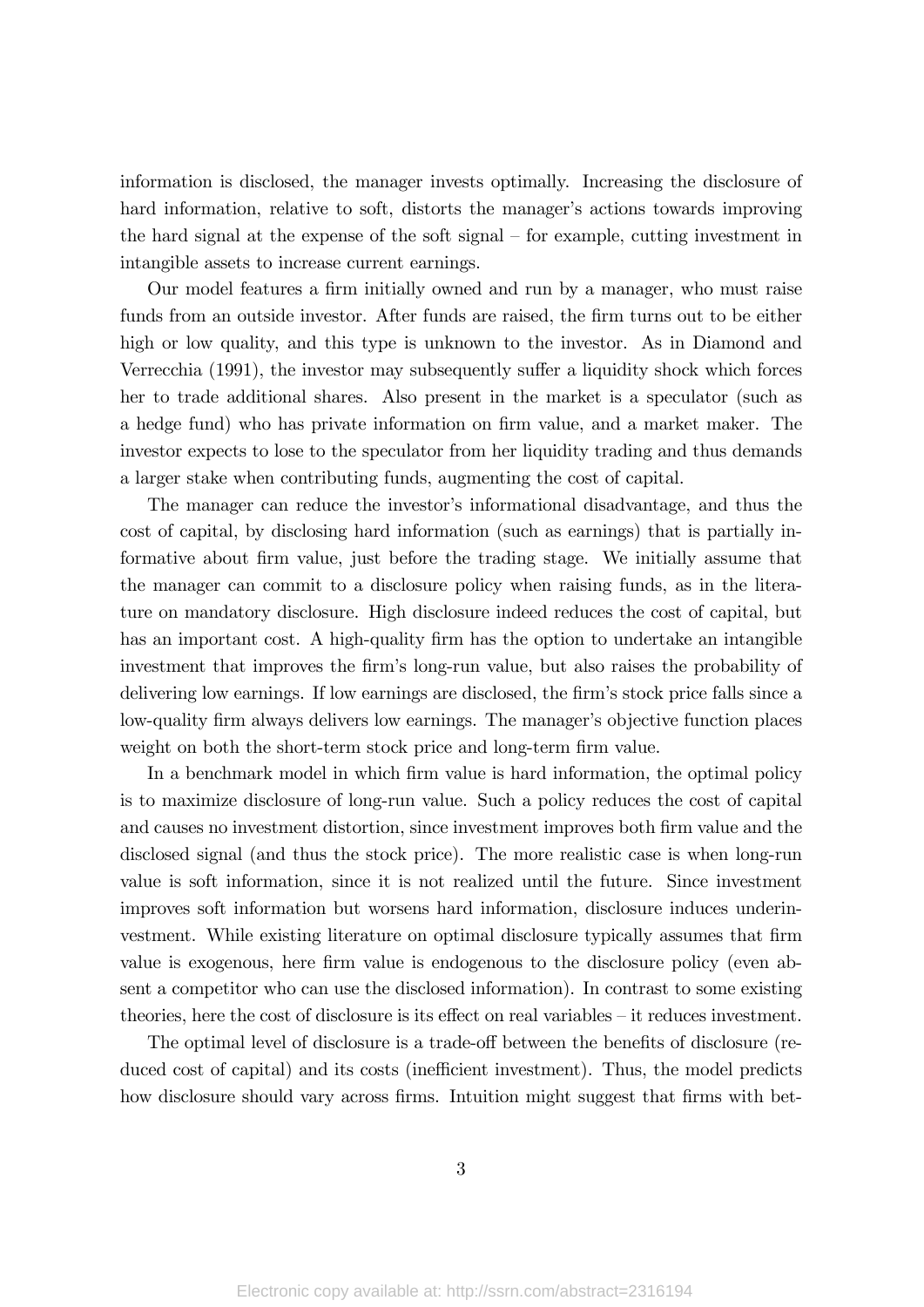ter growth opportunities will disclose less, since investment dominates the trade-off, but we show that the effect of growth opportunities is non-monotonic. Up to a point, increases in growth opportunities indeed reduce disclosure: investment becomes sufficiently important that the firm is willing to sacrifice disclosure to pursue it. For example, at the time of its IPO, Google announced that it would not provide earnings guidance as such disclosure would induce short-termism. Their founders' letter stated ìwe believe that artiÖcially creating short term target numbers serves our shareholders poorly.î<sup>3</sup> However, when investment opportunities are very strong, the manager will exploit them fully even when disclosure is high. Thus, disclosure is lowest for firms with intermediate growth opportunities, and high for firms with weak or strong growth opportunities. For similar reasons, disclosure is high either when uncertainty (the difference in value between high- and low-quality firms), shareholders' liquidity shocks, or signal imprecision (the risk that investment leads to a bad signal), are low, as the manager will invest fully even with high disclosure, or when these parameters are high, as disclosure becomes important relative to investment. Surprisingly, an increase in signal imprecision need not induce less disclosure of the signal. Such an increase makes the cost of capital more important relative to investment, and so the manager may choose full disclosure to minimize the cost of capital.

More broadly, by combining investment, disclosure, informed trading, and capital raising within a unifying framework, we generate new empirical predictions linking investment (a corporate finance topic) to informed trading and the cost of capital (asset pricing topics) since both are linked through disclosure. While researchers typically study how investment depends on Tobin's Q or financial constraints, we show that it depends on microstructure features such as shareholders' liquidity needs, since they influence disclosure policy and thus investment. While the cost of capital depends on microstructure features such as information asymmetry, we show that it also depends on corporate finance variables such as growth opportunities and the manager's shortterm concerns, since these influence disclosure policy and thus the cost of capital.

We next consider the case in which the manager cannot commit to a disclosure policy, as in the literature on voluntary disclosure. If investment is important, the manager would like to announce a low disclosure policy. However, if he invests and gets lucky, i.e., still delivers high earnings, he will renege on the policy and disclose the high earnings anyway. Then, if the market receives no disclosure, it rationally infers low earnings, else the manager would have released them  $-$  the "unraveling" result

<sup>&</sup>lt;sup>3</sup>Similarly, Porsche was expelled from the M-DAX index in August 2001, after refusing to comply with its requirement for quarterly reporting, arguing that such disclosures would lead to myopia.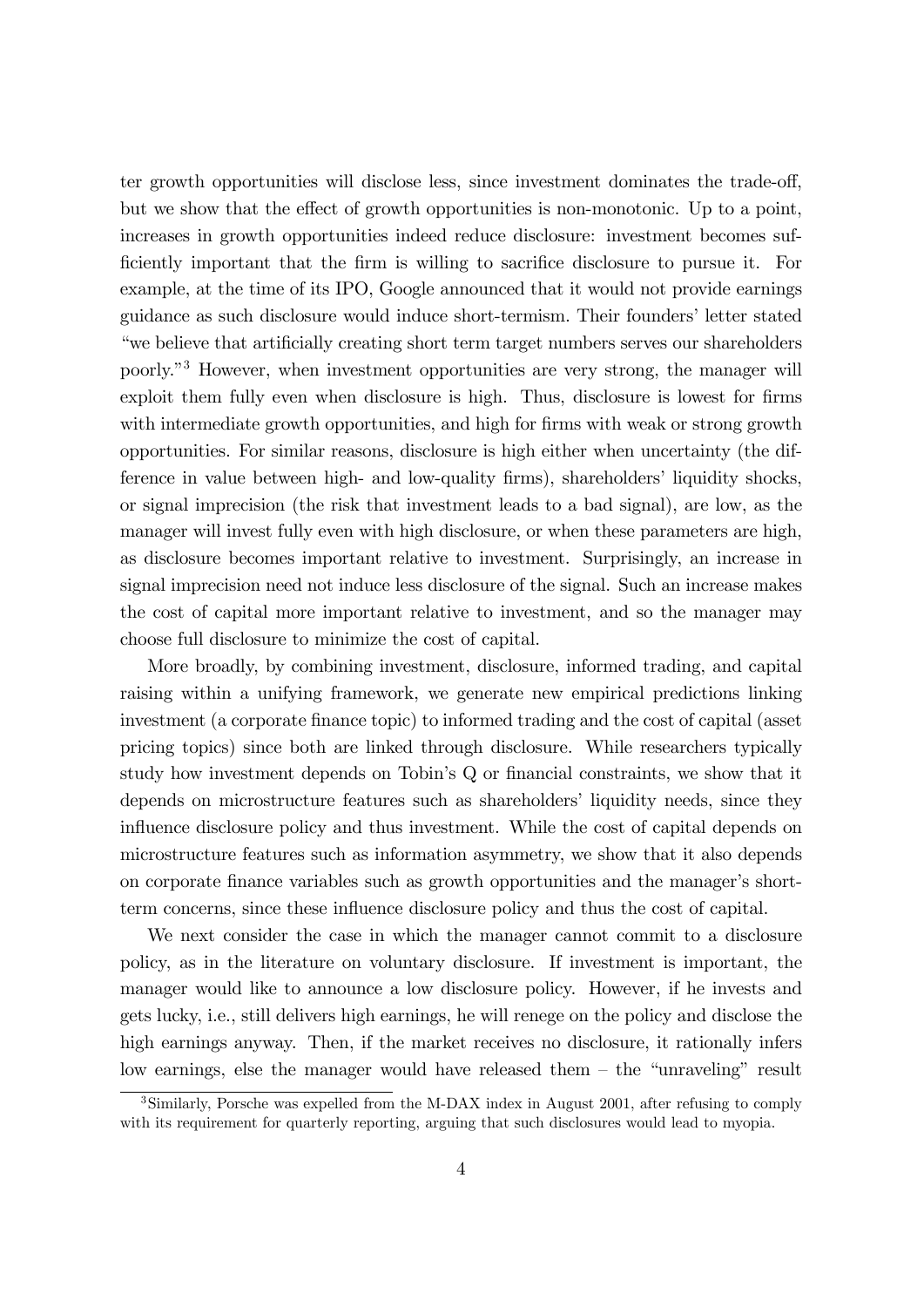of Grossman (1981) and Milgrom (1981). The only dynamically consistent policy is full disclosure, and investment suffers. In this case, government intervention can be desirable. By capping disclosure (for example by increasing verification requirements), it can allow the Örm to implement the optimal policy. This conclusion contrasts earlier research which argues that regulation should increase disclosure due to externalities (Foster (1979), Coffee (1984), Dye (1990), Admati and Pfleiderer (2000), and Lambert, Leuz, and Verrecchia (2007)). Our model thus implies that regulations to increase disclosure (e.g., Sarbanes-Oxley) may have real costs.

However, the effect of government intervention on firm value is unclear. First, even if the government's objective function were to maximize initial firm value, the optimal disclosure policy is firm-specific, whereas regulation cannot be tailored to an individual firm. Second, the government's policy may be to maximize total surplus, in which case it ignores investor losses from liquidity shocks, since they are offset by trading profits to the speculator. Then, the government will choose the disclosure policy that maximizes investment, which is inefficiently low for the firm as it leads to a high cost of capital. Third, Regulation FD attempts to "level the playing field" between different investors, suggesting an objective to minimize trading losses for retail investors. In this case, the government will maximize disclosure, at the expense of investment.

This paper is related to a large literature on the costs and benefits of disclosure, which is reviewed by Verrecchia (2001), Dye (2001), Beyer, Cohen, Lys, and Walther (2010), and Goldstein and Sapra (2012). Our main innovation is to show that the existence of soft information is not irrelevant for disclosure policy, as one might suspect because the disclosure of soft information is moot  $-$  instead, it introduces a real cost of disclosing hard information. Gigler, Kanodia, Sapra, and Venugopalan (2013) show that an interim signal can induce the manager to choose a short-term project over a long-term alternative, in a setting where both projects are ex ante unprofitable (in contrast to our model). They compare a social planner's payoff across two discrete regimes (with and without the interim signal), assuming that commitment is possible. We study the firm's optimal choice from a continuum of disclosure policies and the interaction with the cost of capital, thus delivering predictions on how firms' disclosure decisions depend (non-monotonically) on asset pricing and corporate finance factors. We also consider the voluntary disclosure case where the firm cannot commit to a disclosure policy. Han, Liu, Tang, Yang, and Yu (2013) show that disclosure can reduce investment through the different channel of attracting noise traders which reduce price informativeness, and thus the manager's ability to learn from the stock price. In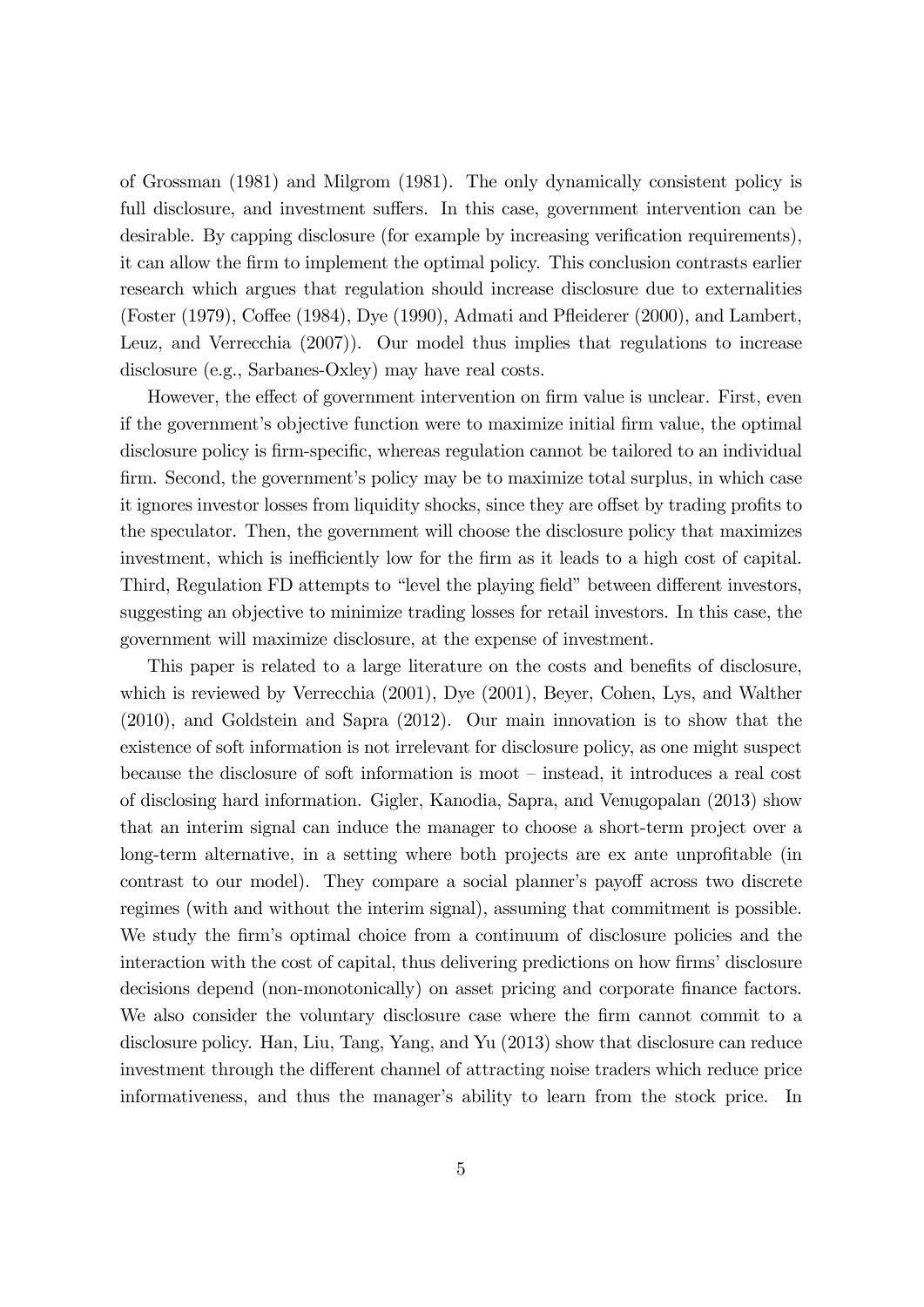Hermalin and Weisbach  $(2012)$ , disclosure affects the manager's incentives to engage in manipulation. He prefers less disclosure ex post; here, the manager discloses too much where disclosure is voluntary. Einhorn and Ziv (2007) study a multi-tasking framework and show that firms allocate more resources to divisions whose profitability has a greater effect on the signal of aggregate firm performance. In contrast to our paper, there is no disclosure decision before the resource allocation decision.

Consistent with our theory, survey results by Graham, Harvey, and Rajgopal (2005) suggest that 78% of executives would sacrifice long-term value to meet earnings targets. Bhojraj and Libby (2005) show experimentally that the expectation of future equity sales induces myopia, Cheng, Subrahmanyam, and Zhang (2007) document that firms that issue quarterly earnings guidance invest less in R&D, and Ernstberger, Link, and Vogler (2011) find that European Union firms in countries with quarterly rather than semi-annual reporting engage in greater short-termism. Turning to the benefits of disclosure, Balakrishnan, Billings, Kelly, and Ljungqvist (2013) use a natural experiment to show that greater disclosure increases liquidity and thus reduces the cost of capital. This result is consistent with our model and also with Diamond and Verrecchia (1991).

Other researchers have noted that regulation should sometimes constrain disclosure. Fishman and Hagerty (1990) advocate limiting the set of signals from which the firm may disclose; here the constraint is on the level of disclosure. In Fishman and Hagerty (1989), traders can only acquire a signal in one firm, and so disclosure draws traders away from one's rivals. Here, disclosure is excessive due to a commitment problem, rather than a negative externality. In models where disclosure is a costly signal with no real effects (e.g., Jovanovic (1982), Verrecchia (1983)), disclosure is a deadweight loss. Here, disclosure is costly even though the act of disclosure is costless.

This paper also contributes to a literature on the real effects of financial markets. The survey of Bond, Edmans, and Goldstein (2012) identifies two channels through which financial markets (and thus disclosure) can affect the real economy. Our mechanism operates through the contracting channel: the manager's contract is contingent upon the stock price, and so his incentives to take real decisions depend on the extent to which they will be incorporated in the price. The second channel is that the manager uses information in the stock price to guide his decisions. This mechanism allows for a quite different real cost of disclosure. Disclosing information may reduce speculators' incentives to acquire private information (Gao and Liang  $(2013)$ ) or to trade aggressively on private information (Bond and Goldstein (2012)). This in turn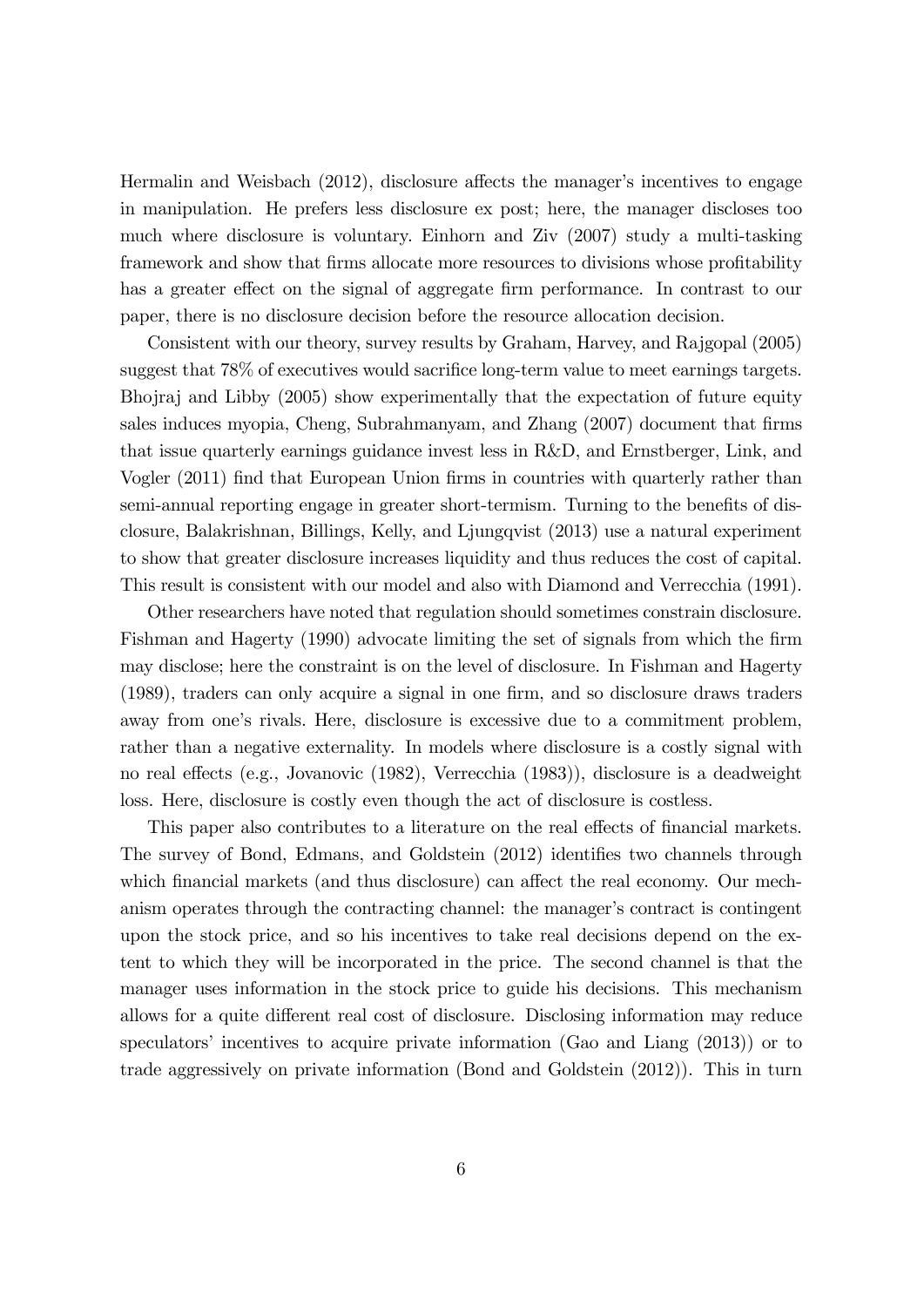reduces the information in prices from which the manager can learn.<sup>4</sup>

This literature typically concludes that financial efficiency is desirable for real efficiency.<sup>5</sup> We show that real efficiency is non-monotonic in financial efficiency. The manager invests efficiently if neither (hard) earnings nor (soft) fundamental value are disclosed (in which case financial efficiency is minimized), and also if both are disclosed (in which case financial efficiency is maximized). When soft information cannot be disclosed, then even though disclosure of hard information augments financial efficiency, it reduces real efficiency. It may be better for prices to contain no information than partial information. This result echoes the theory of the second best, where it may be optimal to tax all goods rather than a subset. Holmstrom and Milgrom (1991) show that difficulties in measuring one task may lead to the principal optimally offering weak incentives for all tasks. Our result also echoes Paul (1992), who shows that an efficient financial market weights information according to its informativeness about asset value, but to incentivize efficient real decisions, information should be weighted according to its informativeness about the manager's actions. While a higher hard signal is a positive indicator of firm type, it is a negative indicator of investment.

This paper is organized as follows. Section 1 lays out the model. Section 2 analyzes the case in which the Örm can commit to disclosure and solves for the optimal policy. Section 3 considers the case of voluntary disclosure and introduces a role for regulation, and Section 4 concludes. Appendix A contains all proofs not in the main text.

# 1 The Model

The model consists of four players. The *manager* initially owns the entire firm and chooses its disclosure and investment policies. The *investor* contributes equity financing and may subsequently suffer a liquidity shock. The *speculator* has private information on firm value and trades on this information. The *market maker* clears the market and sets prices. All players are risk-neutral and there is no discounting.

 $4$ Other costs of disclosure need not operate through the real effects of financial markets. In Morris and Shin (2002), an agent's optimal decision depends on his expectation of other agents' actions (e.g. whether to run on a bank, or whether to buy a product with network externalities). The agent rationally over-reacts to publicly disclosed information, since he takes into account other agents reactions to the information, and so under-utilizes his own private information. In Pagano and Volpin (2012) and Di Maggio and Pagano (2012), disclosed information can be understood costlessly by speculators but not by hedgers, and so disclosure increases information asymmetry.

 ${}^{5}$ In these models, the price is always semi-strong-form "efficient", regardless of disclosure, in that it equals expected Örm value conditional upon an information set. Greater disclosure means that the price is now efficient relative to a richer information set. We refer to this as greater price efficiency.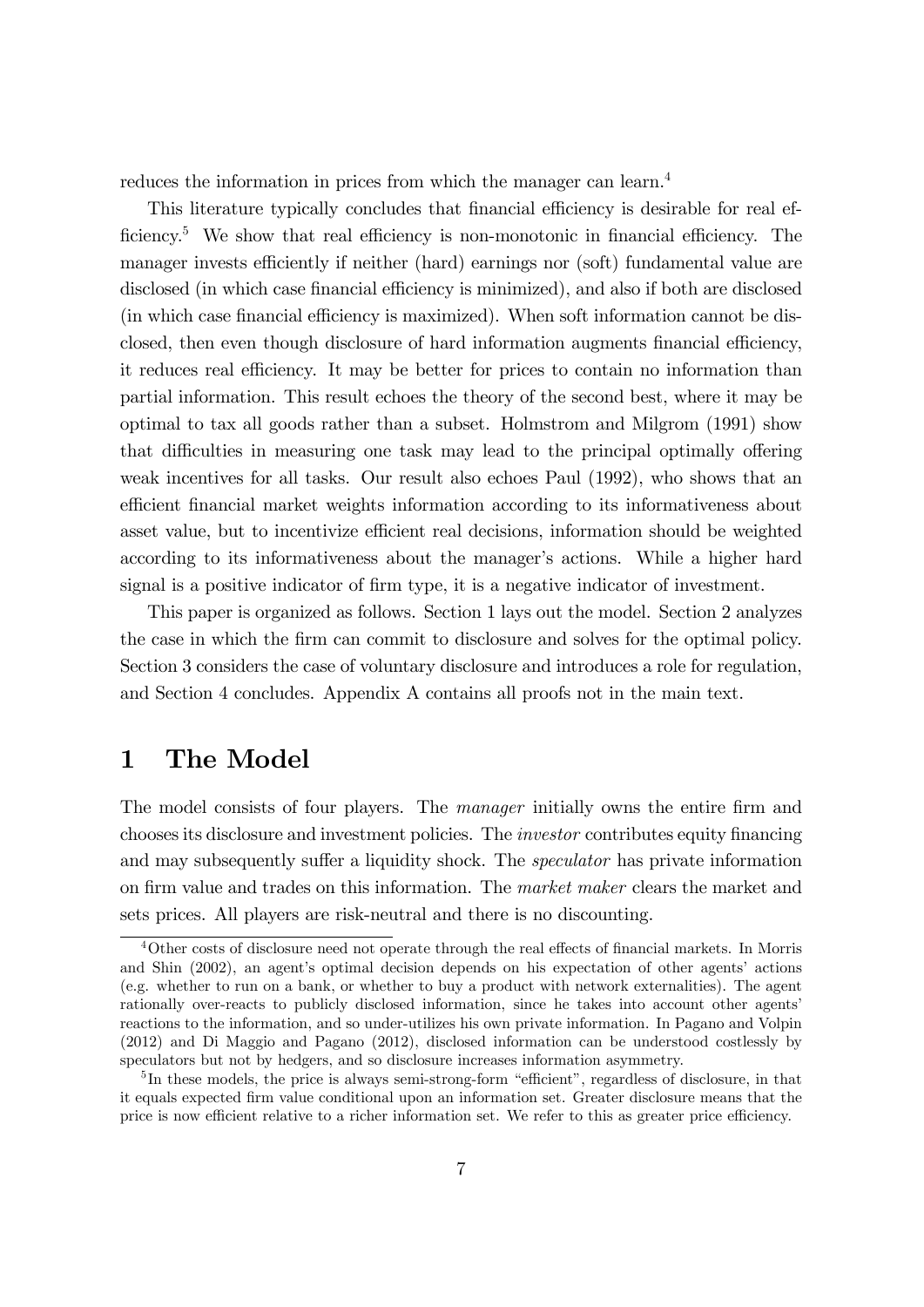There are five periods. At  $t = 0$ , the manager must raise financing of K, which is injected into the firm. He first commits to a disclosure policy  $\sigma \in [0, 1]$  and then sells a stake  $\alpha$  to the investor, which is chosen so that the investor breaks even.

The firm has two possible types,  $\theta \in \Theta \equiv \{L, H\}$ , that occur with equal probability. Type L (H) corresponds to a low- (high-) quality firm. At  $t = 1$ , the firm's type  $\theta$  is realized. We will sometimes refer to a firm of type  $\theta$  as a " $\theta$ -firm" and its manager as a  $\theta$ -manager". As in the myopia model of Edmans (2009), an L-manager has no investment decision and his firm will be worth  $V^L = R^L$  at  $t = 4$ , but an H-manager chooses an investment level  $\lambda \in [0, 1]$  and his firm is worth  $R^H + \lambda g$  at  $t = 4$ , where  $g > 0$  parameterizes the desirability of the investment opportunity.<sup>6</sup> (All values are inclusive of the K raised by the financing.) Since  $q > 0$ ,  $\lambda = 1$  is first-best. The type  $\theta$  and the investment level  $\lambda$  are observable to both the manager and the speculator (and so both know  $V$ ), but neither are observable to the investor and market maker.

At  $t = 2$ , a hard (verifiable) signal  $y \equiv \{G, B, \emptyset\}$  (such as earnings) is generated. With probability  $1 - \sigma$ , the signal is the null signal  $\varnothing$ , which corresponds to no disclosure. With probability  $\sigma$ , a partially informative signal is disclosed. An L-firm always generates signal B. An H-firm generates B with probability  $\rho \lambda^2$  and G with probability  $1 - \rho \lambda^2$ . The variable  $\rho \in (0, 1)$  parameterizes the extent to which investment increases the probability of  $y = B$ ; we will sometimes refer to  $\rho$  as the noise in the signal.

At  $t = 3$ , the investor suffers a liquidity shock with probability  $\phi$ , which forces her to either buy or sell  $\beta$  shares with equal probability. With probability  $1 - \phi$ , she suffers no shock; she will not trade voluntarily as she is uninformed. Her trade is therefore given by  $I = \{-\beta, 0, \beta\}$ . If  $y = G$ , the public signal is fully informative and so the speculator will not trade, but if  $y \in \{B, \emptyset\}$ , the public signal is not fully informative and the speculator will take advantage of his private information on V by trading an amount S. Similar to Dow and Gorton (1997), the market maker observes each individual trade, but not the identity of each trader. For example, if the vector of trades Q equals  $(-\beta, \beta)$ , he does not know which trader (speculator or investor) bought  $\beta$ , and which trader sold  $\beta$ . The market maker is competitive and sets a price  $P$  equal to expected firm value conditional upon the observed trades. He clears any excess demand or supply from his own inventory.

<sup>&</sup>lt;sup>6</sup>The specification  $V^H = R^H + \lambda g$  implies that the growth opportunity is independent of the amount of financing raised (e.g. the funds  $K$  could be required to repay debt, rather than to fund the growth opportunity). The model's results remain unchanged to parameterizing  $g = hK$ , so that the growth opportunity does depend on the amount of financing raised.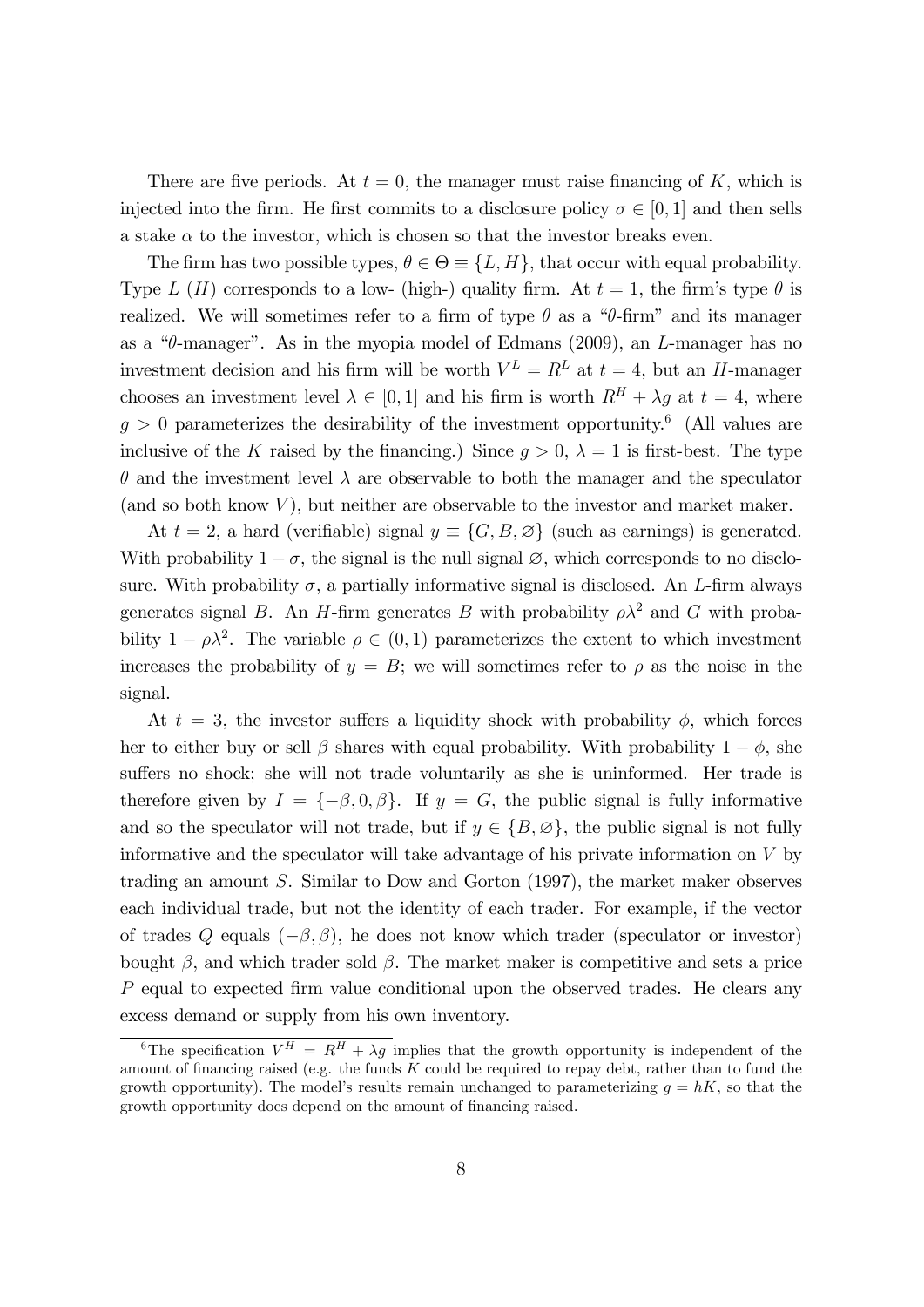At  $t = 4$ , firm value  $V \in \{V^H, V^L\}$  becomes known and payoffs are realized. We consider two versions of the model. In a preliminary benchmark, V is hard information and can be credibly disclosed at  $t = 2$ . In the core model, V is soft information prior to  $t = 4$  and thus cannot be credibly disclosed.<sup>7</sup> Note that soft information is still present in the model, because the speculator has information on  $V$  and trades on it.

The manager's objective function is  $(1 - \alpha) (\omega P + (1 - \omega) V)$ . After raising financing, the manager's stake in the firm is  $(1 - \alpha)$ . The concern for the short-term stock price  $\omega \in (0, 1)$  is standard in the myopia literature and can arise from a number of sources introduced by prior research: takeover threat (Stein  $(1988)$ ), concern for managerial reputation (Narayanan (1985), Scharfstein and Stein (1990))<sup>8</sup>, or the manager expecting to sell a fraction  $\omega$  of his remaining shares just after  $t = 3$  and hold the remaining  $1 - \omega$  until  $t = 4$ , as in Stein (1989).

Before solving the model, we discuss its assumptions. Investment improves fundamental value but potentially lowers earnings, as in the classic myopia models of Stein (1988, 1989). Investment in R&D, advertising, or training employees is nearly always expensed; investors cannot distinguish whether high expenses are due to desirable investment (an H-firm choosing a high  $\lambda$ ) or low firm quality (an L-firm). Similarly, even though R&D and advertising can be separated out in an income statement, outside investors do not know whether high  $R&D$  or advertising is efficient, or stems from a low-quality manager wasting cash. Also as in myopia models, short-term earnings are verifiable but long-run fundamental value is not (prior to the final period) in the core model. Intangible investment does not pay off until the long run, and it is very difficult for the manager to credibly certify the quality of his firm's intangible assets (e.g., its corporate culture).

Outside investors have no information on the Örmís type, and the speculator has perfect information. This seemingly stark dichotomy is purely for simplicity; we only require the speculator to have some information advantage over outside investors. Many shareholders (e.g., retail investors) are atomistic and lack the incentive to gather information about the firm, or are unsophisticated and lack the expertise to do so. Speculators such as hedge funds often closely monitor firms that they do not currently have a stake in to generate trading ideas.

<sup>&</sup>lt;sup>7</sup>In Almazan, Banerji, and De Motta (2008), the signal is soft but disclosure matters because it may induce a speculator to investigate the disclosure. Here, any disclosure of  $V$  is non-verifiable.

<sup>&</sup>lt;sup>8</sup>Under these interpretations, it may seem that a more natural objective function is  $(1 - \alpha) V + \xi P$ where  $(1 - \alpha)V$  is the value of the manager's stake and  $\epsilon P$  represents his short-term concerns from these additional sources. The objective function of  $(1 - \alpha)(\omega P + (1 - \omega)V)$  is simply  $1 - \omega$  times this objective function, where  $\xi = \frac{(1-\alpha)\omega}{1-\omega}$  $\frac{1-\alpha)\omega}{1-\omega}$ .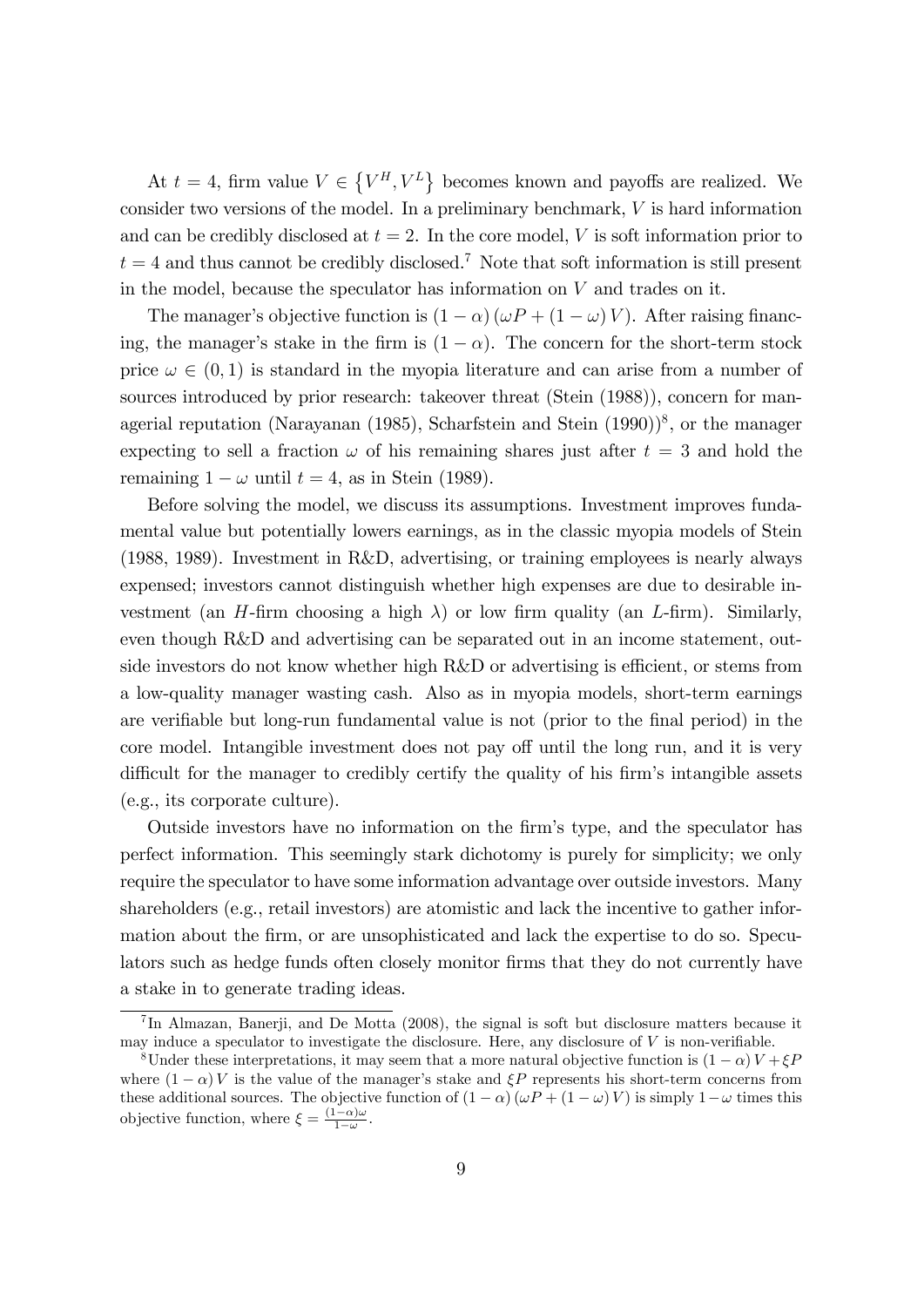The liquidity-enforced selling occurs because the investor may suffer a sudden demand for funds, e.g., to pursue another investment opportunity. Liquidity-enforced buying occurs because the investor may have a sudden inflow of cash. She will invest a disproportionate fraction of these new funds into the firm if she is less aware of stocks she does not currently own (e.g., Merton  $(1987)$ ).<sup>9</sup> The results continue to hold if the investor only faces the probability of liquidity-enforced selling. All we require is that the investor may have to trade against a more informed speculator, regardless of the direction of her trade, as in Diamond and Verrecchia (1991).

We now formally define a Perfect Bayesian Equilibrium as our solution concept.

**Definition 1** The manager's disclosure policy  $\sigma \in [0, 1]$ , the H-manager's investment strategy  $\lambda : [0,1] \to [0,1]$ , the speculator's trading strategy  $S : \Theta \times [0,1] \times \{G, B, \emptyset\} \to$  $\mathbb{R},$  the market maker's pricing strategy  $P : [0,1] \times \{G, B, \varnothing\} \times \mathbb{R}^2 \to \mathbb{R},$  the market maker's belief  $\mu$  about  $\theta = H$ , and the belief  $\hat{\lambda}$  about the H-manager's investment level constitute a Perfect Bayesian Equilibrium, if:

- 1. given  $\mu$  and  $\lambda$ , P causes the market maker to break even for any  $\sigma \in [0, 1],$  $y \in \{G, B, \varnothing\}$ , and  $Q \in \mathbb{R}^2$ ;
- 2. given  $\hat{\lambda}$  and P, S maximizes the speculator's payoff for any V,  $\sigma \in [0, 1]$ , and  $y \in \{G, B, \varnothing\};$
- 3. given S and P,  $\lambda$  maximizes the H-manager's payoff given  $\sigma \in [0,1]$ ;
- 4. given  $\lambda$ , S, and P,  $\sigma$  maximizes the manager's payoff;
- 5. the belief  $\mu$  is consistent with the strategy profile; and
- 6. the belief  $\hat{\lambda} = \lambda$ , i.e., is correct in equilibrium.

# 2 Analysis

### 2.1 First-Best Benchmark

As a benchmark, we first assume that  $V$  is hard information, i.e., the manager can commit to disclosing it with probability  $\sigma_V$ . If V is disclosed, then  $P = V$  regardless of the order flow. Thus, the investor makes no trading losses and the  $H$ -manager faces

<sup>&</sup>lt;sup>9</sup>In Holmstrom and Tirole (1993), Bolton and von Thadden (1998), Kahn and Winton (1998), and Edmans (2009), liquidity purchases also stem from existing owners.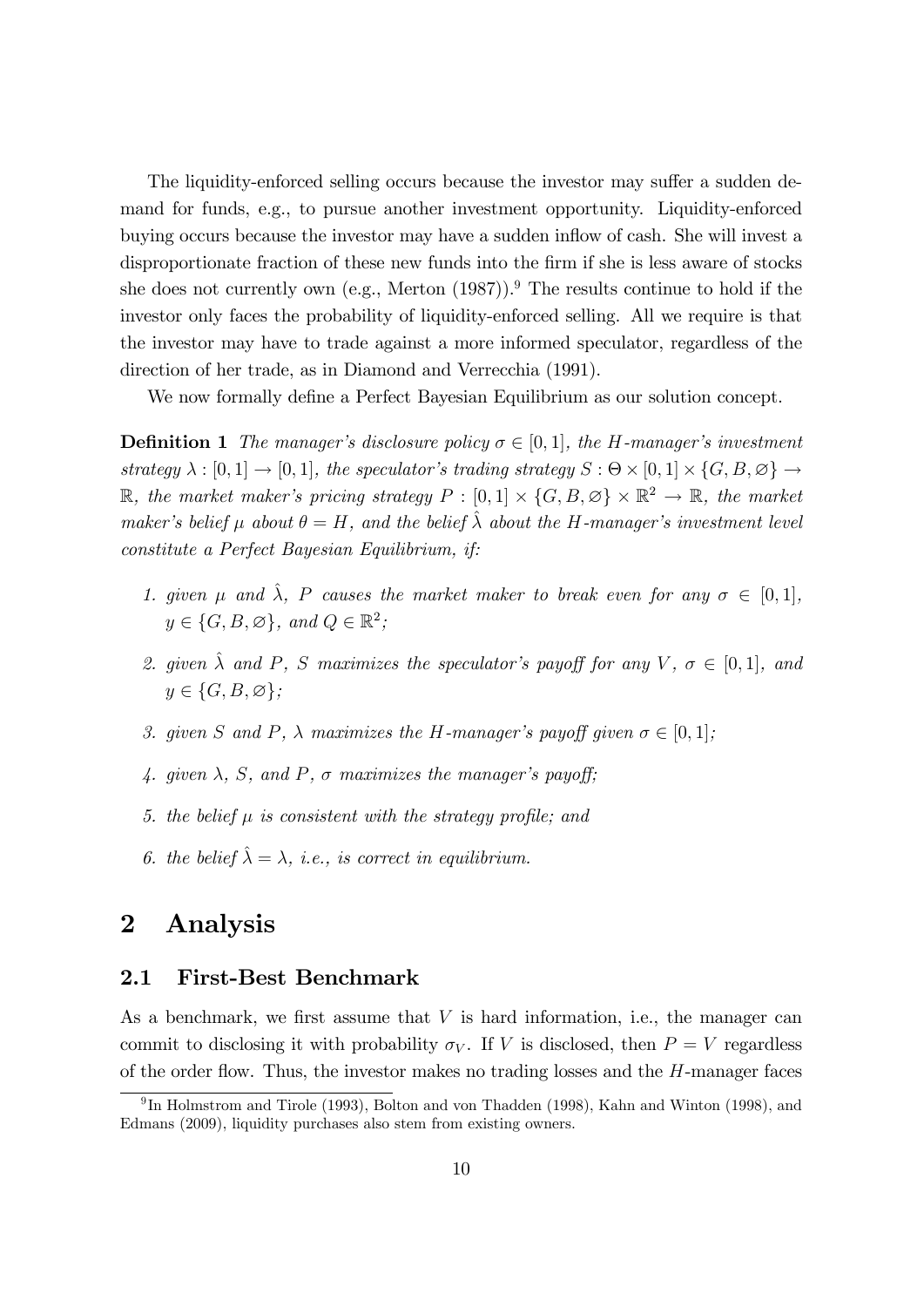no trade-off between stock price and fundamental value when investing. He chooses  $\lambda = 1$  as this maximizes both.

Since disclosure of V both maximizes investment and minimizes the cost of capital, the manager chooses  $\sigma_V = 1$ . Thus, financial and real efficiency are both maximized and the first best is achieved. Since  $y$  is uninformative conditional upon  $V$ , the manager's disclosure policy  $\sigma$  for the signal y is irrelevant, and so he is indifferent between any  $\sigma \in [0, 1]$ . This result is given in Lemma 1 below.

**Lemma 1** (Disclosure of fundamental value): If fundamental value  $V$  is hard information, the manager chooses  $\sigma_V = 1$ ,  $\lambda^* = 1$ , and any  $\sigma \in [0, 1]$ .

We now turn to the core model in which  $V$  is soft information and thus cannot be disclosed. We solve this model by backward induction. We start by determining the stock price at  $t = 3$ , given the market's belief about the manager's investment. We then move to the manager's  $t = 2$  investment decision, which is a best response to the market maker's  $t = 3$  pricing function. Finally, we turn to the manager's choice of disclosure at  $t = 0$ , which takes into account the impact on his subsequent investment decision and the investor's losses from liquidity shocks.

### 2.2 Trading Stage

The trading game at  $t = 3$  is played by the speculator and the market maker. At this stage, the manager's investment decision  $\lambda$  (if  $\theta = H$ ) has been undertaken, but is unknown to the market maker. Thus, he sets the price using his equilibrium belief  $\lambda$ .

There are three cases to consider. If  $y = G$ , all players know that  $\theta = H$ , so the unique equilibrium in this subgame is that the market maker sets  $P = \widehat{V^H} = R^H + \widehat{\lambda}g$ . Since the speculator values the firm at  $V^H$  (and, in equilibrium,  $\hat{\lambda} = \lambda$ ), he has no motive to trade. If the investor suffers a liquidity shock, she trades at a price of  $P = \widehat{V^H}$  and breaks even. When  $y = B$ , the signal is imperfectly informative for any  $\hat{\lambda} > 0$ : it can be generated by both types. Since the speculator observes V, he has an information advantage. Because the investor either buys or sells  $\beta$  shares (or does not trade), the speculator will buy  $\beta$  shares if  $V = V^H$  and sell  $\beta$  shares if  $V = V^L$ , to hide his information. Similarly, when  $y = \emptyset$ , the speculator has an information advantage and again will trade.

Given the speculator's equilibrium strategy, the market maker's equilibrium pricing function is given by Bayes' rule in Lemma 2.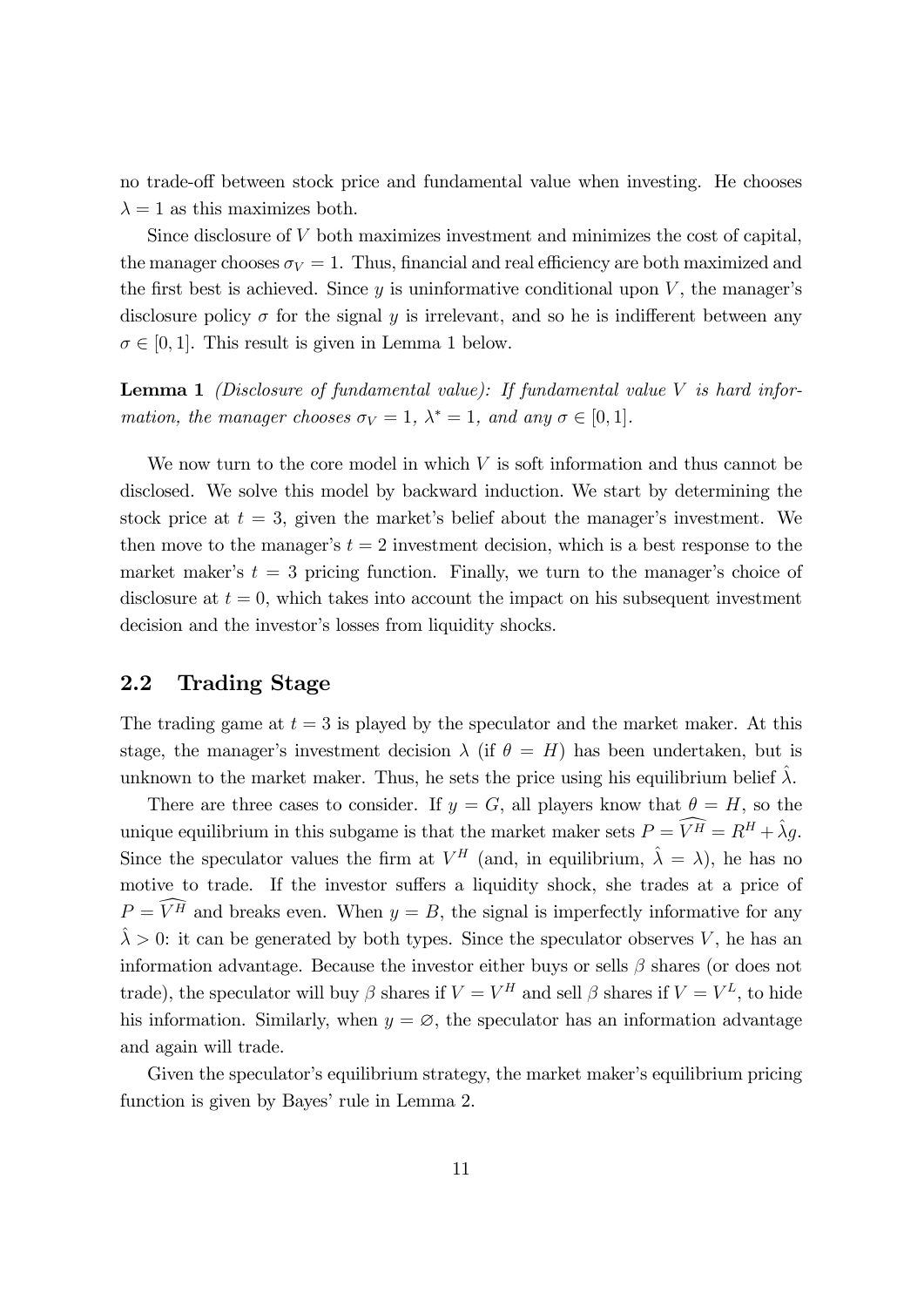**Lemma 2** (Prices): Upon observing signal y and the vector of order flows  $Q$ , the prices set by the market maker are given by the following table:

|                      |            | $(\beta, \beta)$ $(\beta, 0)$ | $(\beta, -\beta)$                                                                                          | $(-\beta,0)$ $(-\beta,-\beta)$ |  |
|----------------------|------------|-------------------------------|------------------------------------------------------------------------------------------------------------|--------------------------------|--|
| $P(y = \varnothing)$ | $\sqrt{V}$ | $\widehat{V^H}$               | $rac{1}{2}(\widehat{V^H}+V^L)$                                                                             |                                |  |
| $P(y = B)$           | $V^H$      | $V$ H                         | $\sqrt{\frac{\rho\hat{\lambda}^2}{1-\hat{\gamma}^2}\widehat{V}^H}+\frac{1}{1+\hat{\gamma}^2}\widehat{V}^L$ | $V^L$                          |  |
| $P(y = G)$           |            |                               | U≠                                                                                                         |                                |  |

We use  $P(Q, y)$  to denote the price of a firm for which signal y has been disclosed and the order vector is  $Q$ . Since  $y$  is an informative signal, financial efficiency is greater with  $y = B$  than  $y = \emptyset$ . This can be seen by the difference in prices with an uninformative order vector of  $(\beta, -\beta)$ . Without a signal, the price is the unconditional expected value based on the prior probability of type  $H\left(\frac{1}{2}\right)$  $(\frac{1}{2})$ , but conditional on  $y = B$ , the probability is updated to the posterior  $\frac{\rho \hat{\lambda}^2}{\rho \hat{\lambda}^2+1}$ . Separately, it is simple to show that, at  $t = 2$ ,  $\mathbb{E}(P) = \mathbb{E}(V)$  – a consequence of market efficiency.

Let  $\tilde{P}(y|\theta = H)$  denote the expected stock price of an H-firm for which signal y has been disclosed, where the expectation is taken over the possible realizations of order flow. We thus have:

$$
P(G|\theta = H) = \widehat{V^H},
$$
  
\n
$$
\tilde{P}(B|\theta = H) = \widehat{V^H} - \frac{\phi}{2} \frac{\widehat{V^H} - V^L}{1 + \rho \widehat{\lambda}^2},
$$
 and  
\n
$$
\tilde{P}(\emptyset|\theta = H) = \widehat{V^H} - \frac{\phi}{2} \frac{\widehat{V^H} - V^L}{2},
$$

where we suppress the tilde on  $P(G|\theta = H)$  as the price is independent of the order flow. For any  $\sigma$  and  $\hat{\lambda}$ , since  $\widehat{V^H} > V^L$  and  $\rho \hat{\lambda}^2 < 1$ , we have

$$
\tilde{P}(B|\theta = H) < \tilde{P}(\varnothing|\theta = H) < P(G|\theta = H).
$$

### 2.3 Investment Stage

We now move to the investment decision of the  $H$ -manager at  $t = 2$ . At this stage, the disclosure policy  $\sigma$  is known. The manager chooses  $\lambda$  to maximize his expected payoff:

$$
\max_{\lambda} U_m\left(\lambda, \widehat{\lambda}\right) = (1 - \alpha) \left(\omega \mathbb{E}\left(P|\theta = H\right) + (1 - \omega)V^H\right),\tag{2}
$$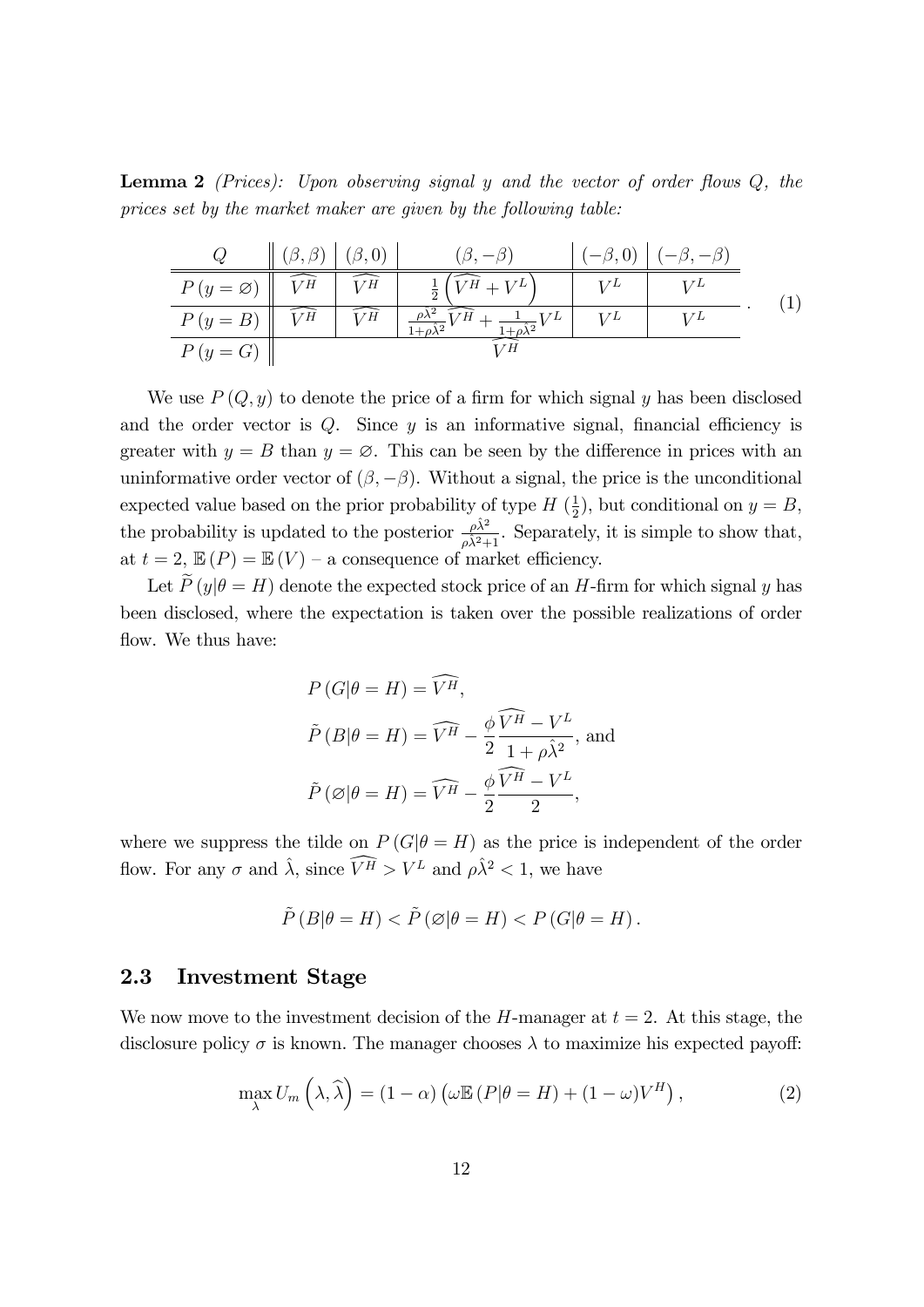where the expected price of an  $H$ -firm is

$$
\mathbb{E}\left(P|\theta = H\right) = \sigma\left(1 - \rho\lambda^2\right)P\left(G|\theta = H\right) + \sigma\rho\lambda^2\tilde{P}\left(B|\theta = H\right) \n+ (1 - \sigma)\tilde{P}\left(\varnothing|\theta = H\right) \n= \widehat{V^H} - \frac{\phi}{2}\left(\frac{1}{2}\left(1 - \sigma\right) + \sigma\frac{\rho\lambda^2}{1 + \rho\hat{\lambda}^2}\right)\left(\widehat{V^H} - V^L\right).
$$

His first-order condition is given by

$$
\frac{\partial U_m(\lambda, \hat{\lambda})}{\partial \lambda} = (1 - \alpha) \left( -\omega \phi \sigma \frac{\rho \lambda}{1 + \rho \hat{\lambda}^2} \left( \widehat{V^H} - V^L \right) + (1 - \omega) g \right) = 0. \tag{3}
$$

Since  $\frac{\partial^2 U_m(\lambda,\hat{\lambda})}{\partial \lambda^2}$  < 0, the manager's objective function is strictly concave and so equation (3) is sufficient for a maximum. Plugging  $\lambda = \hat{\lambda}$  into (3) yields the quadratic:

$$
\Psi(\lambda,\sigma) = \left(\frac{1}{\Omega} - \sigma\phi\right)\lambda^2 - \sigma\phi\frac{\Delta}{g}\lambda + \frac{1}{\Omega\rho},\tag{4}
$$

where we define  $\Omega \equiv \frac{\omega}{1-\omega}$  $\frac{\omega}{1-\omega}$  as the relative weight on the stock price and  $\Delta \equiv R^H - R^L$ as the difference in firm values.

Given a  $\sigma$ , the manager's investment decision is given in Proposition 1 below.

**Proposition 1** (Investment): For any  $\sigma \in [0, 1]$ , there is a unique equilibrium investment level in the subgame following  $\sigma$ , which is given by:

$$
\lambda^* = \begin{cases} r(\sigma), & \text{if } \sigma > X; \\ 1, & \text{if } \sigma \le X, \end{cases}
$$

where

$$
X \equiv \frac{g(\rho + 1)}{\Omega \phi \rho (\Delta + g)},\tag{5}
$$

 $r(\sigma)$  is the root of the quadratic  $\Psi(\lambda, \sigma) = 0$  for which  $\Psi'(r, \sigma) < 0$ . It is strictly decreasing and strictly convex. Fixing any  $\sigma > X$ , the partial investment level  $r(\sigma)$  is increasing in g and decreasing in  $\omega$ ,  $\phi$ ,  $\rho$ , and  $\Delta$ . The threshold X is increasing in g and decreasing in  $\omega$ ,  $\phi$ ,  $\rho$ , and  $\Delta$ .

The intuition behind Proposition 1 is as follows. The cost of investment (from the manager's perspective) is that it increases the probability of disclosing a bad signal.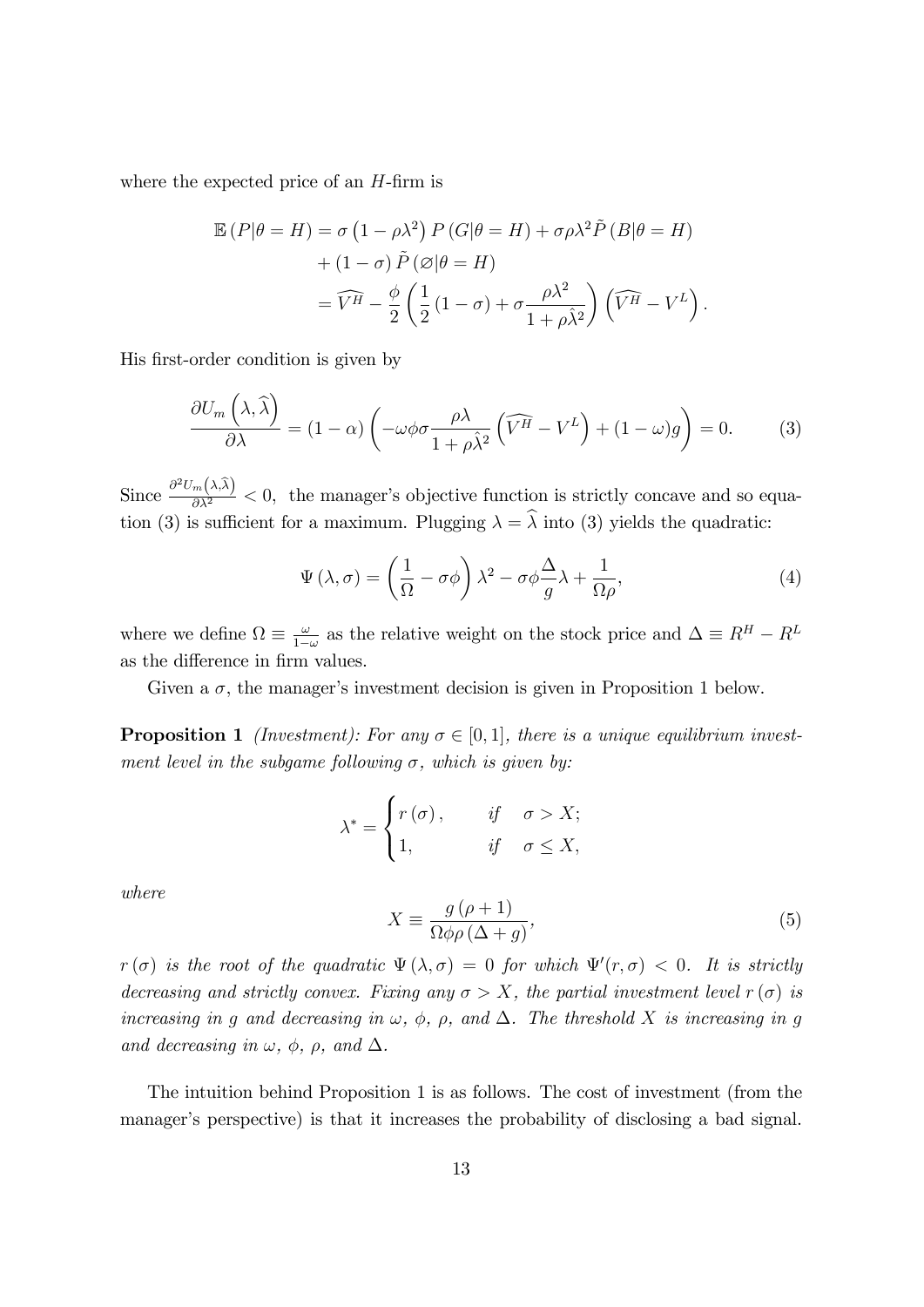This cost is increasing in disclosure  $\sigma$ . Thus, the manager engages in full investment if and only if  $\sigma$  is sufficiently low. As is intuitive,  $\sigma \leq X$  is more likely to be satisfied if  $\omega$  is low (the manager is less concerned with the stock price),  $\rho$  is low (investment only leads to a small increase in the probability of a bad signal) and  $g$  is high (investment is more attractive). Somewhat less obviously,  $\sigma \leq X$  is more likely to be satisfied if  $\phi$ is low. When the investor receives fewer liquidity shocks, trading becomes dominated by the speculator, who has information on  $V$ . The price becomes more reflective of V rather than y. Thus, the manager is less concerned about emitting the bad signal. Finally, investment is likelier if  $\Delta$ , the baseline value difference between H- and L-firms, is low, as this reduces the incentive to be revealed as H by delivering  $y = G$ .

When  $\sigma > X$ , disclosure is sufficiently frequent that the manager reduces investment below the Örst-best optimum, and we have an interior solution. Additional increases in  $\sigma$  cause investment to fall further, since  $r(\sigma)$  is decreasing in  $\sigma$ . Thus, while a rise in  $\sigma$  augments financial efficiency, it reduces real efficiency.

### 2.4 Disclosure Stage

We finally turn to the manager's disclosure decision at  $t = 0$ . He chooses  $\sigma$  to maximize his expected payoff, net of the stake sold to outside investors:

$$
\max_{\sigma} \Pi(\sigma) = (1 - \alpha(\sigma)) (\omega \mathbb{E}(P) + (1 - \omega) \mathbb{E}[V])
$$

$$
= (1 - \alpha(\sigma)) \mathbb{E}[V]. \tag{6}
$$

The manager takes into account two effects of  $\sigma$ . First, it affects  $\alpha$ , because the investor's stake must be sufficient to compensate for her trading losses. Second, it affects  $\lambda$  and thus  $V^H$ , as shown in Proposition 1. Lemma 3 addresses the first effect.<sup>10</sup>

**Lemma 3** (Stake sold to investor): The stake  $\alpha$  sold to the investor is given by

$$
\alpha\left(\sigma\right) = \frac{2K}{V^H + R^L} + \kappa,\tag{7}
$$

where

$$
\kappa = \frac{\beta \phi \left( V^H - R^L \right) \left[ \frac{1}{2} \left( 1 - \sigma \right) + \frac{\rho \lambda^2}{1 + \rho \lambda^2} \sigma \right]}{V^H + R^L}.
$$
\n(8)

 $10$ The stake demanded by the investor depends on her conjecture for the manager's investment decision,  $\widehat{\lambda}$ . In equilibrium,  $\widehat{\lambda} = s\lambda$ , and so  $\lambda$  appears in Lemma 3.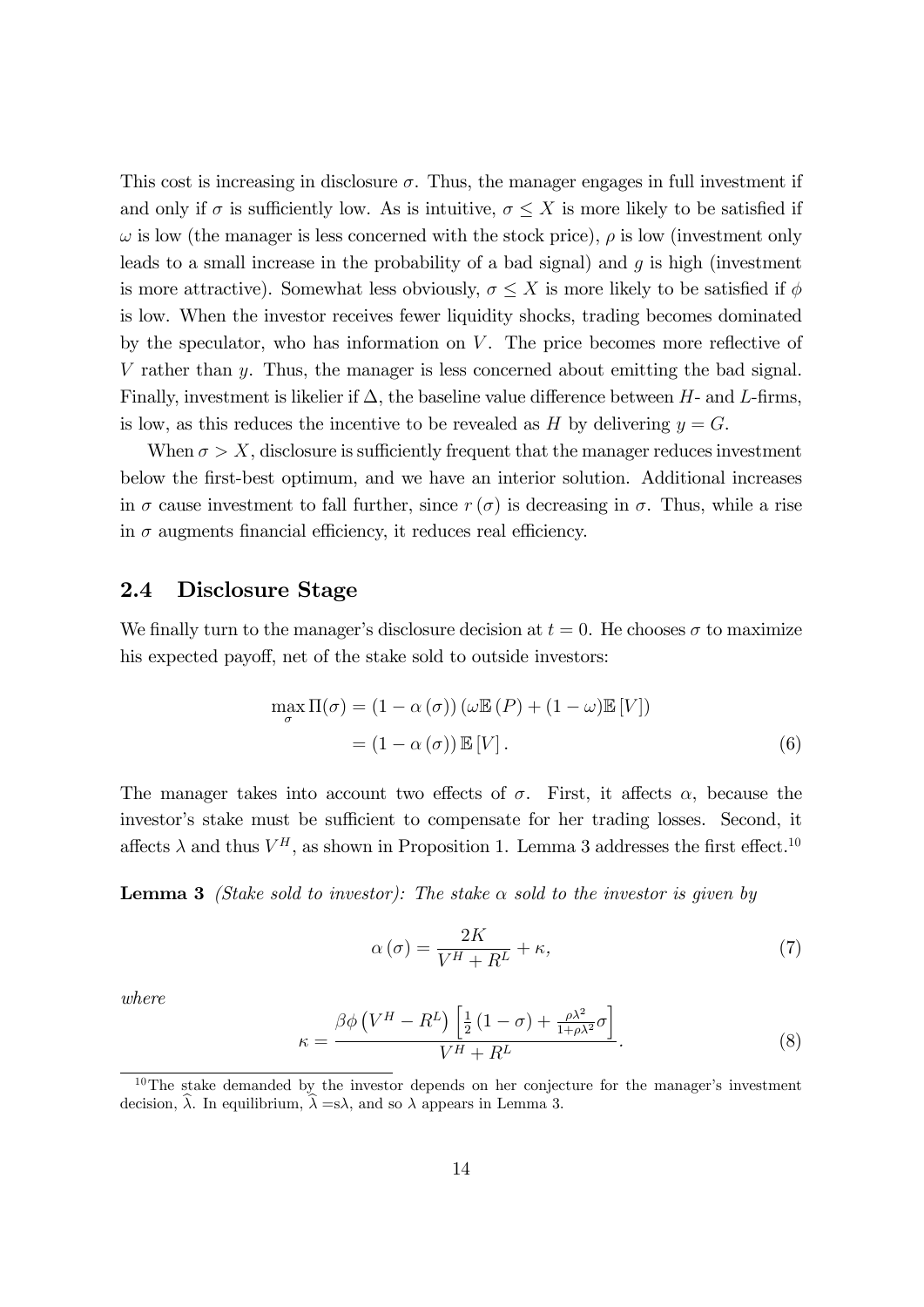The partial derivative of  $\kappa$  with respect to  $\sigma$  is negative, and the partial derivatives with respect to  $\omega, \phi, \rho, \beta, \lambda$ , and g are positive.

Lemma 3 shows that the stake  $\alpha$  comprises two components. The "baseline" component  $\frac{2K}{V^H + R^L}$  is the stake that the investor would require if she did not risk trading losses (e.g., if  $\phi = 0$ ). It is her investment K divided by expected firm value, and independent of  $\sigma$ . The second term  $\kappa$  is the additional stake that she demands to compensate for her expected trading losses. An increase in  $\sigma$  reduces these losses and thus  $\alpha$ . We will refer  $\kappa$  as the "excess cost of capital" (or "cost of capital" for short).

The partial derivatives for  $\kappa$  are intuitive. An increase in the noise in the public signal  $\rho$  raises the investor's information disadvantage. The probability  $\phi$  and magnitude  $\beta$  of a liquidity shock also increases the expected loss and thus the cost of capital. Disclosure  $\sigma$  reduces information asymmetry and thus the cost of capital. Increases in investment  $\lambda$  and the productivity of investment q both augment the value difference between H- and L-firms  $(\Delta + \lambda q)$  and thus the cost of capital.

Plugging (7) into (6) yields

$$
\Pi(\sigma) = \left[\frac{1}{2}\left(V^H + R^L\right) - K\right] - \beta\phi \frac{1}{2}\left(V^H - R^L\right)\left[\frac{1}{2}\left(1 - \sigma\right) + \frac{\rho\lambda^2}{1 + \rho\lambda^2}\sigma\right],
$$

where the first term is expected firm value (net of the injected funds) and the second term represents the investor's expected trading losses.

We now solve for the manager's choice of disclosure policy. There are two cases to consider. The first is  $X \geq 1$ . Since  $\sigma \in [0, 1], \sigma \leq X$ . From Proposition 1, we have  $\lambda^* = 1 \forall \sigma$ . Since there is no trade-off between disclosure and investment, the manager chooses maximum disclosure,  $\sigma^* = 1$ . Thus, full disclosure and full investment can be implemented simultaneously. This result is stated in Proposition 2.

**Proposition 2** (Full disclosure and full investment): If  $X \geq 1$ , the model has a unique equilibrium, in which the disclosure policy is  $\sigma^* = 1$  and the investment level is  $\lambda^* = 1$ .

The condition  $X \geq 1$  is equivalent to

$$
\phi \frac{\rho}{1+\rho} \frac{\Delta + g}{g} \Omega \le 1. \tag{9}
$$

The manager will invest efficiently even with full disclosure when q is high, and  $\omega$ ,  $\phi$ .  $\rho$ , and  $\Delta$  are all low. The intuition is the same as in the discussion of Proposition 1.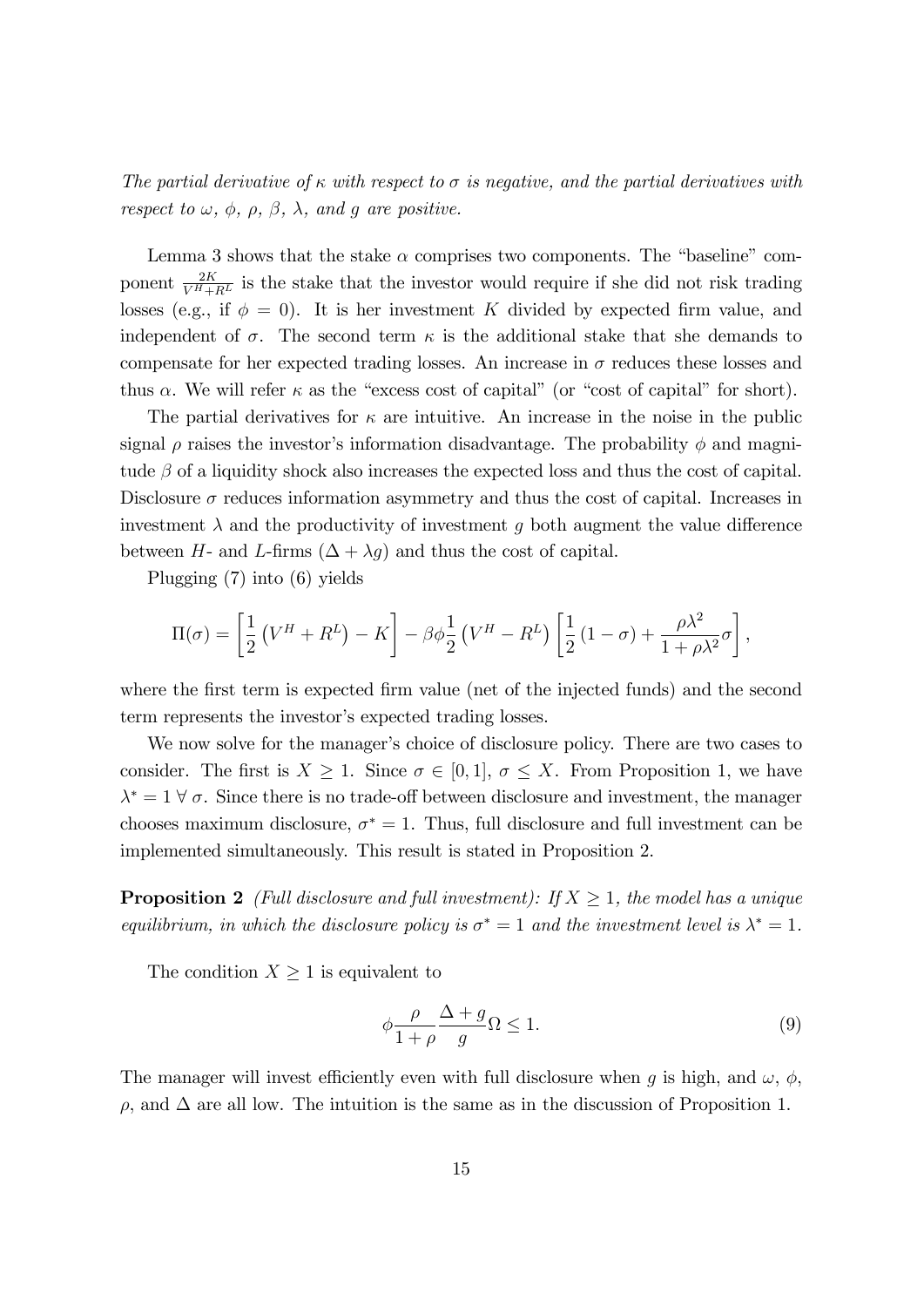The second case is  $X < 1$ . In this case, we solve for the manager's choice of disclosure policy in two steps. First, we solve for the optimal disclosure policy in the set  $[0, X]$  (i.e., if the manager implements full investment), and then in [X, 1] (i.e., if the manager implements partial investment).<sup>11</sup> Second, we solve for the optimal disclosure policy overall, which involves comparing the manager's payoffs under the best outcome in  $[0, X]$  with full investment, to the best outcome in  $[X, 1]$  with partial investment.

We first analyze optimal disclosure in [0, X]. From Proposition 1,  $\lambda^*(\sigma) = 1$  for all  $\sigma \in [0, X]$ . Since full investment arises for all  $\sigma$ , the manager chooses the highest  $\sigma$ that supports full investment, which is  $X$ . This result is stated in Lemma 4 below:

**Lemma 4** (Disclosure under full investment): In an equilibrium where  $\sigma \in [0, X]$  and  $X < 1$ , the optimal disclosure policy is

$$
\sigma^* = X,
$$

and the equilibrium investment level is  $\lambda^* = 1$ .

We next turn to optimal disclosure in [X, 1]. For any  $\sigma \in [X, 1]$ , the equilibrium in the following subgame is  $r(\sigma)$ . Thus, the manager's problem becomes

$$
\Pi(\lambda,\sigma) = \left[\frac{1}{2}\left(R^H + \lambda g + R^L\right) - K\right] - \frac{1}{4}\beta\phi\left(\Delta + \lambda g\right) + \frac{1}{4}\beta\phi\left(\Delta + \lambda g\right)\sigma\frac{1-\rho\lambda^2}{1+\rho\lambda^2}.
$$
 (10)

From  $\Psi(\lambda, \sigma) = 0$ , the disclosure policy  $\sigma$  that implements a given investment level  $\lambda$ is given by:

$$
\sigma = \frac{g(1+\rho\lambda^2)}{\lambda\Omega\phi\rho(\Delta+\lambda g)}.\tag{11}
$$

As shown in Proposition 1,  $r(\sigma)$  is strictly decreasing and strictly convex. Since  $\frac{\partial \lambda}{\partial \sigma} < 0$ , this implies that  $\sigma$  is strictly decreasing and strictly convex in  $\lambda$ . Increased disclosure reduces investment; since investment cannot fall below zero, it does so at a decreasing rate.

The first term in equation  $(10)$  is expected firm value. The second term represents the investor's losses in the absence of disclosure ("maximum trading losses"). The third term constitutes the reduction in expected losses that stems from increased disclosure ("loss mitigation"). This reduction is increasing in the initial variance in firm value  $(\Delta + \lambda g)$  and decreasing in  $\lambda$  due to the signal distortion effect.

<sup>&</sup>lt;sup>11</sup>Since  $r(\sigma)$  is continuous at  $\sigma = X$  ( $r(X) = 1$ ), X lies in both sets. This implies that both sets are compact and thus an optimal disclosure policy exists in each.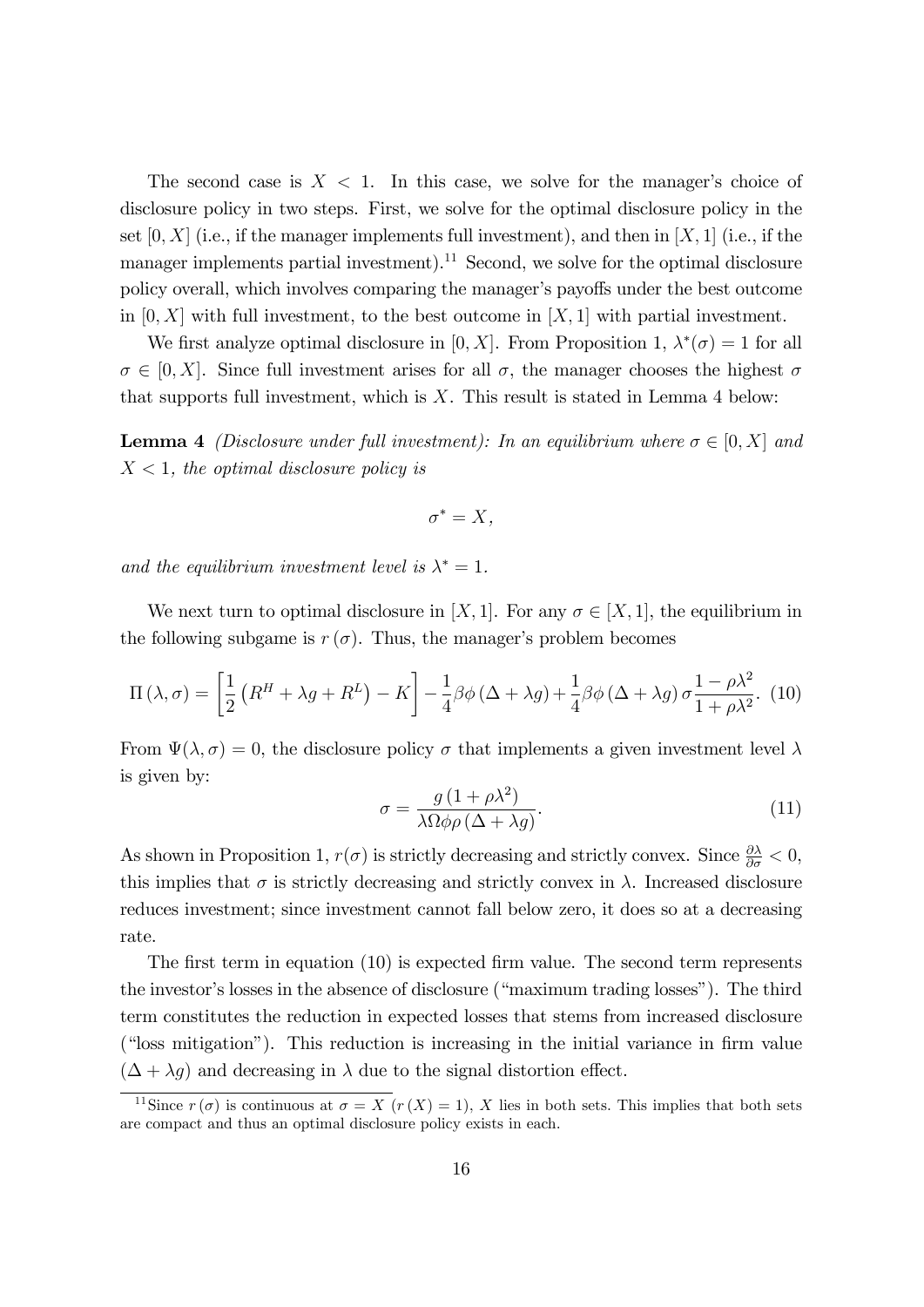Using (11) to substitute for  $\sigma$  in the objective function (10) yields firm value as a function of investment alone:

$$
\Pi(\lambda) = D + E\lambda + \frac{F}{\lambda},\tag{12}
$$

where

$$
D \equiv R^H - \frac{1}{2}(1 + \frac{1}{2}\beta\phi)\Delta - K,\tag{13}
$$

$$
E \equiv g \left[ 1 - \frac{1}{2} (1 + \frac{1}{2} \beta \phi) - \frac{\beta}{4\Omega} \right], \text{ and}
$$
 (14)

$$
F \equiv \frac{\beta g}{4\rho \Omega}.\tag{15}
$$

The convex component in firm value (the  $\frac{1}{\lambda}$  term) comes from substituting  $\sigma$  into the loss mitigation term. Since  $\Pi(\lambda)$  is globally convex (due to the convexity of  $\frac{F}{\lambda}$ ), the solution to  $\Pi'(\lambda) = 0$  is a minimum. The maximum value of  $\Pi(\lambda)$  is attained at a boundary: we have either  $\lambda^* = r(X) = 1$  or  $\lambda^* = r(1)$ . The intuition is as follows. From (10), the benefits of increasing investment are linear in  $\lambda$ . One of the costs, the maximum trading losses, is also linear, but the loss mitigation term is convex, because disclosure is convex in investment as shown by  $(11)$ . Raising investment requires disclosure to fall, reducing the loss mitigation effect, but this fall is at a decreasing rate. Intuitively, when disclosure is already low, further decreases in disclosure have a large relative effect, and so an increase in investment only requires a small decrease in disclosure. The convexity is likely common to all functional forms: since disclosure and investment are bounded below by zero, an increase in disclosure must reduce investment at a declining rate. Hence, if it is optimal for the manager to increase disclosure from X to  $X + \varepsilon$ , it is optimal to increase it all the way to 1. Thus, he chooses either full investment or full disclosure. This result is given in Lemma 5 below.

**Lemma 5** (Partial disclosure or partial investment): When  $\sigma \in [X,1]$ , the equilibrium investment level is either  $\lambda^* = r(1)$ , in which case the equilibrium disclosure policy is  $\sigma^* = 1$ , or  $\lambda^* = 1$ , in which case the equilibrium disclosure policy is  $\sigma^* = X$ .

We now move to the second step. Having found the optimal disclosure policy in  $[0, X]$  and in  $[X, 1]$ , we now solve for the optimal disclosure policy overall, by comparing the manager's payoff across these two sets  $(\Pi(r(1), 1)$  versus  $\Pi(1, X)$ ). In doing so, we formally prove existence of an equilibrium in the model and characterize it. The equilibrium is given by Proposition 3 below: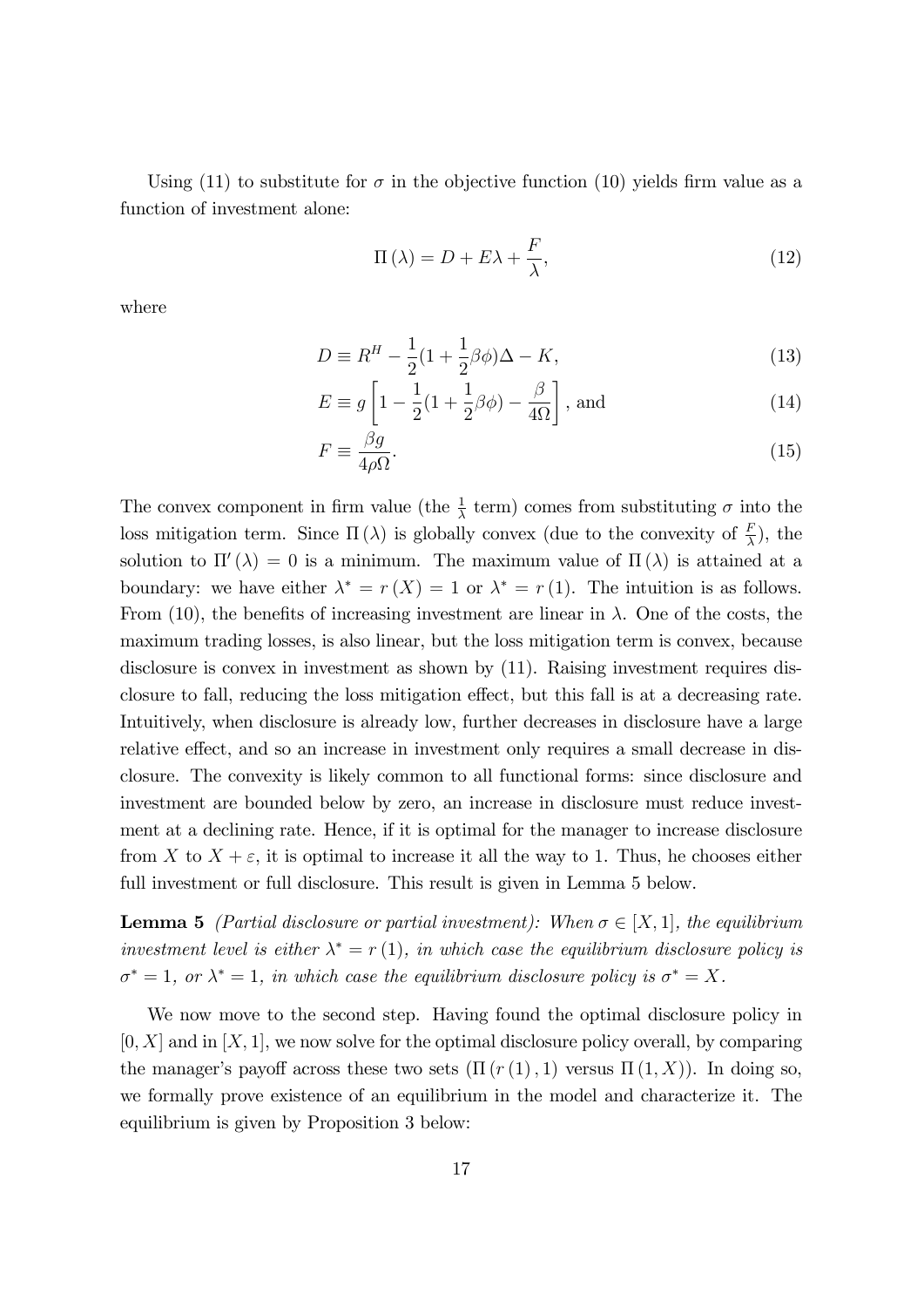**Proposition 3** (Trade-off between disclosure and investment): If  $X < 1$ , the equilibrium is given as follows:

- (i) If  $\beta > \beta$ , the manager chooses full disclosure  $(\sigma^* = 1)$  and partial investment  $(\lambda^* = r(1) < 1).$
- (ii) If  $\beta < \beta$ , the manager chooses partial disclosure  $(\sigma^* = X)$  and full investment  $(\lambda^* = 1).$
- (iii) If  $\beta = \beta$  both  $(\lambda^* = r(1), \sigma^* = 1)$  and  $(\lambda^* = 1, \sigma^* = X)$  are equilibria.

The threshold  $\tilde{\beta}$  is given by

$$
\widetilde{\beta} = \frac{1 - r(1)}{\phi \frac{1}{2} \frac{\Delta + g}{g} - \frac{1}{\Omega} \left[ \frac{1}{2} \left( \frac{1}{\rho} - 1 \right) + r(1) \right]} > 0. \tag{16}
$$

It increases in g, decreases in  $\phi$ ,  $\rho$ , and  $\Delta$ , and is U-shaped in  $\omega$ .

When  $X < 1$ , the manager chooses between full disclosure or full investment. He chooses the former if and only if the liquidity shock  $\beta$  is sufficiently large (above a threshold  $\hat{\beta}$ ), as then cost of capital considerations dominate the trade-off. Importantly, the partial investment level  $r(1)$  is independent of  $\tilde{\beta}$ , which is why we use  $\beta$  as the cut-off parameter.

The intuition behind the comparative statics for the threshold  $\tilde{\beta}$  arises because changes in parameters have up to three effects. First, as g rises, and  $\phi$ ,  $\rho$ , and  $\Delta$  fall, (5) shows that the maximum disclosure X that implements full investment is higher. Full investment becomes more attractive to the manager, as it can be sustained with a lower cost of capital. Second, the same changes also augment the partial investment level  $r(1)$  that is implemented by full disclosure. Thus, full disclosure also becomes more attractive, as it leads to less underinvestment. These two effects work in opposite directions. This ambiguity is resolved through a third effect: a rise in  $g$ , and a fall in  $\phi$ ,  $\rho$ , and  $\Delta$ , make investment more important relative to the cost of capital. Thus, they augment the cutoff  $\tilde{\beta}$ , making it more likely that full investment is optimal.

In contrast, a fall in  $\omega$  only has the first two effects: it reduces both  $r(1)$  and X. making both the full disclosure and full investment equilibria less attractive. Since  $\omega$ affects neither the value of the growth opportunity nor the cost of capital, the third effect is absent, and so the effect of  $\omega$  on  $\tilde{\beta}$  is ambiguous. When  $\omega$  is very low, full investment can be sustained with high disclosure and so the manager prefers the full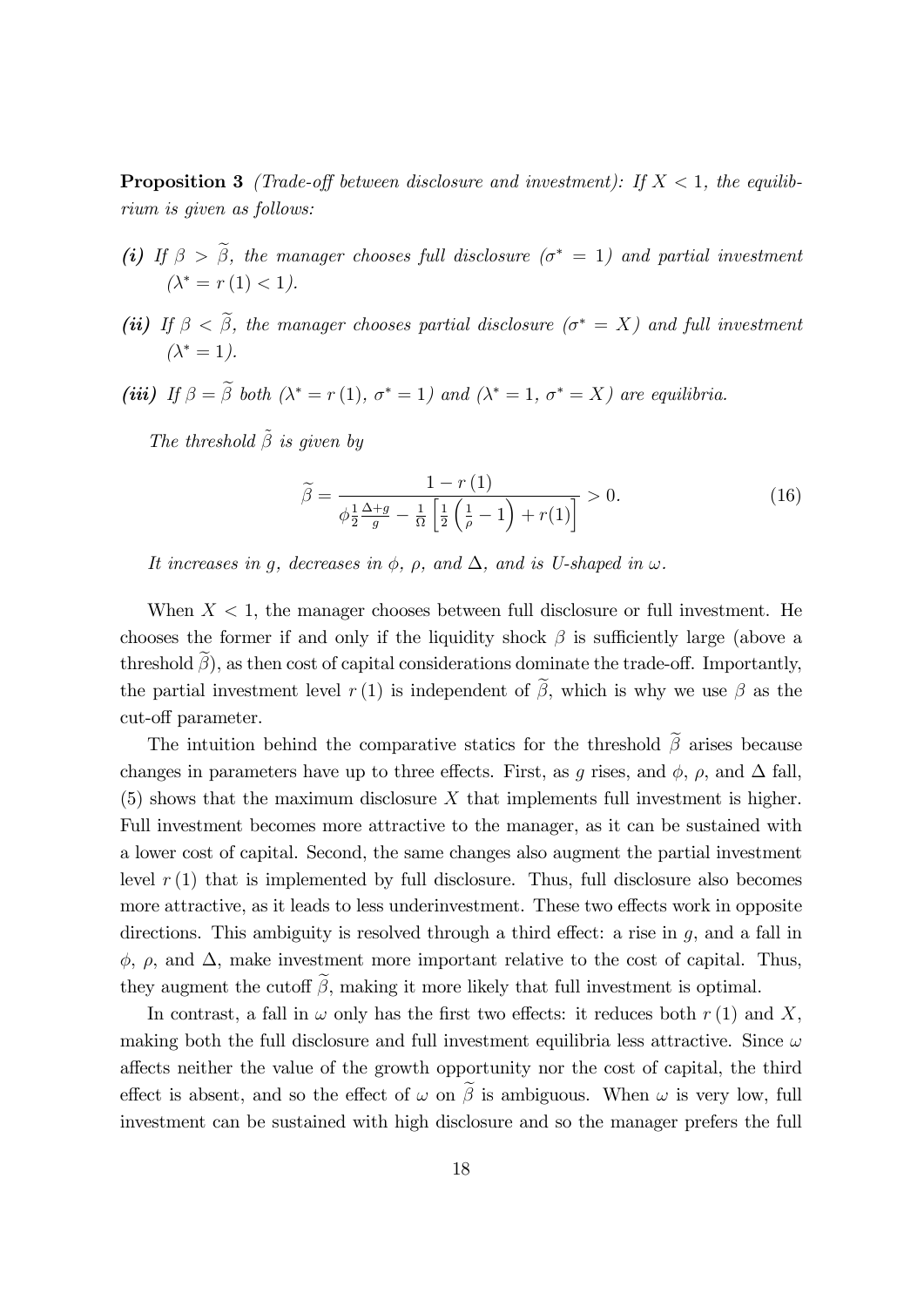investment equilibrium. When  $\omega$  is very high, full disclosure leads to substantial underinvestment and so the manager again prefers the full investment equilibrium. The manager chooses full disclosure for intermediate values of  $\omega$ , and so the derivative of  $\beta$ with respect to  $\omega$  is non-monotonic.

We now combine the comparative static analysis of cases of  $X < 1$  and  $X \geq$ 1 to analyze how parameters globally affect equilibrium disclosure and investment. Proposition 4 gives the global comparative statics.

Proposition 4 *(Global comparative statics)*:

- (i) Equilibrium investment  $\lambda^*$  is weakly increasing in the profitability of investment g. Equilibrium disclosure  $\sigma^*$  is first weakly decreasing and then weakly increasing in g.
- (ii) Equilibrium investment  $\lambda^*$  is weakly decreasing in the difference in firm values  $\Delta$ . Equilibrium disclosure  $\sigma^*$  is first weakly increasing and then weakly decreasing in  $\Delta$ .
- (iii) Equilibrium investment  $\lambda^*$  is weakly decreasing in the probability of the liquidity shock  $\phi$ . Equilibrium disclosure  $\sigma^*$  is first weakly decreasing and then weakly increasing in  $\phi$ .
- (iv) Equilibrium investment  $\lambda^*$  is weakly decreasing in the noise in the signal  $\rho$ . Equilibrium disclosure  $\sigma^*$  is first weakly decreasing and then weakly increasing in  $\rho$ .
- (v) Equilibrium investment  $\lambda^*$  is weakly decreasing in the manager's short-term con-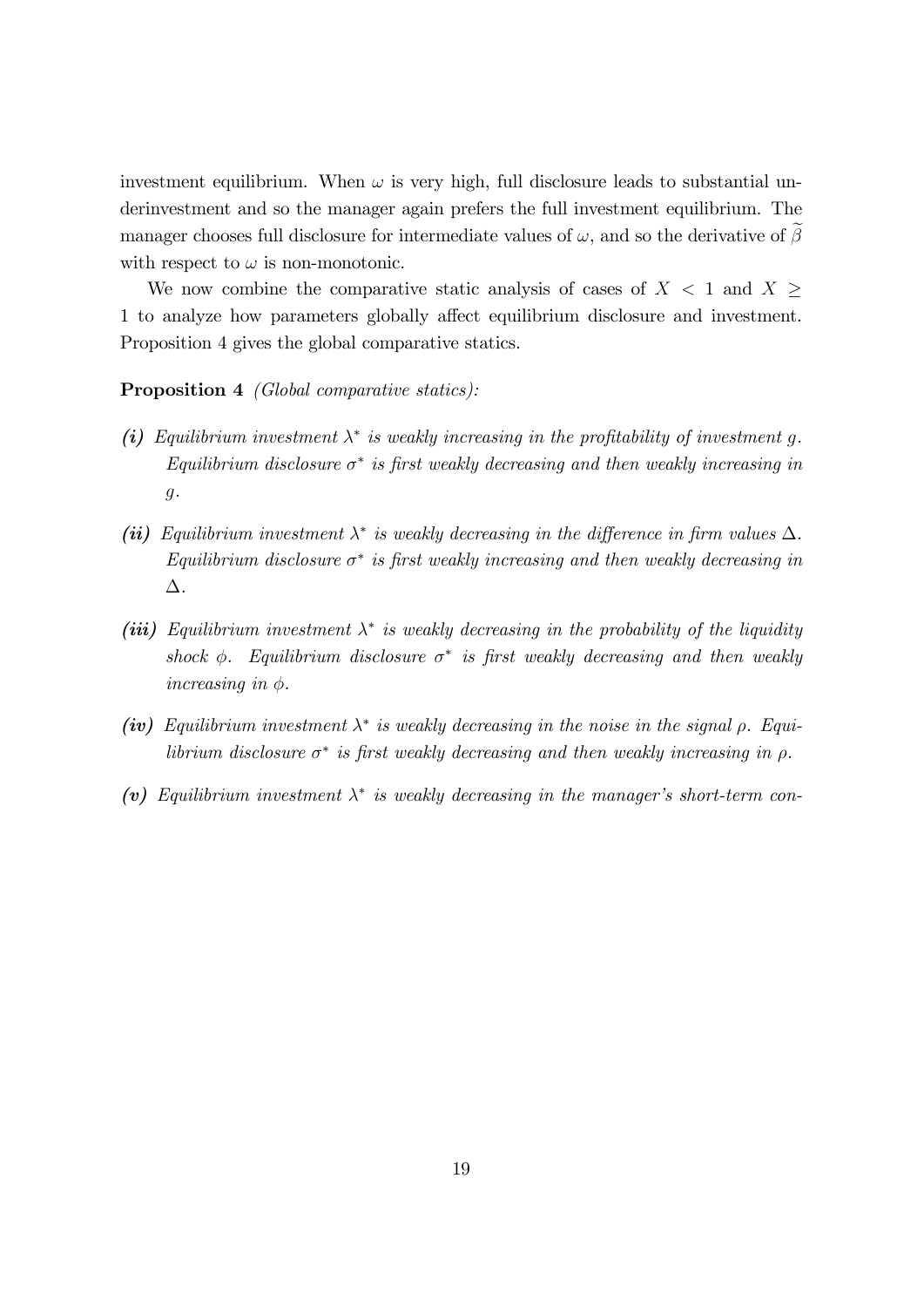cerns  $\omega$ . Equilibrium disclosure  $\sigma^*$  is non-monotonic in  $\omega$ .



Figure 1: Global comparative statics for g

More precise details on the comparative statics are given in the proof of Proposition 4 in Appendix A. The comparative statics for  $g$  depends on whether  $X$  is bounded above by 1. The case of  $\frac{1}{\Omega} \frac{1}{\phi}$  $\phi$  $1+\rho$  $\frac{+\rho}{\rho} > 1$  is illustrated in Figure 1 and the intuition is as follows. There exists  $\tilde{g}$  such that, if  $g \geq \tilde{g}$ , then  $X \geq 1$  and so we have the  $(\lambda^* = 1, \sigma^* = 1)$ . For  $g < \tilde{g}$  we have two cases. If  $\beta > \Omega$  (e.g., at  $\beta_a$  in Figure 1), the firm chooses partial investment for all  $g < \tilde{g}$ . If  $\beta < \Omega$  (e.g., at  $\beta_b$ ), the firm chooses partial investment only when  $q$  is low. Within the partial investment regime, increases in  $q$  augment the partial investment level, but do not affect disclosure which remains fixed at 1. When  $q$  rises above a threshold (i.e., crosses the solid curve), investment becomes sufficiently attractive that we move to full investment. At the threshold, investment rises discontinuously to 1 and disclosure drops discontinuously from 1 to X. Further increases in g augment disclosure, because the investment opportunity is sufficiently attractive that the manager invests fully even with high disclosure. The case of  $\frac{1}{\Omega} \frac{1}{\phi}$  $\phi$  $\frac{1+\rho}{\rho} \leq 1$  (so that  $X < 1 \ \forall \ g$ ) is similar except that we never reach the  $(\lambda^* = 1, \sigma^* = 1)$  equilibrium.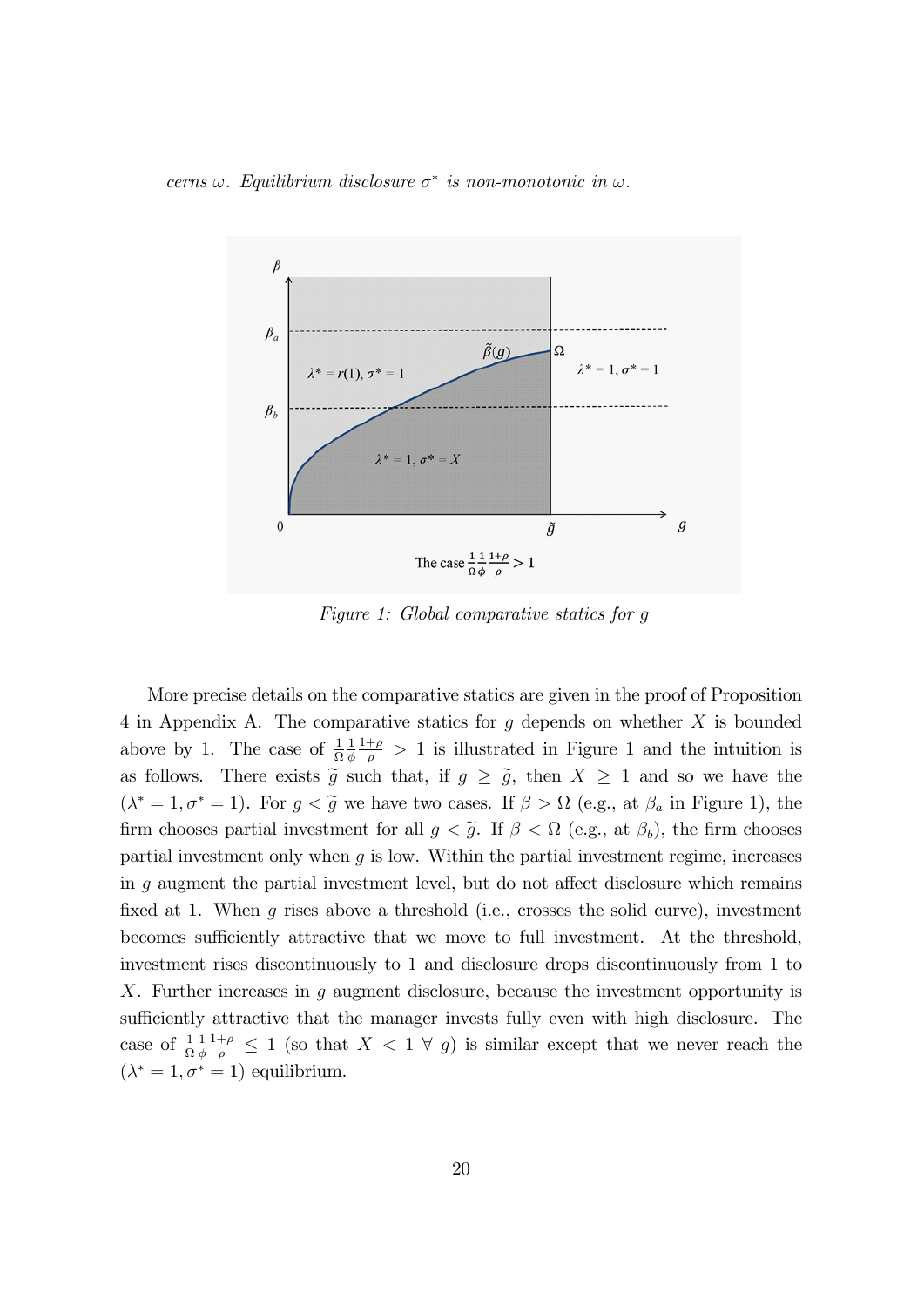Overall, investment is weakly increasing in g. As investment becomes more attractive, the manager pursues it to a greater extent even with full disclosure, and after a point it becomes so attractive that the manager switches to full investment. The effect of g on disclosure is more surprising. Increases in g make investment more important and induce the manager to reduce disclosure, to implement full investment. However, within the full investment equilibrium, further increases in  $q$  increase disclosure.

The intuition for  $\Delta$  is exactly the opposite, because  $\Delta$  and g appear together as the ratio  $\frac{\Delta + g}{g}$  in both X and  $\tilde{\beta}$ . The manager trades off the benefits of investment g with the incentive to be revealed as a  $H$ -firm,  $\Delta$ .



Figure 2: Global comparative statics for  $\phi$ 

The intuition behind the global comparative statics for  $\phi$  is as follows. When 1 Ω  $1+\rho$  $\rho$  $\frac{g}{\Delta+g} \geq 1$ , then (9) is satisfied for all  $\phi$ . Thus, we always have  $X \geq 1$  and the  $(\lambda^* = 1, \sigma^* = 1)$  equilibrium. The benefits of investment are so strong relative to the costs that, regardless of  $\phi$ , full investment and full disclosure can be sustained simultaneously. Thus, there are no comparative statics with respect to  $\phi$ . The interesting case of  $\frac{1}{\Omega}$  $1+\rho$  $\rho$ g  $\frac{g}{\Delta+g}$  < 1 is illustrated in Figure 2. For low  $\phi$ ,  $X \ge 1$  and the  $(\lambda^* = 1, \sigma^* = 1)$ equilibrium is sustainable. When  $\phi$  crosses a threshold  $\phi$ ,  $X < 1$  and  $(\lambda^* = 1, \sigma^* = 1)$ is no longer sustainable; there is a trade-off between investment and disclosure. We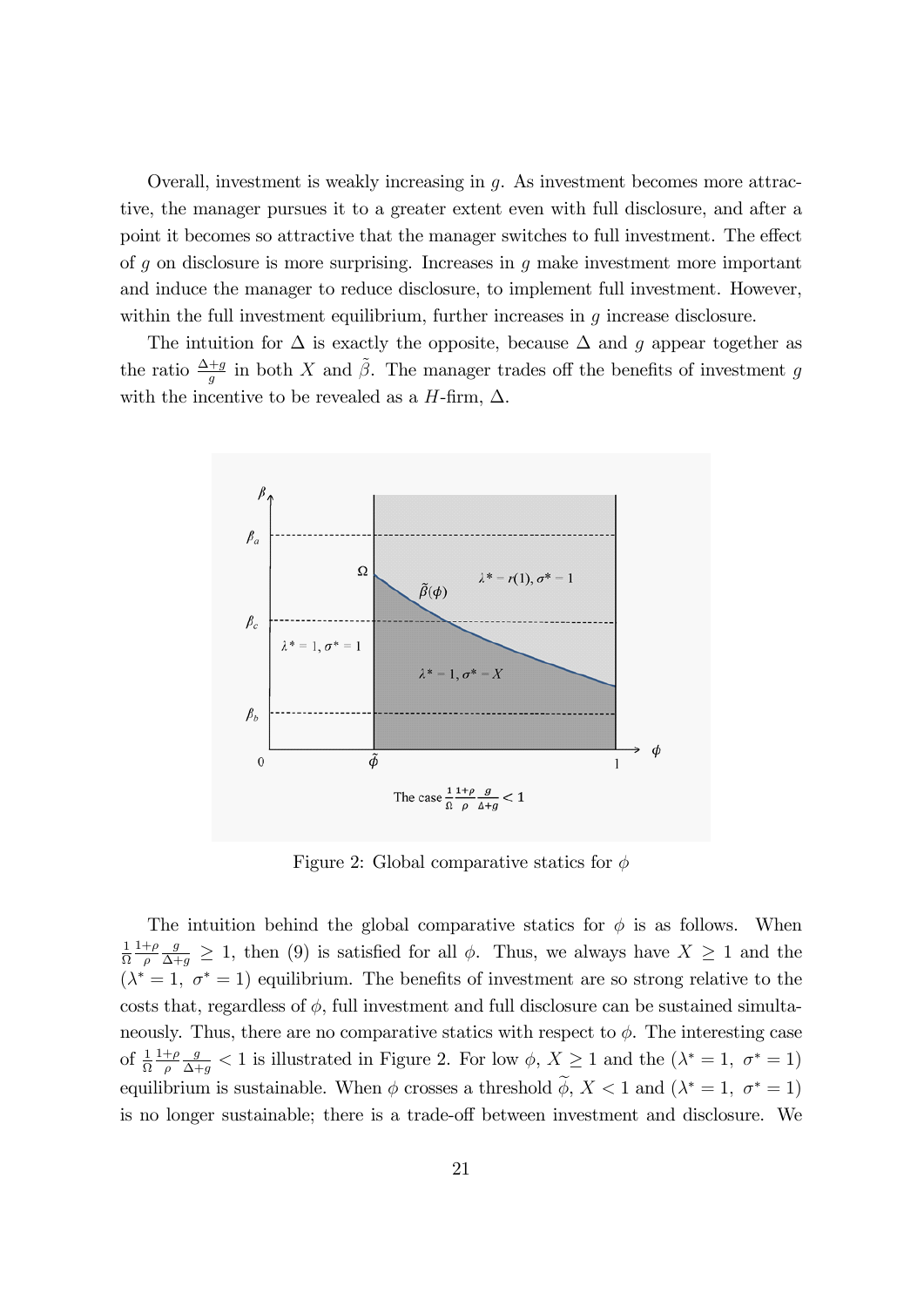have three cases. When  $\beta > \Omega$  (e.g., at  $\beta_a$  in Figure 2),  $\beta > \beta \ \forall \ \phi$ . Thus, for  $\phi > \phi$ , the manager always chooses partial investment. Investment falls below 1 when  $\phi$  crosses above  $\phi$ ; additional increases in  $\phi$  reduce the partial investment level further. When  $\beta$ is low (e.g., at  $\beta_b$ ),  $\beta > \tilde{\beta} \ \forall \phi$ . Thus, for  $\phi > \tilde{\phi}$ , the manager always chooses partial disclosure. Disclosure falls below 1 when  $\phi$  crosses above  $\phi$ ; additional increases in  $\phi$ reduce the partial disclosure level further. When  $\beta$  is intermediate (e.g., at  $\beta_c$ ), then when  $\phi > \widetilde{\phi}$  but remains low,  $\beta < \widetilde{\beta}$  and the manager chooses partial disclosure, but for when  $\phi$  crosses the solid curve,  $\beta > \tilde{\beta}$  and the manager switches to partial investment.

Considering all cases together, as with g and  $\Delta$  in Proposition 4,  $\phi$  has a monotonic effect on investment, but a non-monotonic effect on disclosure. The intuition behind the global comparative statics for  $\rho$  is identical.



Figure 3: Global comparative statics for  $\omega$ 

The global comparative statics for  $\omega$  are illustrated in Figure 3 and the intuition is as follows. When  $\omega$  is low, myopia is sufficiently weak that the manager invests efficiently even with full disclosure. When  $\omega$  rises above a threshold  $\tilde{\omega}$ ,  $(\lambda^* = 1, \sigma^* = 1)$  is no longer sustainable and there is a trade-off. When  $\beta$  is very low (e.g., at  $\beta_a$  in Figure 3), the manager always chooses partial disclosure, and additional increases in  $\omega$  reduce the partial disclosure level further. When  $\beta$  is very high (e.g., at  $\beta_b$ ), the manager always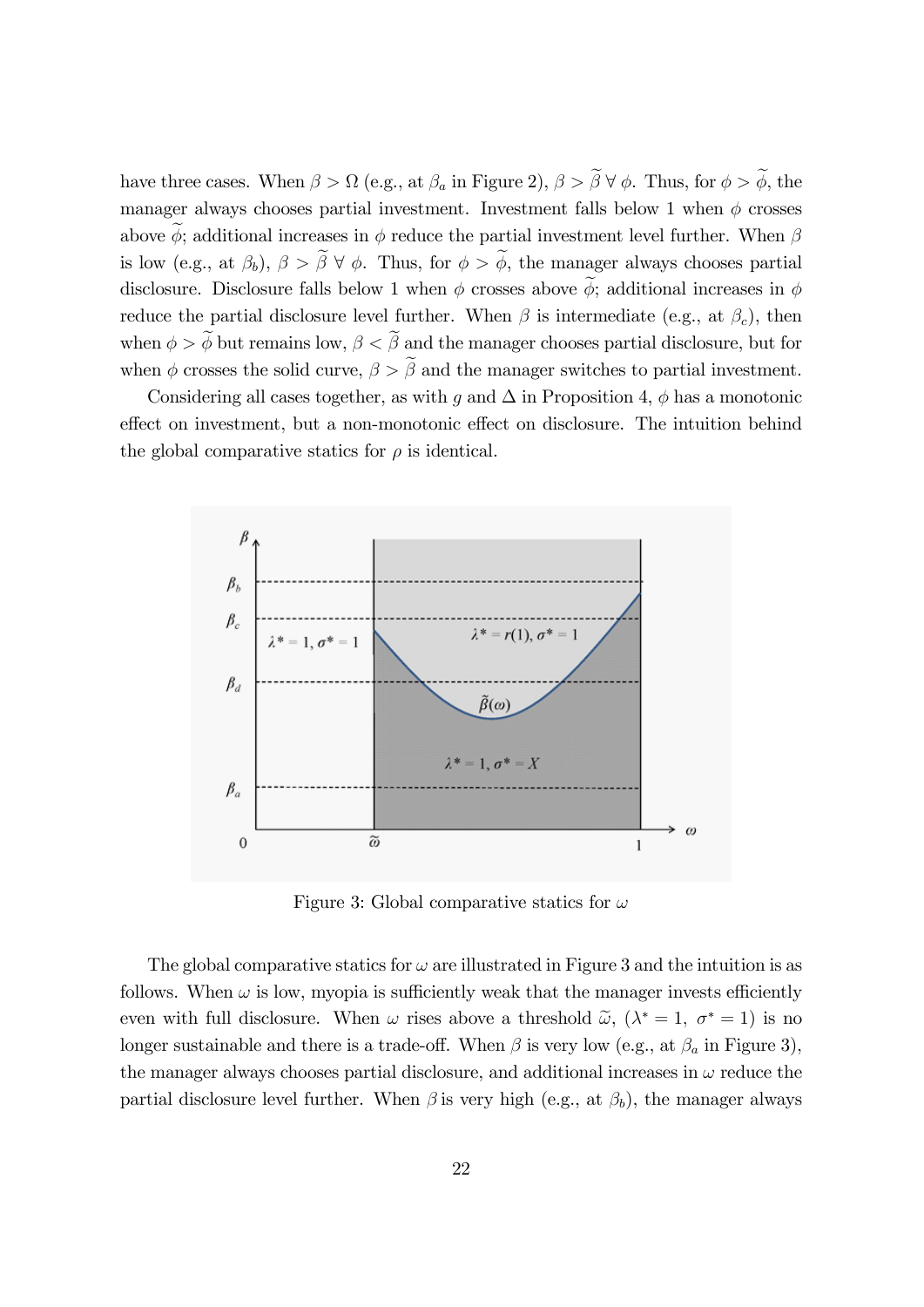chooses partial investment, and additional increases in  $\omega$  reduce the partial investment level further. Recall that  $\tilde{\beta}$  is first decreasing and then increasing in  $\omega$ . When  $\beta$  is moderately high (e.g., at  $\beta_c$ ), and if also  $\tilde{\beta}(X=1) > \beta > \tilde{\beta}(X=0)$ , then when  $\omega$ becomes sufficiently high (i.e. crosses the solid curve),  $\beta$  crosses back above  $\beta$  and so the manager switches to partial disclosure. When  $\beta$  is moderately low (e.g., at  $\beta_d$ ), within the trade-off region, the manager chooses partial disclosure for low and high  $\beta$ , and partial investment for intermediate  $\beta$ . Considering all cases together, as with the other parameters,  $\omega$  has a monotonic effect on investment, but a non-monotonic effect on disclosure.

Overall, Proposition 4 yields empirical predictions for how investment and disclosure vary cross-sectionally across Örms. As is intuitive, and predicted by many other models, investment depends on corporate finance variables  $-$  it is increasing in the profitability of investment opportunities and decreasing in the managerís short-term concerns. More unique to our framework is that investment also depends on asset pricing variables. It decreases with the frequency of liquidity shocks and the information asymmetry suffered by small investors (which in turn depends on the noise of the public signal  $\rho$ and uncertainty  $\Delta$ ). Increases in these variables augment the cost of capital, and may induce the manager to switch from full investment to full disclosure.

The effects of corporate finance and asset pricing characteristics on disclosure policy are non-monotonic. One might expect that, since disclosure policy is a trade-off between investment and the cost of capital, better growth opportunities mean that investment dominates the trade-off, and so disclosure is lower. Instead, firms with intermediate growth opportunities disclose the least, because growth opportunities are sufficiently strong that the manager prefers full investment to full disclosure, but also sufficiently weak that he will only invest fully if disclosure is low. Firms with weak growth opportunities have high disclosure, because the cost of capital dominates the trade-off and so the manager implements the full-disclosure, partial-investment equilibrium. Firms with strong growth opportunities will have high disclosure for a different reason – the growth opportunity is sufficiently attractive that the firm will pursue it even with high disclosure.

For similar reasons, firms with moderate uncertainty  $\Delta$ , moderate size  $\beta$  and frequency  $\phi$  of liquidity shocks, and moderate signal noise  $\rho$  will have low disclosure, but firms with either high or low levels of these variables will feature high disclosure. For example, it may seem that, when uncertainty  $\Delta$  rises, the manager will always disclose more in response. However, if it remains optimal to implement full investment, the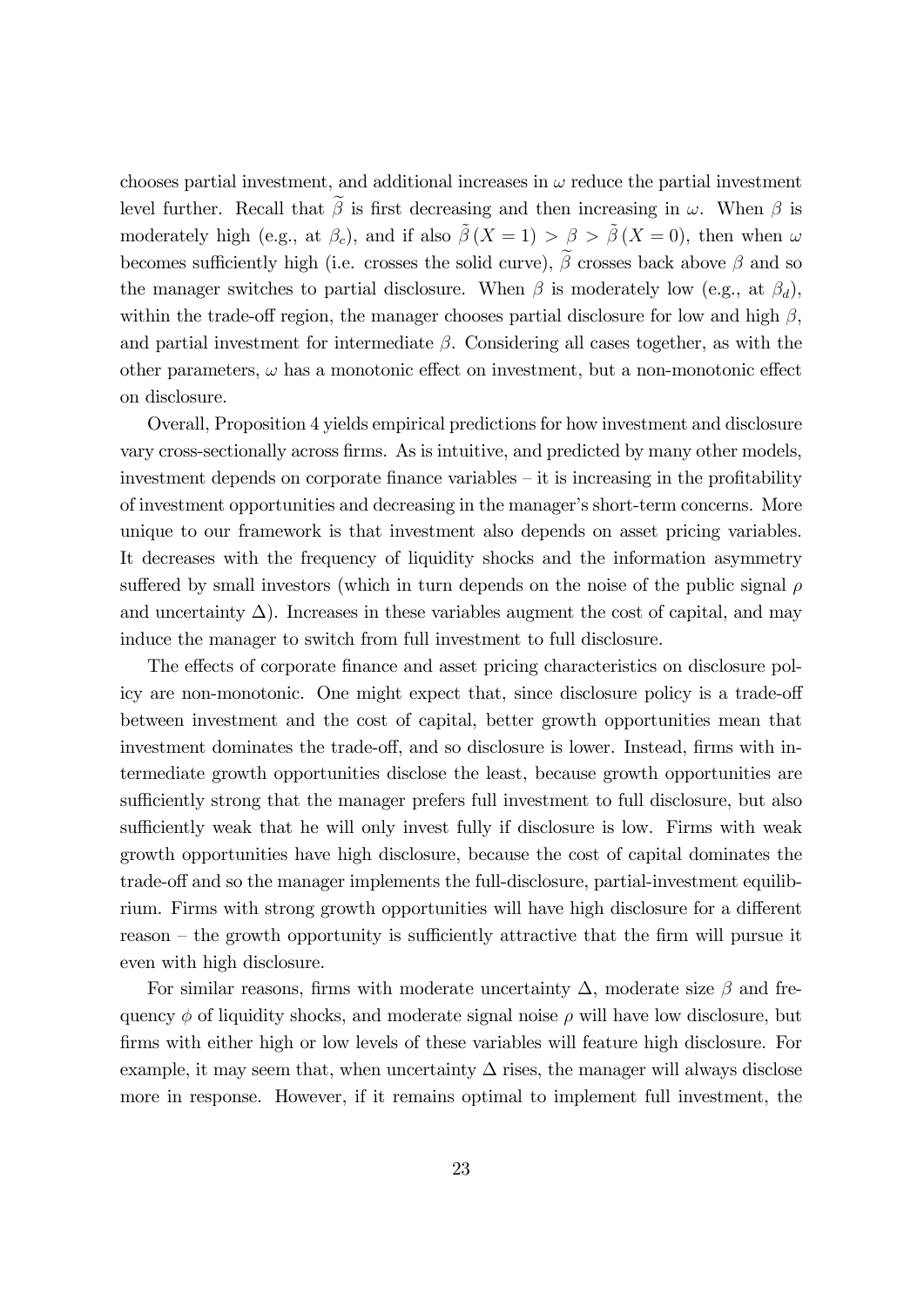manager must reduce disclosure to do so. Similarly, it may seem that, when  $\rho$  rises, the manager should disclose less as the signal is noisier. However, a rise in  $\rho$  makes the cost of capital more important, encouraging full disclosure. As Beyer, Cohen, Lys, and Walther's (2010) survey paper emphasizes, "it is necessary to consider multiple aspects of the corporate information environment in order to conclude whether it becomes more or less informative in response to an exogenous change." The effect of the manager's short-term concerns  $\omega$  is more complex, but in all cases, disclosure is highest when short-term concerns are low, because the manager can disclose fully without suffering underinvestment.

The non-monotonic effects of firm characteristics on disclosure policy contrast with prior theories. Baiman and Verrecchia (1996) predict that a larger liquidity shock monotonically reduces disclosure. Gao and Liang (2013) predict that firms with higher growth opportunities disclose less, to encourage investors to acquire private information about the growth option and incorporate it into prices by trading, thus informing the manager. More generally, the model points to variables (e.g.,  $g, \beta, \phi, \Delta, \rho$ ) that empiricists should control for when studying the effect of a different variable (outside our model) on disclosure. In addition, it emphasizes that disclosure, investment, and the cost of capital are all simultaneously determined by underlying parameters, rather than affecting each other. As Beyer, Cohen, Lys, and Walther (2010) note: " 'equilibrium' concepts for the market for information defy a simplified view of cause and effect".

Lemma 3 derived monotonic partial derivatives for the excess cost of capital with respect to underlying parameters. However, the excess cost of capital depends also on  $\sigma$ , which depends non-monotonically on the same parameters. Thus, due to the endogenous response of disclosure policy, the overall effects of these parameters on the cost of capital is unclear. In contrast, Diamond and Verrecchia (1991) predict that the cost of capital is monotonically decreasing in information asymmetry and the magnitude of liquidity shocks.

### 3 Voluntary Disclosure

The analysis of Section 2 shows that, if the manager is able to commit to a disclosure policy, he may commit to partial disclosure even though this raises his cost of capital.

This section considers the case of voluntary disclosure, where the manager cannot commit to a disclosure policy. We now assume that he always possesses the signal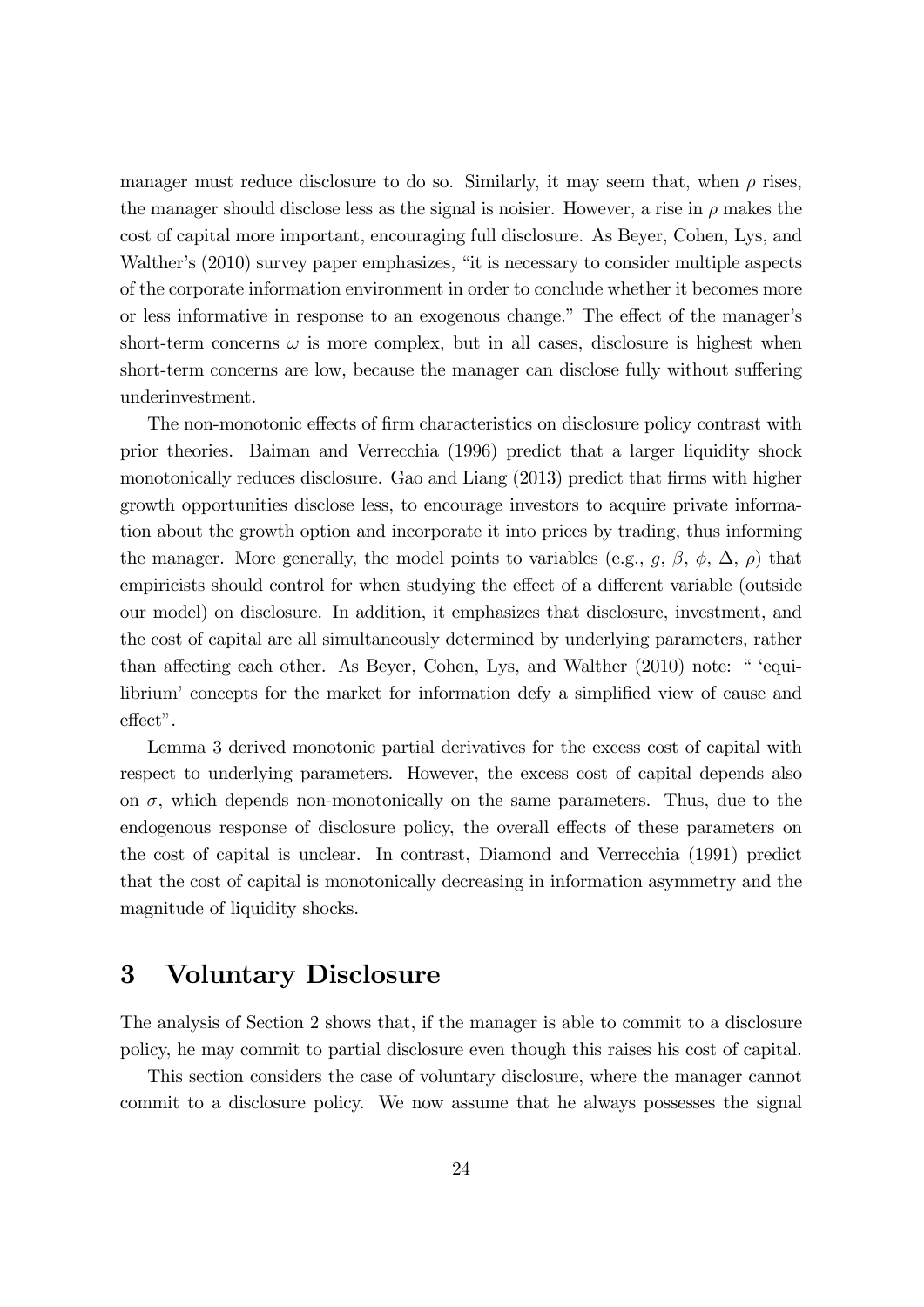y, and chooses whether to disclose it. In reality, companies already have to produce copious amounts of information for tax or internal purposes, so the manager cannot commit to not having information. Thus, while the manager may announce a disclosure policy at  $t = 0$ , he may renege on it at  $t = 2$ . For example, he could implement a disclosure policy  $\sigma$  by using a private randomization device, e.g., spinning a wheel that has a fraction  $\sigma$  of "disclose" outcomes and  $1 - \sigma$  of "non-disclose" outcomes, and disclosing the signal if and only if the wheel lands on "disclose". However, even if the device lands on "non-disclose", he may renege and disclose anyway.<sup>12</sup>

Since  $P(G) > \widetilde{P}(\emptyset)$ , the manager will choose to disclose the signal if it turns out to be good. Thus, the absence of disclosure reveals that  $y = B$ . The manager cannot claim that he is not disclosing to follow his pre-announced low-disclosure policy, because the market knows that he would have reneged on the policy if the signal were good. No news is bad news – the "unraveling" result of Grossman  $(1981)$  and Milgrom  $(1981)$ .

The manager knows that he will always disclose at  $t = 2$ , either literally by disclosing  $y = G$ , or implicitly by not disclosing and the market inferring that  $y = B$ . Therefore, he will make his  $t = 1$  investment decision assuming that  $\sigma = 1$ , i.e., choose  $\lambda^* =$  $r(1)$  irrespective of the preannounced policy. Thus, the voluntary disclosure model is equivalent to the mandatory disclosure model with  $\sigma = 1$ . Even if  $\Pi(1, X)$  $\Pi(r(1), 1)$ , and so the manager would like to commit to low disclosure, he is unable to do so. This result is stated in Proposition 5 below.

**Proposition 5** (Voluntary Disclosure): Consider the case in which the manager always possesses the signal y and has discretion over whether to disclose it at  $t = 3$ . The only Perfect Bayesian Equilibrium involves  $\lambda^* = r(1)$  and  $\sigma^* = 1$ .

Proposition 5 implies a potential role for government intervention. We now allow for the government to set a regulatory policy  $\zeta$  at  $t = 0$ . At  $t = 2$ , with probability  $1-\zeta$ , the manager either cannot or chooses not to disclose due to the government's policy. For example, the government could ban disclosure (e.g., prohibit the disclosure of earnings more frequently than a certain periodicity).<sup>13</sup> Similarly, it could limit what type of information can be reported in official (e.g., SEC) filings, which investors may view as more truthful than information disseminated through, for example, company press releases. Alternatively, the government could audit disclosures with sufficient intensity

 $12$ In keeping with the literature on voluntary disclosure, the manager can never falsify the signal (e.g., release  $y = G$  if the signal was  $y = B$ ), and only has discretion on whether or not to disclose it.

<sup>&</sup>lt;sup>13</sup>This is similar in spirit to the "quiet period" that precedes an initial public offering, which limits a firm's ability to disclose information.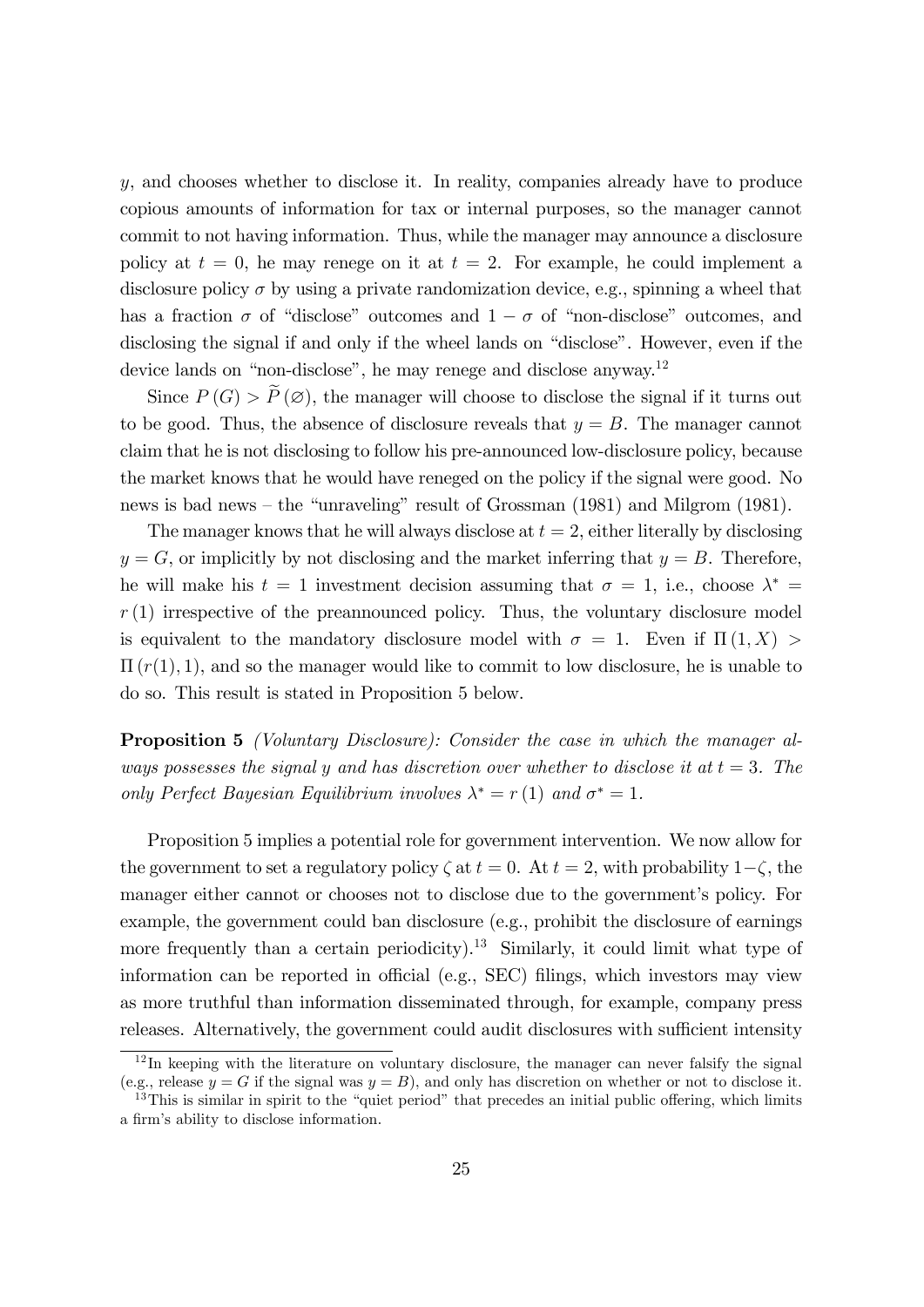that the manager chooses not to disclose: even if disclosure is always truthful, so there is no risk of a fine, responding to an audit is costly.

Now, when making his  $t = 1$  investment decision, he knows that he will disclose at  $t = 2$  only with probability  $\zeta^{14}$ . He will thus choose  $\lambda^* = \lambda(\zeta)$ . Therefore, if the government's goal is to maximize firm value to existing shareholders (i.e., the manager's payoff), it will choose a disclosure policy  $\zeta = X$ , thus implementing the  $(\lambda^* = 1, \sigma = X)$  equilibrium. The government implements less disclosure than the manager would choose himself, since he is unable to commit to low disclosure. This conclusion contrasts some existing models (e.g., Foster  $(1979)$ , Coffee  $(1984)$ , Dye  $(1990)$ , Admati and Pfleiderer (2000), Lambert, Leuz, and Verrecchia (2007)) which advocate that regulators should set a floor for disclosure, because firms have insufficient incentives to release information. It also contrasts recent increases in disclosure regulation, such as Sarbanes-Oxley, and is consistent with concerns that such regulation may reduce investment. If caps on disclosure are difficult to implement, a milder implication of our model is that government regulations to increase disclosure may have real costs.

However, government regulation may not maximize Örm value. First, the policy that maximizes firm value varies from firm to firm. Even if all managers wish to implement full investment, the disclosure policy  $\zeta = X \equiv \frac{g(1+\rho)}{\Omega \phi \rho(\Delta + \rho)}$  $\frac{g(1+\rho)}{\Omega \phi \rho(\Delta+g)}$  depends on firm characteristics. Regulation is typically economy-wide, rather than at the individual firm level. A policy of  $\zeta$  will induce suboptimally low disclosure in a firm for which  $X > \zeta$ , since  $\sigma = X$ is sufficient to implement full investment. In contrast, a policy of  $\zeta$  will not constrain disclosure enough in a firm for which  $X < \zeta$ . The manager will invest only  $r(\zeta) < 1$ , although this is still higher than the benchmark of no regulation. Moreover, some managers will not wish to implement full investment if  $\Pi(1, X) < \Pi(r(1), 1)$  for their firm. Thus, a regulation aimed at inducing full investment will be inefficient.

Second, the government's goal may not be to maximize firm value, but total surplus. In this case, it ignores the benefits of disclosure, since the investor's trading losses are a pure transfer to the speculator and do not affect total surplus. It only considers the cost of disclosure (reduced investment), and so will choose any  $\zeta \in [0, X]$  to implement  $\lambda^* = 1$ . Such a policy will be suboptimal for the manager if  $\Pi(1, X) < \Pi(r(1), 1)$ .

Third, the government may have distributional considerations and aim to minimize informed trading profits and losses. One example is the SEC's focus on "leveling the playing field" between investors. Under this objective function, it will minimize the

<sup>&</sup>lt;sup>14</sup>An alternative way to regulate may be to affect  $\sigma$  directly. For example, if the government allows greater discretion in accounting policies, managers have greater latitude for earnings management, and so earnings are a less informative signal.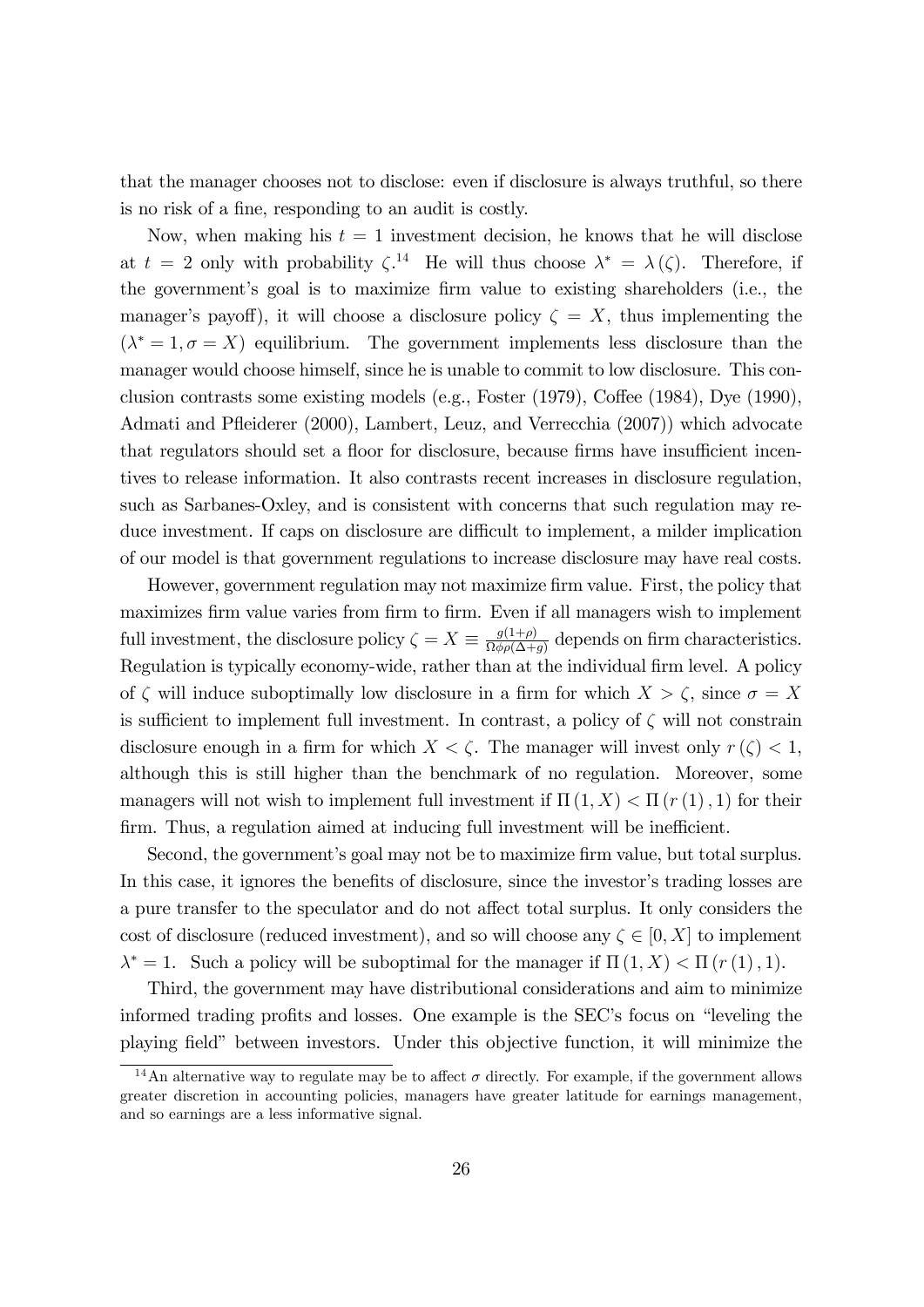investor's trading losses<sup>15</sup> and ignore investment, which is achieved with  $\zeta = 1$ . Thus will reduce firm value if  $\Pi(1, X) > \Pi(r(1), 1)$ .

These results are stated in Proposition 6 below.

**Proposition 6** (Regulation): If the government wishes to maximize firm value, it will set a policy of  $\zeta = X$  if  $\Pi(1, X) > \Pi(r(1), 1)$  and  $\zeta = 0$  otherwise. If the government wishes to maximize total surplus, it will choose any  $\zeta \in [0, X]$ , which will implement  $\lambda^* = 1$ . If the government wishes to minimize the investor's trading losses, it will choose  $\zeta = 1$ , which will implement  $\lambda^* = r(1)$ .

## 4 Conclusion

Existing theories study the costs and benefits of disclosing information. It may seem that, if soft information cannot be disclosed, firms should simply apply these theories to hard information. This paper reaches a different conclusion  $-$  the importance of soft information changes the optimal disclosure policy of hard information. While increasing the disclosure of hard information augments the total amount of information available to investors, and thus reduces the cost of capital, it also increases the amount of hard information disclosed relative to soft information. The manager may cut investment, to improve hard information at the expense of soft information. Even if the actual act of disclosing information is costless, a high-disclosure policy may be costly. Thus, real efficiency is non-monotonic in financial efficiency.

If the manager can commit to a disclosure policy, his optimal policy will vary according to the importance of growth opportunities versus the cost of capital. Investment depends not only on corporate Önance variables but also asset pricing variables such as shareholders' liquidity needs and information disadvantage. The effect of firm characteristics on disclosure policies is subtle. As predicted by other models, the optimal disclosure policy depends on asset pricing variables such as the level of information asymmetry faced by investors. Here, the effect of such variables is non-monotonic. When information asymmetry is moderate, or investors suffer moderately frequent liquidity shocks, investment is more important than disclosure and so the manager reduces disclosure to pursue investment. When these parameters are high, disclosure dominates the trade-off and so the manager maximizes it; when these parameters are

 $15$ Note that minimizing the investor's trading losses is not the same as maximizing her objective function. The investor breaks even in all scenarios, since the initial stake that she requires takes into account her trading losses.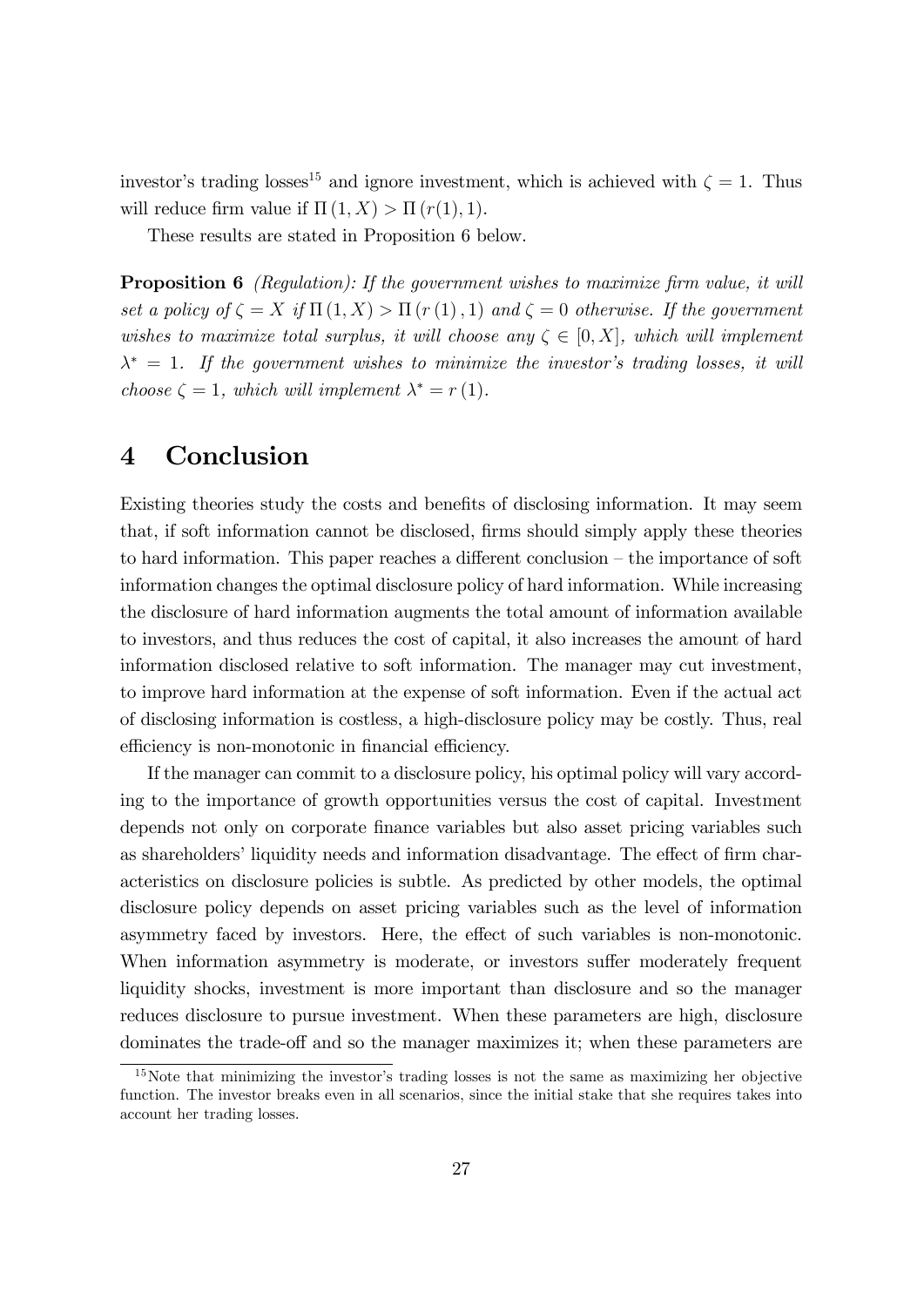low, he is able to increase disclosure without suffering underinvestment. In addition, disclosure also depends on corporate finance variables such as the manager's horizon and the profitability of growth opportunities.

If the manager cannot commit to a disclosure policy, then even if a "high-investment, low-disclosure" policy is optimal, he may be unable to implement it as he will opportunistically disclose a good signal, regardless of the preannounced policy. Thus, there may be a role for government regulation to reduce disclosure.

The model suggests a number of avenues for future research. On the theory side, the paper has endogenized investment and disclosure, and studied how these decisions interplay with the manager's short-term concerns and the need to raise capital, which are taken as given. A potential extension would be to endogenize the manager's contract and the amount of capital raised, to study how these are affected by the same factors that drive investment and disclosure. Future studies could also relax the assumption that investors know the growth opportunities of a high-quality firm, in which case disclosure may have a role in signaling such opportunities.<sup>16</sup> In addition, we have assumed that the manager's disclosure is always truthful. If earnings management is possible, a good manager can avoid reporting a bad signal, but also a bad manager may report a good signal. While the former likely improves investment, the latter increases information asymmetry. Incorporating earnings management may deliver insights as to when discretion is beneficial and when it is harmful. On the empirical side, our study delivers new predictions on the real effects of disclosure on investment, on how investment depends on asset pricing variables, and on how the cost of capital and disclosure depend on corporate finance variables. In addition, while previous papers derived predictions on how the cost of capital and disclosure depend on asset pricing variables, our model predicts non-monotonic effects.

 $16$ In the current model, where only firm type is unknown, allowing for signaling (e.g. for managers to learn their type before setting disclosure policy) will simply lead to pooling equilibria as L-managers will mimic H-managers.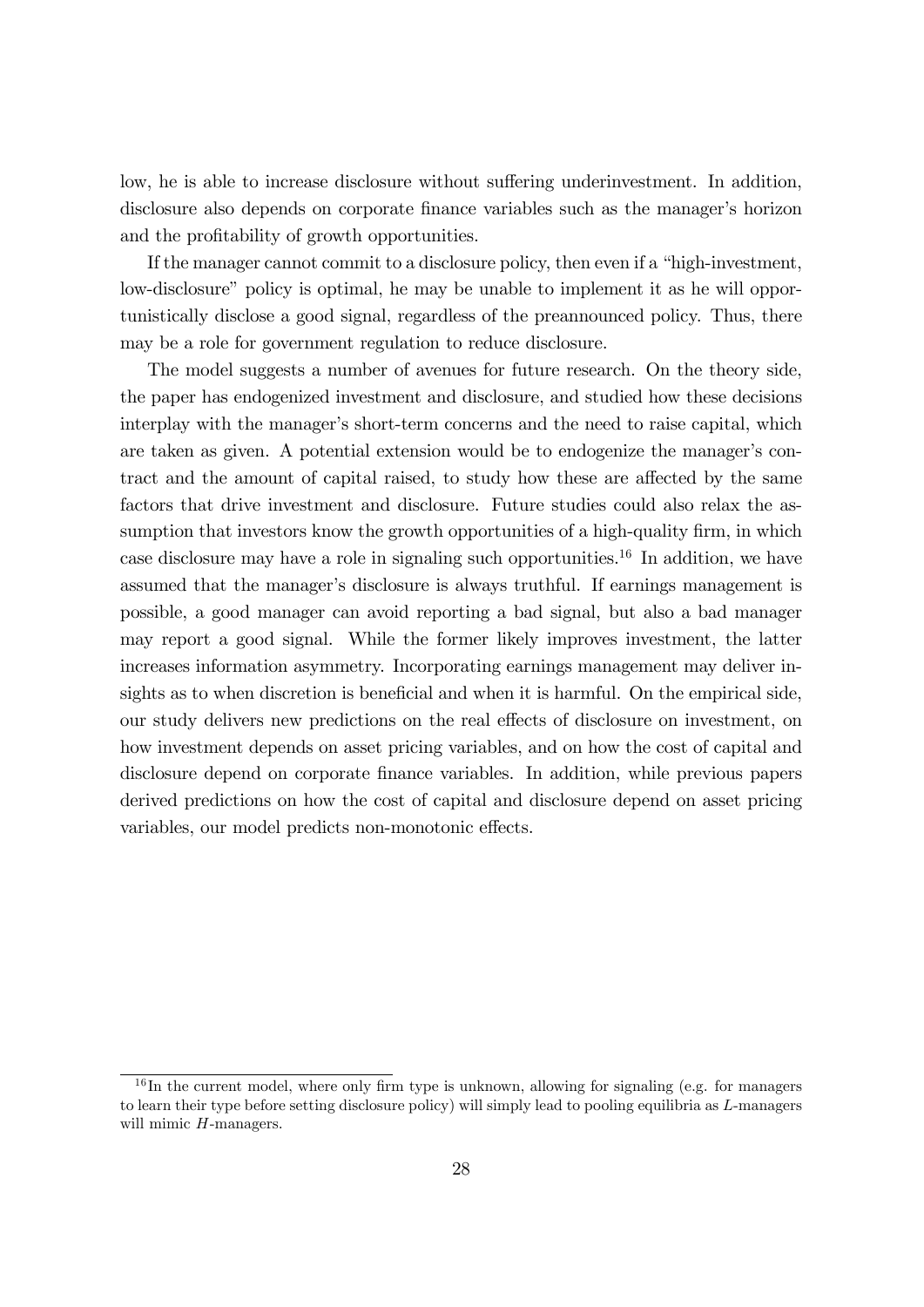### References

- [1] Admati, Anat R. and Paul Pfleiderer (2000): "Forcing Firms to Talk: Financial Disclosure Regulation and Externalities". Review of Financial Studies 13, 479 519.
- [2] Almazan, Andres, Sanjay Banerji and Adolfo de Motta (2008): "Attracting Attention: Cheap Managerial Talk and Costly Market Monitoring". Journal of Finance 63, 1399–1436.
- [3] Baiman, Stanley and Robert E. Verrecchia (1996): "The Relation among Capital Markets, Financial Disclosure Production Efficiency, and Insider Trading". Journal of Accounting Research 34, 1-22.
- [4] Balakrishnan, Karthik, Mary Brooke Billings, Bryan Kelly, and Alexander Ljungqvist  $(2013)$ : "Shaping Liquidity: On the Causal Effects of Voluntary Disclosure." Journal of Finance, forthcoming.
- [5] Beyer, Anne, Daniel A. Cohen, Thomas Z. Lys, and Beverly R. Walther (2010): *i*The Financial Reporting Environment: Review of the Recent Literature". Journal of Accounting and Economics 50, 296–343.
- [6] Bhojraj, Sanjeev and Robert Libby (2005): "Capital Market Pressure, Disclosure Frequency-Induced Earnings/Cash Flow Conflict, and Managerial Myopia". The Accounting Review 80, 1–20.
- [7] Bolton, Patrick, and Ernst-Ludwig von Thadden (1998): "Blocks, Liquidity, and Corporate Control". Journal of Finance 53, 1–25.
- [8] Bond, Philip, Alex Edmans, and Itay Goldstein (2012): "The Real Effects of Financial Markets". Annual Review of Financial Economics 4, 339–60.
- [9] Bond, Philip and Itay Goldstein (2012): "Government Intervention and Information Aggregation by Prices." Working Paper, University of Pennsylvania.
- [10] Cheng, Mei, K. R. Subrahmanyam, and Yuan Zhang (2007): "Earnings Guidance and Managerial Myopia." Working Paper, University of Arizona.
- [11] Coffee, John (1984): "Market Failure and the Economic Case for a Mandatory Disclosure System". *Virginia Law Review* 70, 717–753.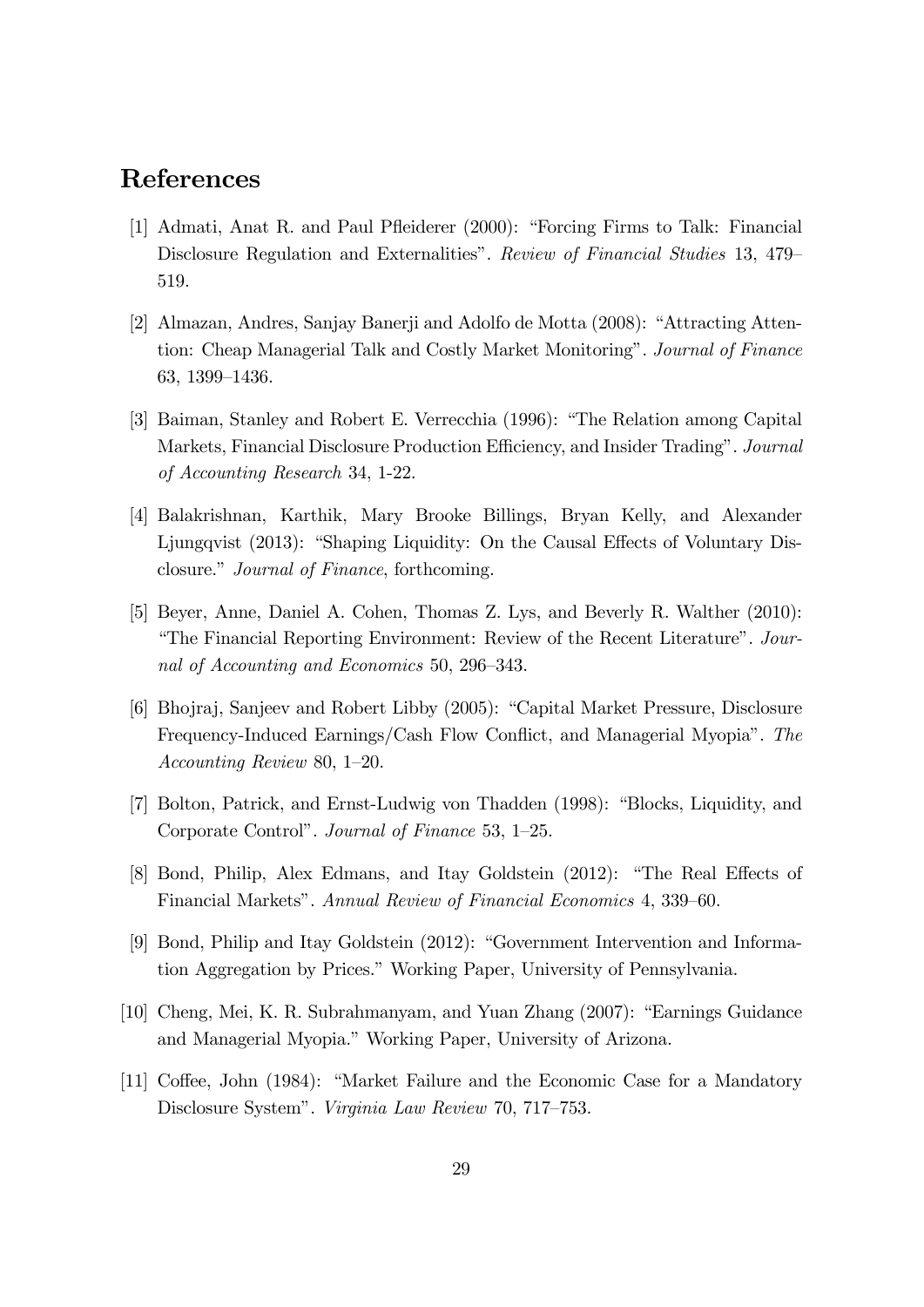- [12] Diamond, Douglas W. (1985): "Optimal Release of Information By Firms". Journal of Finance 40,  $1071-1094$ .
- [13] Diamond, Douglas W. and Robert E. Verrecchia (1991): "Disclosure, Liquidity, and the Cost of Capital". Journal of Finance 46, 1325-1359.
- $[14]$  Di Maggio, Marco and Marco Pagano  $(2012)$ : "Financial Disclosure and Market Transparency with Costly Information Processing." Working Paper, Columbia University.
- [15] Dow, James and Gary Gorton (1997): "Noise Trading, Delegated Portfolio Management, and Economic Welfare." Journal of Political Economy 105, 1024–1050.
- [16] Dye, Ronald A. (1986): "Proprietary and Nonproprietary Disclosures". Journal of Business 59, 331–366.
- [17] Dye, Ronald A. (1990): "Mandatory versus Voluntary Disclosures: The Cases of Financial and Real Externalities". The Accounting Review 65, 1-24.
- [18] Dye, Ronald A. (2001): "An Evaluation of "Essays on Disclosure" and the Disclosure Literature in Accounting". Journal of Accounting and Economics 32, 181–235.
- [19] Edmans, Alex (2009): "Blockholder Trading, Market Efficiency, and Managerial Myopia". Journal of Finance 64, 2481-2513.
- [20] Einhorn, Eli and Amir Ziv  $(2007)$ : "Unbalanced Information and the Interaction Between Information Acquisition, Operating Activities, and Voluntary Disclosure."  $Accounting Review 82, 1171–1194$
- [21] Ernstberger, Jurgen, Benedikt Link, and Oliver Vogler (2011): "The Real Business Effects of Quarterly Reporting". Working Paper, Ruhr-University Bochum.
- [22] Fishman, Michael J. and Kathleen Hagerty (1989): "Disclosure Decisions by Firms and the Competition for Price Efficiency". Journal of Finance 44, 633–646.
- [23] Fishman, Michael J. and Kathleen Hagerty (1990): "The Optimal Amount of Discretion to Allow in Disclosure". Quarterly Journal of Economics 105, 427–444.
- [24] Foster, George (1979): "Externalities and Financial Reporting". Journal of Finance 35, 521–533.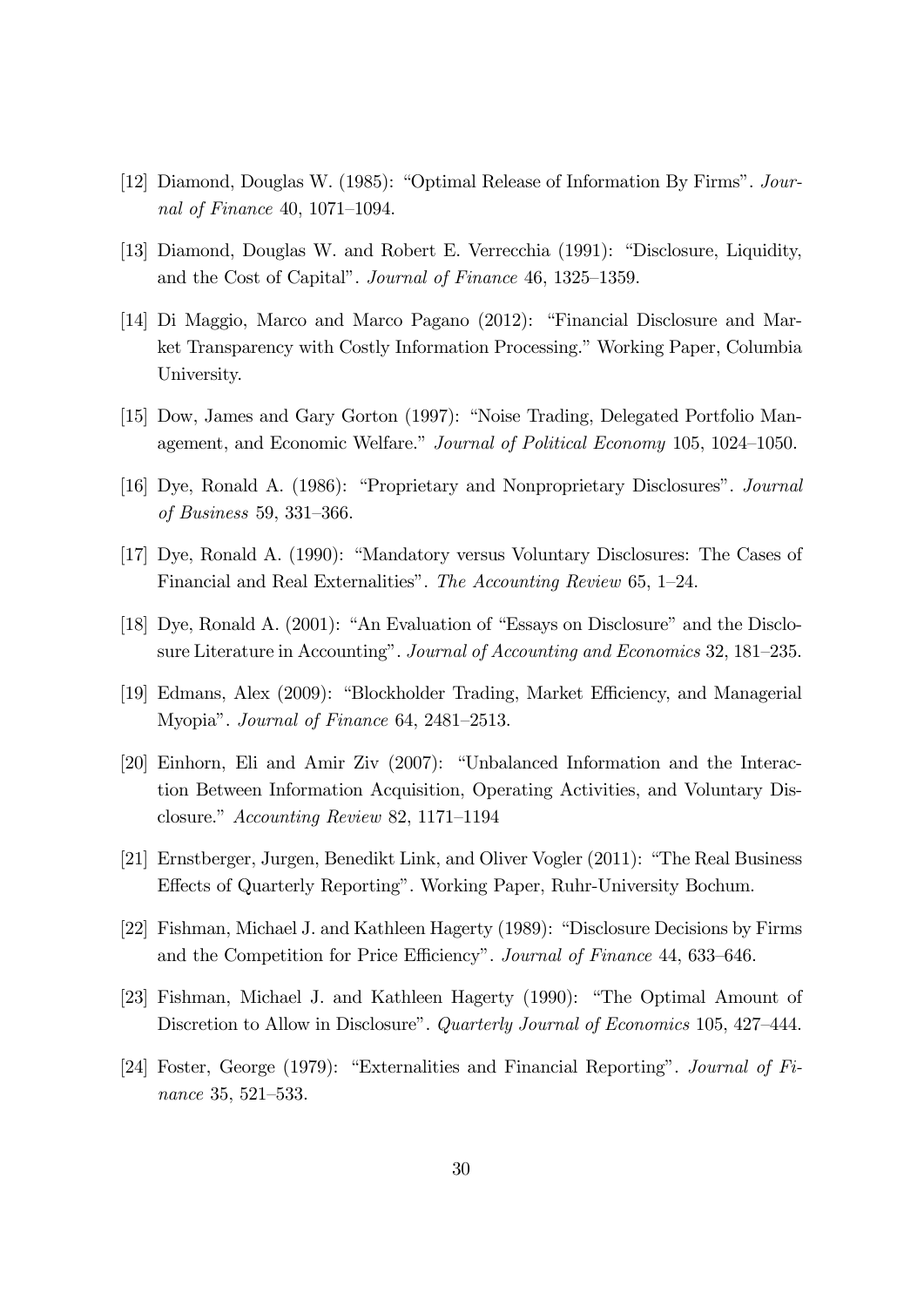- [25] Gao, Pingyang and Pierre Jinghong Liang  $(2013)$ : "Informational Feedback Effect, Adverse Selection, and the Optimal Disclosure Policy." Journal of Accounting Research, forthcoming
- [26] Gigler, Frank, Chandra Kanodia, Haresh Sapra, and Raghu Venugopalan (2013): ìHow Frequent Financial Reporting Causes Managerial Short-Termism: An Analysis of the Costs and Benefits of Reporting Frequency". Working Paper, University of Minnesota.
- [27] Goldstein, Itay and Haresh Sapra (2012): "Should Banks' Stress Test Results Be Disclosed? An Analysis of the Costs and Benefits." Working Paper, University of Pennsylvania
- [28] Graham, John R., Campbell R. Harvey, and Shivaram Rajgopal  $(2005)$ : "The Economic Implications of Corporate Financial Reportingî. Journal of Accounting and Economics  $40, 3-73$ .
- [29] Grossman, Sanford J. (1981): "The Role of Warranties and Private Disclosure About Product Quality." Journal of Law and Economics 24, 461-483.
- [30] Han, Bing, Yu-Jane Liu, Ya Tang, Liyan Yang, and Lifeng Yu (2013): "Disclosure and Efficiency in Noise-Driven Markets." Working Paper, University of Texas at Austin.
- [31] Hermalin, Benjamin E. and Michael S. Weisbach (2012): "Information Disclosure and Corporate Governance". Journal of Finance 67, 195–233.
- [32] Hirshleifer, Jack (1971): "The Private and Social Value of Information and the Reward to Inventive Activity." American Economic Review 61, 561–574.
- [33] Holmstrom, Bengt and Paul Milgrom (1991): "Multitask Principal-Agent Analyses: Incentive Contracts, Asset Ownership, and Job Design" Journal of Law, Economics, and Organization 7, 24–52.
- [34] Holmstrom, Bengt and Jean Tirole (1993): "Market Liquidity and Performance Monitoring". Journal of Political Economy 101, 678–709.
- [35] Jovanovic, Boyan (1982): "Truthful Disclosure of Information". Bell Journal of  $Economics$  13, 36–44.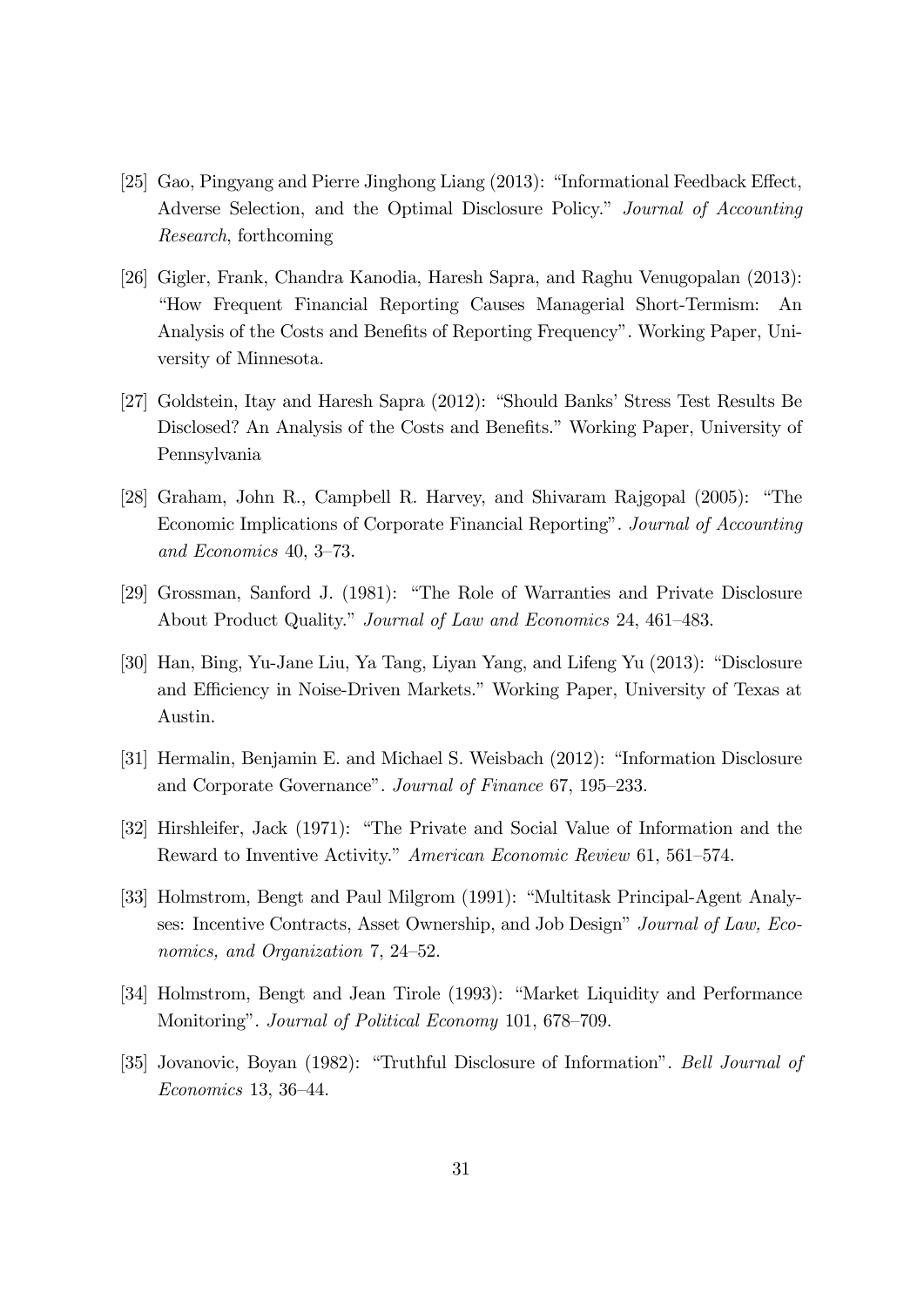- [36] Kahn, Charles, and Andrew Winton (1998): "Ownership Structure, Speculation, and Shareholder Intervention". Journal of Finance 53, 99–129.
- [37] Kanodia, Chandra (1980): "Effects of Shareholder Information on Corporate Decisions and Capital Market Equilibrium." Econometrica 48, 923-953.
- [38] Lambert, Richard, Christian Leuz, and Robert E. Verrecchia (2007): "Accounting Information, Disclosure, and the Cost of Capital". Journal of Accounting Research  $45, 385 - 420.$
- [39] Merton, Robert (1987): "A Simple Model of Capital Market Equilibrium with Incomplete Information". Journal of Finance 42, 483–510.
- [40] Milgrom, Paul (1981): "Good News and Bad News: Representation Theorems and Applications." Bell Journal of Economics 12, 380–391.
- [41] Morris, Stephen and Hyun Song Shin (2002): "The Social Value of Public Information." American Economic Review 92, 1521–1534.
- [42] Narayanan, M. P. (1985): "Managerial Incentives for Short-term Results". Journal of Finance  $40, 1469 - 1484$ .
- [43] Pagano, Marco and Paolo Volpin (2012): "Securitization, Transparency, and Liquidity." Review of Financial Studies 25, 2417–2453.
- [44] Petersen, Mitchell A. (2004): "Information: Hard and Soft." Working Paper, Northwestern University.
- [45] Paul, Jonathan (1992): "On the Efficiency of Stock-Based Compensation." Review of Financial Studies 5, 471–502.
- [46] Scharfstein, David and Jeremy Stein (1990): "Herd Behavior and Investment". American Economic Review 80, 465-479.
- [47] Stein, Jeremy C. (1988): "Takeover Threats and Managerial Myopia". Journal of Political Economy 46,  $61-80$ .
- [48] Stein, Jeremy C. (1989): "Efficient Capital Markets, Inefficient Firms: A Model of Myopic Corporate Behavior". Quarterly Journal of Economics 104, 655–669.
- [49] Stein, Jeremy C. (2002): "Information Production and Capital Allocation: Decentralized versus Hierarchical Firms." Journal of Finance 57, 1891–1921.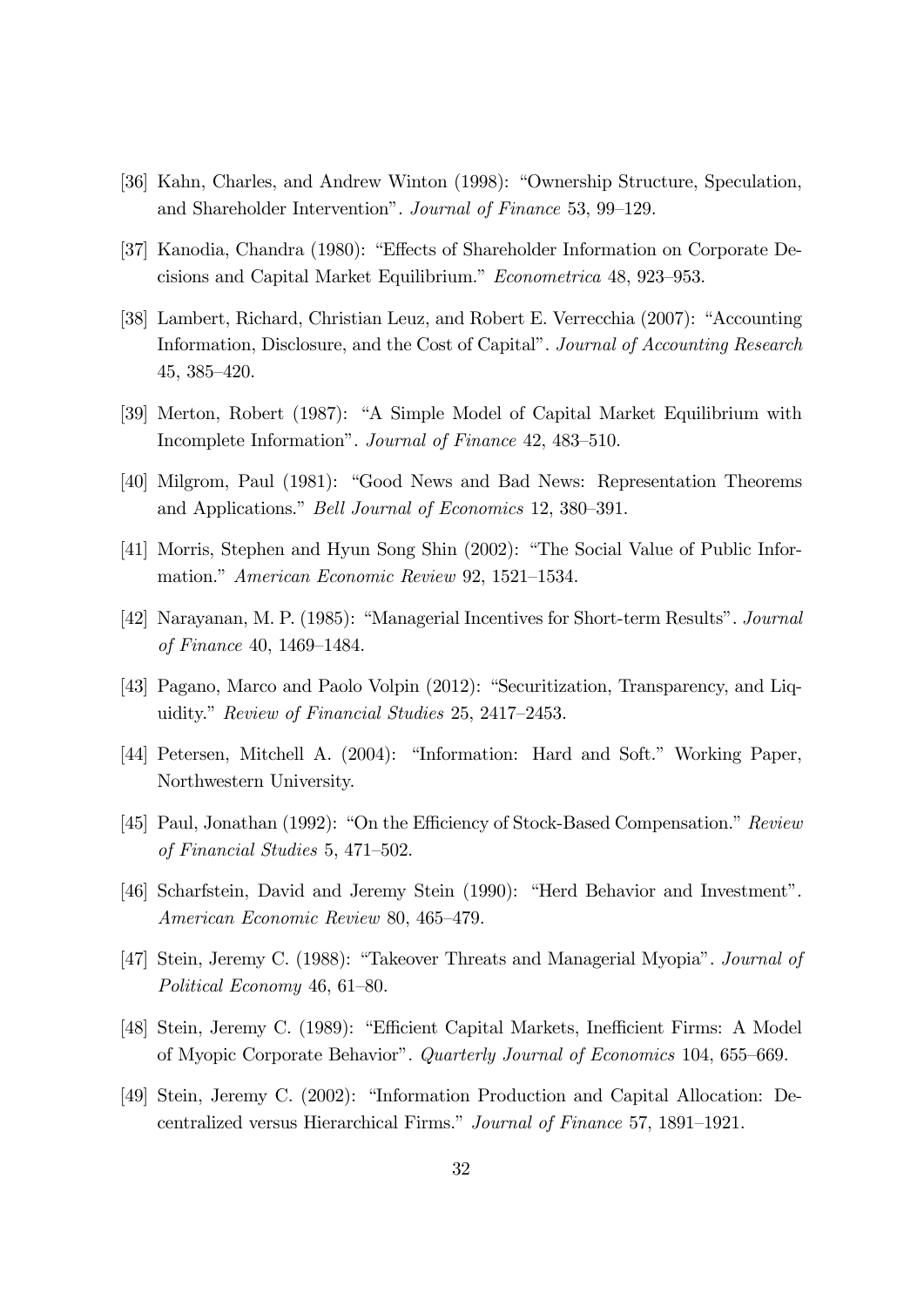- [50] Verrecchia, Robert E. (1983): "Discretionary Disclosure". Journal of Accounting and Economics 5, 365–380.
- [51] Verrecchia, Robert E. (2001): "Essays on Disclosure". Journal of Accounting and Economics 32, 97-180.
- [52] Zingales, Luigi (2000): "In Search of New Foundations." Journal of Finance 55,  $1623 - 1653.$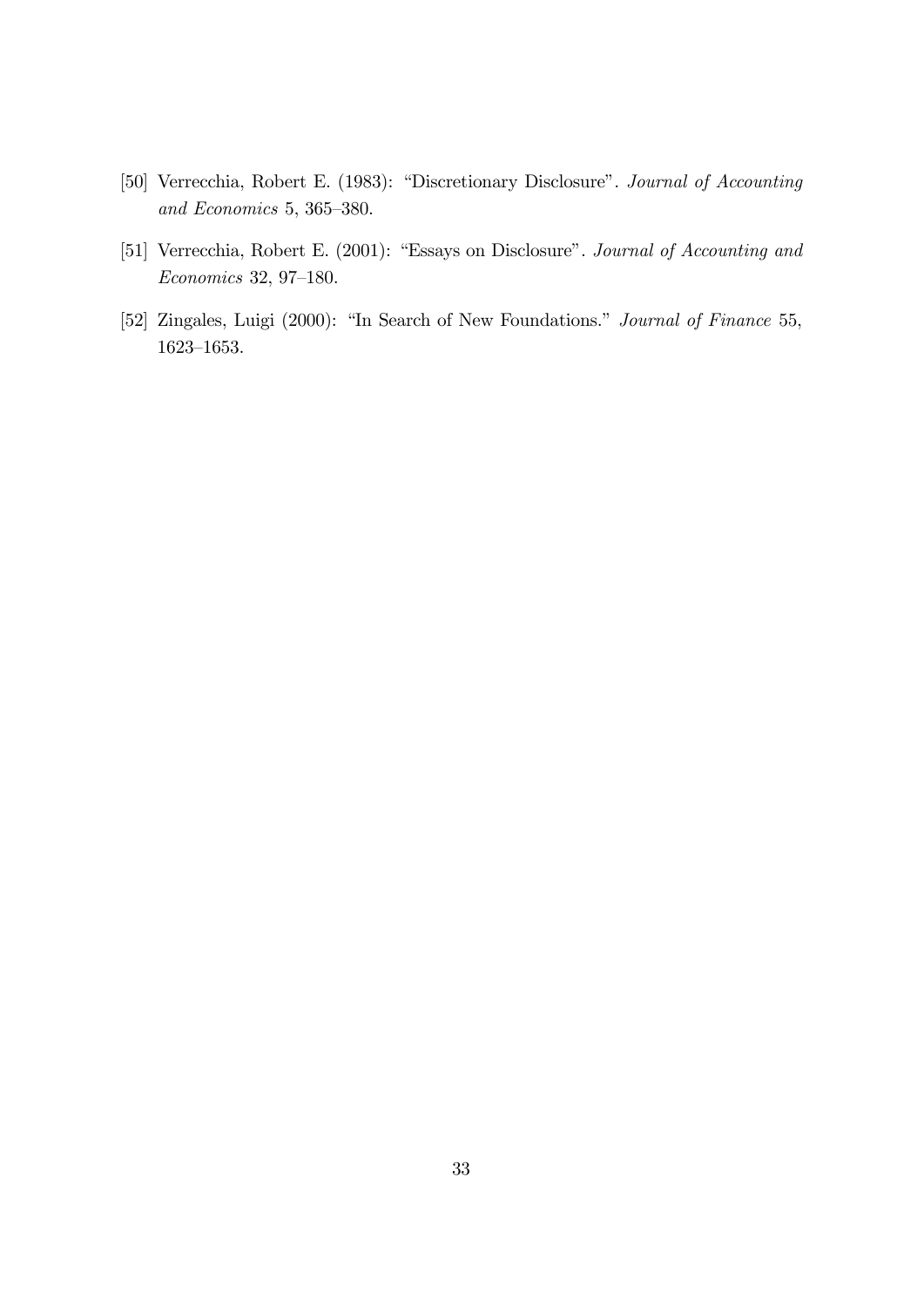### A Appendix

### Proof of Proposition 1

Fix any  $\sigma \in [0, 1]$ . The quadratic  $\Psi(\lambda, \sigma)$  has real roots if and only if the discriminant is non-negative, i.e.,

$$
z(\sigma) \equiv \phi^2 \frac{\Delta^2}{g^2} \sigma^2 - 4 \left( \frac{1}{\Omega} - \sigma \phi \right) \frac{1}{\Omega \rho} \ge 0.
$$
 (17)

The quadratic  $z(\sigma)$  is a strictly convex function of  $\sigma$  with two roots. Since and  $z(0)$ 0, it has one positive root which is given by:

$$
Z \equiv \frac{g^2}{\Delta^2} \left[ \frac{2}{\phi \Omega \rho} \sqrt{1 + \rho \frac{\Delta^2}{g^2}} - \frac{2}{\phi \Omega \rho} \right].
$$

Since  $\sigma \in [0, 1]$ , for  $z(\sigma) \geq 0$  (i.e., (17) to hold),  $\sigma$  must be weakly larger than the positive root Z. Thus,  $\sigma \geq Z$  is necessary and sufficient for  $\Psi$  to have real roots.

Since  $\Psi(0, \sigma) = \frac{1}{\Omega \rho} > 0$  and  $\Psi'(0, \sigma) < 0$ ,  $\Psi$  may have up to two positive roots. One root, r, is such that  $\Psi'(r, \sigma) < 0$ . The second root, r', is such that  $\Psi'(r', \sigma) \geq 0$ . This second root, r', lies in [0, 1] if and only if  $\Psi'(1, \sigma) \ge 0$ , i.e.,:

$$
\sigma \le \frac{2g}{\Omega \phi \left(2g + \Delta\right)}.\tag{18}
$$

However, further algebra shows that

$$
X > Z > \frac{2g}{\Omega \phi \left(2g + \Delta\right)}.\tag{19}
$$

Thus, if roots exist  $(\sigma \geq Z)$ , (18) is violated and so the second root r' cannot lie in [0, 1]. Therefore, the quadratic form of  $\Psi(\lambda, \sigma)$  implies that there is at most one interior solution to the equation  $\Psi(\lambda, \sigma) = 0$  for any  $\sigma \in [0, 1]$ .

First, consider  $\sigma \leq X$ . Then  $\Psi(1, \sigma) \geq 0$  by definition of X. Suppose there is  $r' \in (0,1)$  such that  $\Psi(r', \sigma) = 0$ . The quadratic form of  $\Psi(\lambda, \sigma)$  and  $\Psi(0, \sigma) > 0$ implies that  $\Psi'(1, \sigma) > 0$ , which contradicts equation (19). Therefore, when  $\sigma \leq X$ ,  $\Psi(\lambda, \sigma) \geq 0$  (with equality only when  $\lambda = 1$  and  $\sigma = X$ ). Thus, the manager always wants to increase the investment level, and the unique equilibrium investment level is  $\lambda^* = 1.$ 

Second, consider  $\sigma > X$ , in which case  $\Psi(1, \sigma) < 0$ . Then, when the market maker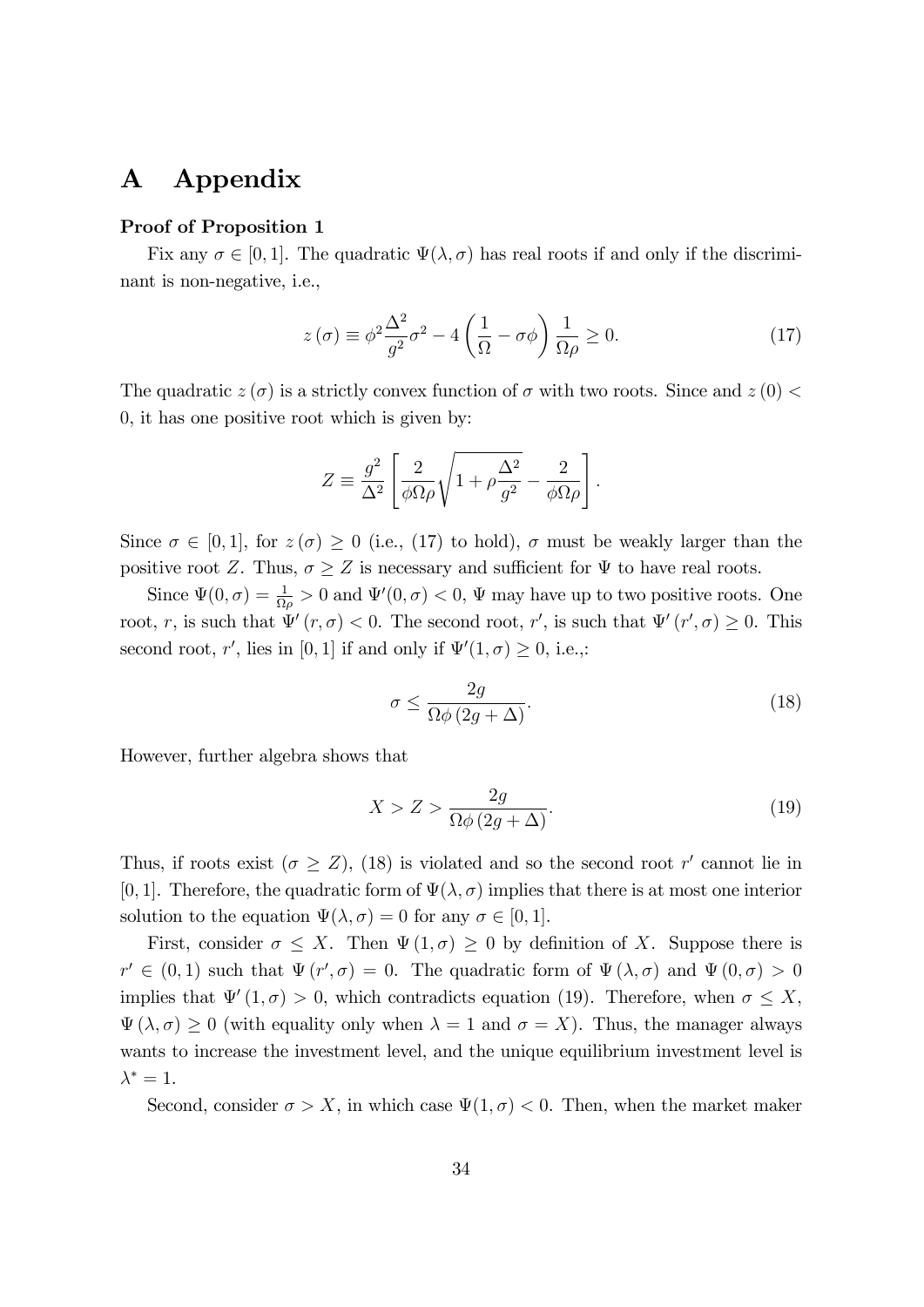conjectures  $\hat{\lambda} = 1$ , the manager has an incentive to deviate to a lower investment level. As a result,  $\lambda = 1$  cannot be an equilibrium. Since  $\Psi(0, \sigma) > 0$  and  $\Psi(\lambda, \sigma)$  is continuous in  $\lambda$ ,  $\Psi(\lambda, \sigma) = 0$  has a solution  $r \in [0, 1]$ . As argued previously, we must have  $\Psi'(r, \sigma) < 0$ .

We now prove that  $r(\sigma)$  is strictly decreasing and strictly concave. Recall that

$$
\Psi(\lambda,\sigma) = \left(\frac{1}{\Omega} - \sigma\phi\right)\lambda^2 - \sigma\phi\frac{\Delta}{g}\lambda + \frac{1}{\Omega\rho},
$$

and so we can calculate

$$
\left. \frac{\partial \Psi}{\partial \lambda} \right|_{r} = 2 \left( \frac{1}{\Omega} - \sigma \phi \right) r - \sigma \phi \frac{\Delta}{g} < 0
$$
\n
$$
\left. \frac{\partial \Psi}{\partial \sigma} \right|_{r} = -\phi \left( r^2 + \frac{\Delta}{g} r \right) < 0.
$$

Thus, the Implicit Function Theorem yields:

$$
\frac{dr}{d\sigma} = -\frac{\partial \Psi/\partial \sigma}{\partial \Psi/\partial \lambda} < 0,
$$

i.e.,  $r(\sigma)$  is strictly decreasing.

To prove strict convexity, note that

$$
\frac{\partial^2 r}{\partial \sigma^2} = \frac{1}{(\partial \Psi/\partial \lambda)^2} \left\{ - \left[ \frac{\partial^2 \Psi}{\partial \sigma \partial \lambda} \frac{\partial \lambda}{\partial \sigma} + \frac{\partial^2 \Psi}{\partial \sigma^2} \right] \frac{\partial \Psi}{\partial \lambda} + \frac{\partial \Psi}{\partial \sigma} \left[ \frac{\partial^2 \Psi}{\partial \lambda^2} \frac{\partial \lambda}{\partial \sigma} + \frac{\partial^2 \Psi}{\partial \lambda \partial \sigma} \right] \right\}.
$$

Since  $\partial^2 \Psi / \partial \sigma^2 = 0$ , plugging in  $\frac{dr}{d\sigma} = -\frac{\partial \Psi / \partial \sigma}{\partial \Psi / \partial \lambda}$  yields:

$$
\frac{d^2r}{d\sigma^2} > 0
$$
\n
$$
\Leftrightarrow \frac{\partial^2 \Psi}{\partial \lambda^2} \left( \frac{\partial \Psi / \partial \sigma}{\partial \Psi / \partial \lambda} \right) - 2 \frac{\partial^2 \Psi}{\partial \lambda \partial \sigma} > 0
$$
\n
$$
\Leftrightarrow \left( \frac{1}{\Omega} - \sigma \phi \right) \frac{-\left( r^2 + \frac{\Delta}{g} r \right)}{2 \left( \frac{1}{\Omega} - \sigma \phi \right) r - \sigma \phi \frac{\Delta}{g}} + \left( 2r + \frac{\Delta}{g} \right) > 0.
$$

There are two cases to consider. First, if  $\frac{1}{\Omega} - \sigma \phi \geq 0$ , the above inequality automatically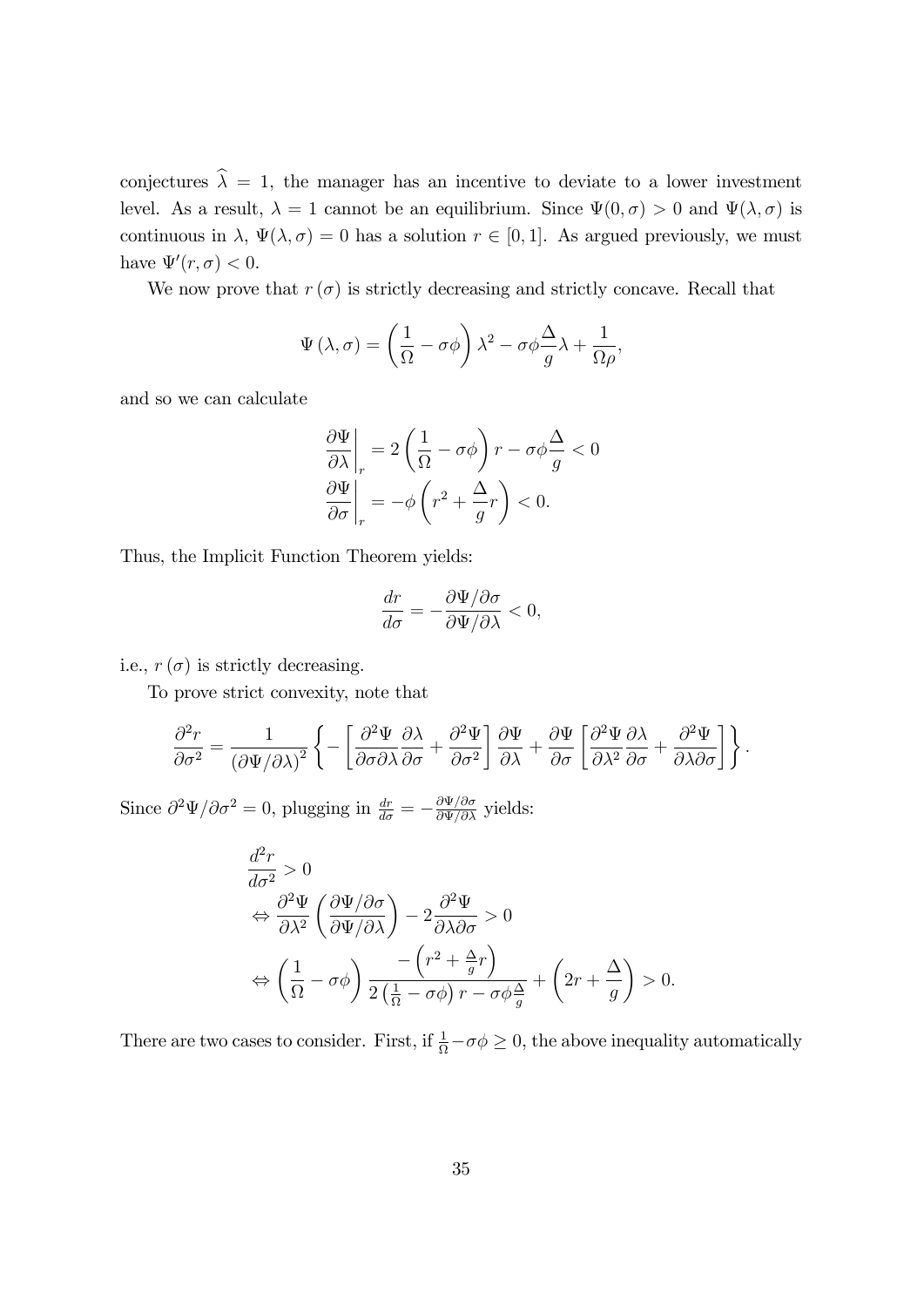holds. Second, if  $\frac{1}{\Omega} - \sigma \phi < 0$ , we have

$$
\left(\frac{1}{\Omega} - \sigma\phi\right) \frac{-\left(r^2 + \frac{\Delta}{g}r\right)}{2\left(\frac{1}{\Omega} - \sigma\phi\right)r - \sigma\phi\frac{\Delta}{g}} + \left(2r + \frac{\Delta}{g}\right) > 0
$$
\n
$$
\Leftrightarrow -\left(\frac{1}{\Omega} - \sigma\phi\right)\left(r^2 + \frac{\Delta}{g}r\right) + \left[2\left(\frac{1}{\Omega} - \sigma\phi\right)r - \sigma\phi\frac{\Delta}{g}\right]\left(2r + \frac{\Delta}{g}\right) < 0
$$
\n
$$
\Leftrightarrow 3\left(\frac{1}{\Omega} - \sigma\phi\right)r^2 + \left(\frac{1}{\Omega} - \sigma\phi\right)\frac{\Delta}{g}r - 2\sigma\phi\frac{\Delta}{g}r - \sigma\phi\left(\frac{\Delta}{g}\right)^2 < 0.
$$

The last equation holds because all terms on the left-hand side are negative. Therefore,  $r(\sigma)$  is strictly convex.

Now assume  $X < 1$ , and fix  $\sigma > X$ . We wish to show that  $r(\sigma)$  is increasing in g, and decreasing in  $\omega, \phi, \rho$ , and  $\Delta$ . Since  $\sigma > X$  implies  $\Psi'(r, \sigma) < 0$ , the Implicit Function Theorem gives us that the signs of partial derivatives  $\partial r/\partial g$ ,  $\partial r/\partial \omega$ ,  $\partial r/\partial \phi$ ,  $\partial r/\partial \rho$ , and  $\partial r/\partial \Delta$  are the same as those of  $\partial \Psi/\partial g$ ,  $\partial \Psi/\partial \omega$ ,  $\partial \Psi/\partial \phi$ ,  $\partial \Psi/\partial \rho$ , and  $\partial\Psi/\partial\Delta$ , respectively. By taking partial derivatives of  $\Psi$  (evaluated at  $r(\sigma)$ ), we have

$$
\frac{\partial \Psi}{\partial g} = \sigma \phi \frac{\Delta}{g^2} r > 0,
$$
  
\n
$$
\frac{\partial \Psi}{\partial \omega} = -\frac{r^2 + \frac{1}{\rho}}{\omega^2} < 0,
$$
  
\n
$$
\frac{\partial \Psi}{\partial \phi} = -\sigma \left( r^2 + \frac{\Delta}{g} r \right) < 0,
$$
  
\n
$$
\frac{\partial \Psi}{\partial \rho} = -\frac{1 - \omega}{\omega} \frac{1}{\rho^2} < 0.
$$

Therefore,

$$
\frac{\partial r}{\partial g} > 0, \frac{\partial r}{\partial \omega} < 0, \frac{\partial r}{\partial \phi} < 0
$$
, and  $\frac{\partial r}{\partial \rho} < 0$ .

Finally, analyzing equation (5) easily shows that X is increasing in  $q$ , and decreasing in  $\omega, \phi, \rho$ , and  $\Delta$ .

### Proof of Lemma 4

Since  $\lambda^*(\sigma) = 1$  for all  $\sigma \in [0, X]$ , the manager's payoff becomes

$$
\Pi(\sigma) = \frac{1}{2} \left( R^{H} + g + R^{L} \right) - K - \beta \phi \frac{1}{2} \left( \Delta + g \right) \left[ (1 - \sigma) \frac{1}{2} + \sigma \frac{\rho}{1 + \rho} \right],
$$

which is strictly increasing in  $\sigma$  as a higher  $\sigma$  reduces trading losses. Thus, the manager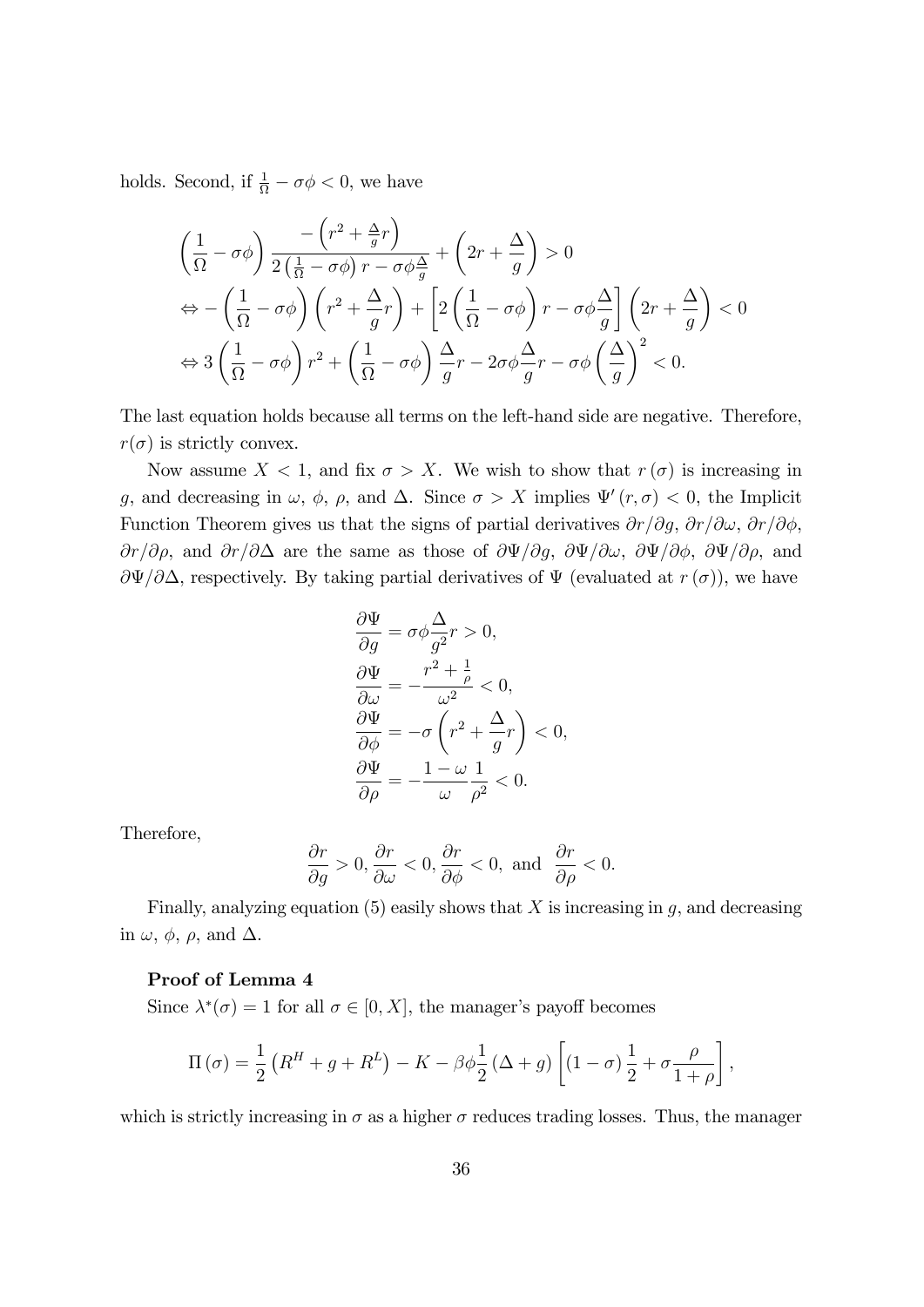chooses the maximum  $\sigma$  in [0, X], which is X.

### Proof of Proposition 3

When choosing the disclosure policy, the manager compares the payoffs from  $\sigma = 1$ (in which case  $\lambda = r(1)$ ) and  $\sigma = X$  (in which case  $\lambda = 1$ ). Thus, the equilibrium is  $(\lambda^* = r(1), \sigma^* = 1)$  if  $\Pi(r(1), 1) > \Pi(1, X)$ , and  $(\lambda^* = 1, \sigma^* = X)$  otherwise.

The manager chooses  $(\lambda^* = 1, \sigma^* = X)$  if  $\Pi(1, X) - \Pi(r, 1) > 0$ , i.e.,

$$
(1-r)\left[\frac{1}{2}-\frac{1}{4}\beta\phi-\frac{1}{4}\beta\frac{1-\omega}{\omega}\right]+\frac{1-\omega}{\omega}\frac{\beta}{4\rho}+\frac{1}{4}\frac{1-\omega}{\omega}\beta r-\frac{1}{4}\beta\phi r-\frac{\beta\phi\left(\Delta\right)}{4g}>0,
$$

where we write r rather than  $r(1)$  to economize on notation. Here, r can be solved from  $\Psi(r, 1) = 0$ , and  $\Psi'(r, 1) < 0$ . Since  $\Psi$  is not a function of  $\beta$ , the above inequality is equivalent to

$$
1-r > \beta \left\{ \frac{1}{2} \phi \frac{\Delta + g}{g} - \frac{1-\omega}{\omega} \left[ \frac{1}{2} \left( \frac{1}{\rho} - 1 \right) + r \right] \right\}.
$$

The term multiplied by  $\beta$  on the right-hand side is

$$
\frac{1}{2}\phi \frac{\Delta+g}{g} - \frac{1-\omega}{\omega} \left[ \frac{1}{2} \left( \frac{1}{\rho} - 1 \right) + r \right]
$$
  
\n
$$
> \frac{1}{2}\phi \frac{\Delta+g}{g} - \phi \frac{\Delta+g}{g} \frac{\rho}{\rho+1} \left[ \frac{1}{2} \left( \frac{1}{\rho} - 1 \right) + r \right]
$$
  
\n
$$
= \phi \frac{\Delta+g}{g} \frac{\rho}{\rho+1} [1-r]
$$
  
\n
$$
> 0.
$$

The first inequality is due to the condition  $X < 1$ . As a result,

$$
\widetilde{\beta} = \frac{1-r}{\frac{1}{2}\phi \frac{\Delta+g}{g} - \frac{1-\omega}{\omega} \left[\frac{1}{2}\left(\frac{1}{\rho} - 1\right) + r\right]} > 0.
$$

Since the denominator of  $\tilde{\beta}$  is strictly greater than  $\frac{1-\omega}{\omega}$ 1  $\frac{1}{X}(1-r)$ , we have  $\widehat{\beta} < \frac{\omega}{1-\omega}X$ . Thus, the manager strictly prefers  $(\lambda^* = 1, \sigma^* = X)$  if and only if  $\beta < \beta$ .

When  $X < 1$ , to derive the comparative statics of  $\tilde{\beta}$ , we first define

$$
\chi(\beta) = (1-r) - \beta \left\{ \frac{1}{2} \phi \frac{\Delta + g}{g} - \frac{1-\omega}{\omega} \left[ \left( \frac{1}{2} \frac{1}{\rho} - 1 \right) + r \right] \right\}.
$$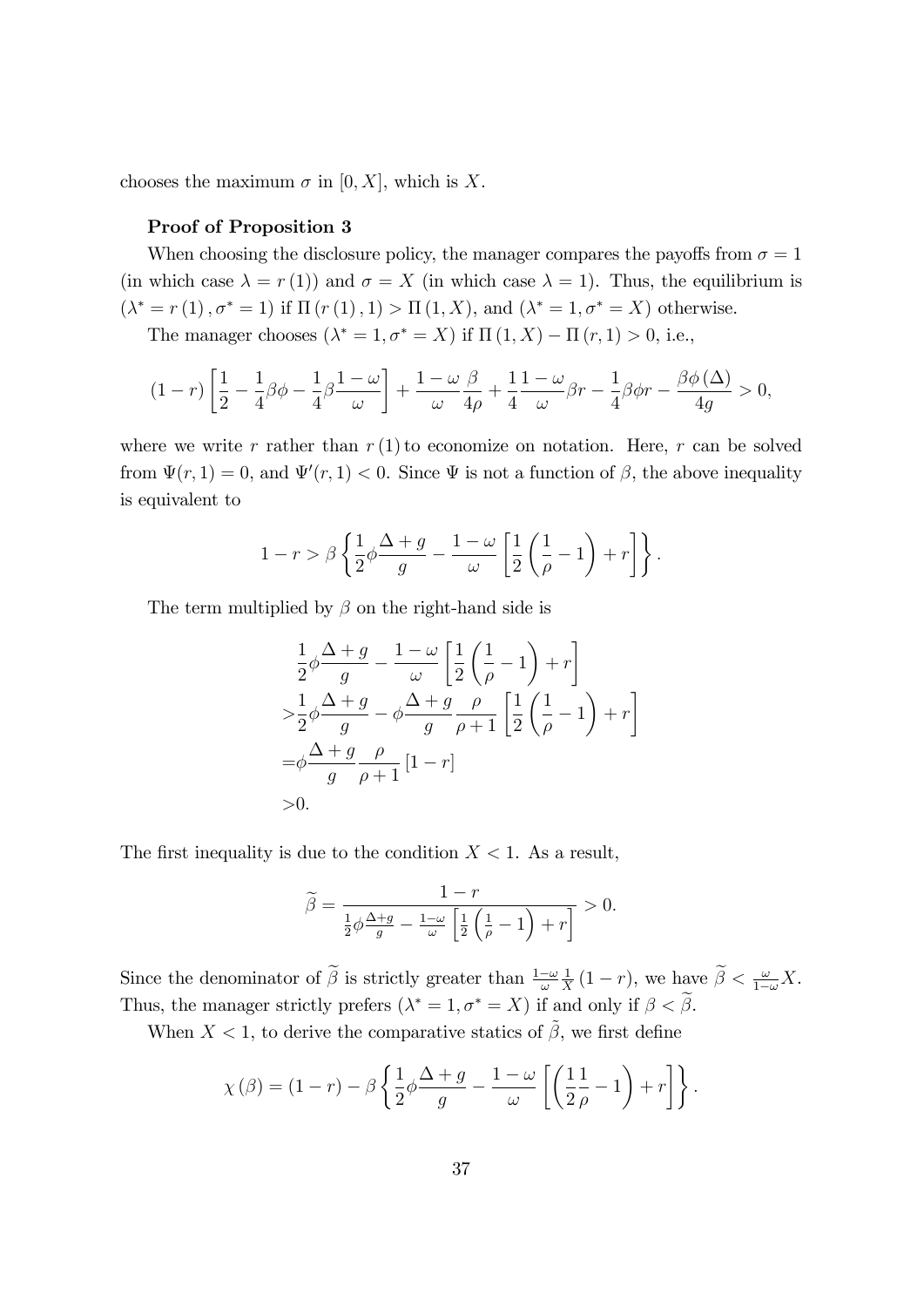It is clear that  $\chi\left(\widetilde{\beta}\right) = 0$  and  $\chi'\left(\widetilde{\beta}\right) < 0$ . Thus, the signs of  $\partial\widetilde{\beta}/\partial g$ ,  $\partial\widetilde{\beta}/\partial\phi$ ,  $\partial\widetilde{\beta}/\partial\rho$ , and  $\partial \beta / \partial \omega$  are the same as those of  $\partial \chi / \partial g$ ,  $\partial \chi / \partial \phi$ ,  $\partial \chi / \partial \rho$ , and  $\partial \chi / \partial \omega$  (evaluated at  $\widetilde{\beta}$ ).

First, we show that  $\partial \chi / \partial g > 0$ , so  $\partial \widetilde{\beta} / \partial g > 0$ .

$$
\partial \chi / \partial g = \left( \tilde{\beta} \frac{1 - \omega}{\omega} - 1 \right) \frac{\partial r}{\partial g} + \frac{1}{2} \tilde{\beta} \phi \frac{\Delta}{g^2} > 0
$$

$$
\Leftrightarrow \frac{\frac{1 - \omega}{\omega} \left[ \frac{1}{2\rho} + \frac{1}{2} \right] r - \frac{1}{2} \phi \frac{\Delta + g}{g} r}{\phi \frac{\Delta}{g} - 2 \left[ \frac{1 - \omega}{\omega} - \phi \right] r} + \frac{1}{2} (1 - r) > 0
$$

$$
\Leftrightarrow (r - 1)^2 > 0.
$$

The last inequality is automatic, because  $r < 1$  when  $X < 1$ .

Second, we also show  $\partial \chi / \partial \phi <0,$  so  $\partial \widetilde{\beta} / \partial \phi <0.$ 

$$
\partial \chi / \partial \phi < 0
$$
\n
$$
\Leftrightarrow \left( \tilde{\beta} \frac{1 - \omega}{\omega} - 1 \right) \frac{\partial r}{\partial \phi} - \frac{1}{2} \tilde{\beta} \frac{\Delta + g}{g} < 0
$$
\n
$$
\Leftrightarrow \left[ - \left( \frac{1 - \omega}{\omega} - \phi \right) r + \frac{1 - \omega}{\omega} \frac{1}{\rho} \right] \left( \frac{\Delta}{g} + r \right)
$$
\n
$$
- \left[ - \left( \frac{1 - \omega}{\omega} - \phi \right) r + \frac{1 - \omega}{\omega} \frac{1}{\rho} \frac{1}{r} \right] \left( \frac{\Delta}{g} + 1 \right) < 0.
$$

The final inequality is true because all of the following inequalities hold:

$$
-\left(\frac{1-\omega}{\omega}-\phi\right)r + \frac{1-\omega}{\omega}\frac{1}{\rho}\frac{1}{r} > -\left(\frac{1-\omega}{\omega}-\phi\right)r + \frac{1-\omega}{\omega}\frac{1}{\rho},
$$

$$
-\left(\frac{1-\omega}{\omega}-\phi\right)r + \frac{1-\omega}{\omega}\frac{1}{\rho}\frac{1}{r} > 0 \quad \text{(because } \Psi'(r,1) < 0\text{), and}
$$

$$
\frac{\Delta}{g} + 1 > \frac{\Delta}{g} + r.
$$

Then, we show  $\partial \chi / \partial \rho < 0$ , so  $\partial \widetilde{\beta} / \partial \rho < 0$ .

$$
\partial \chi / \partial \phi = \left( \widetilde{\beta} \frac{1 - \omega}{\omega} - 1 \right) \frac{\partial r}{\partial \rho} - \widetilde{\beta} \frac{1 - \omega}{2\omega} \frac{1}{\rho^2}.
$$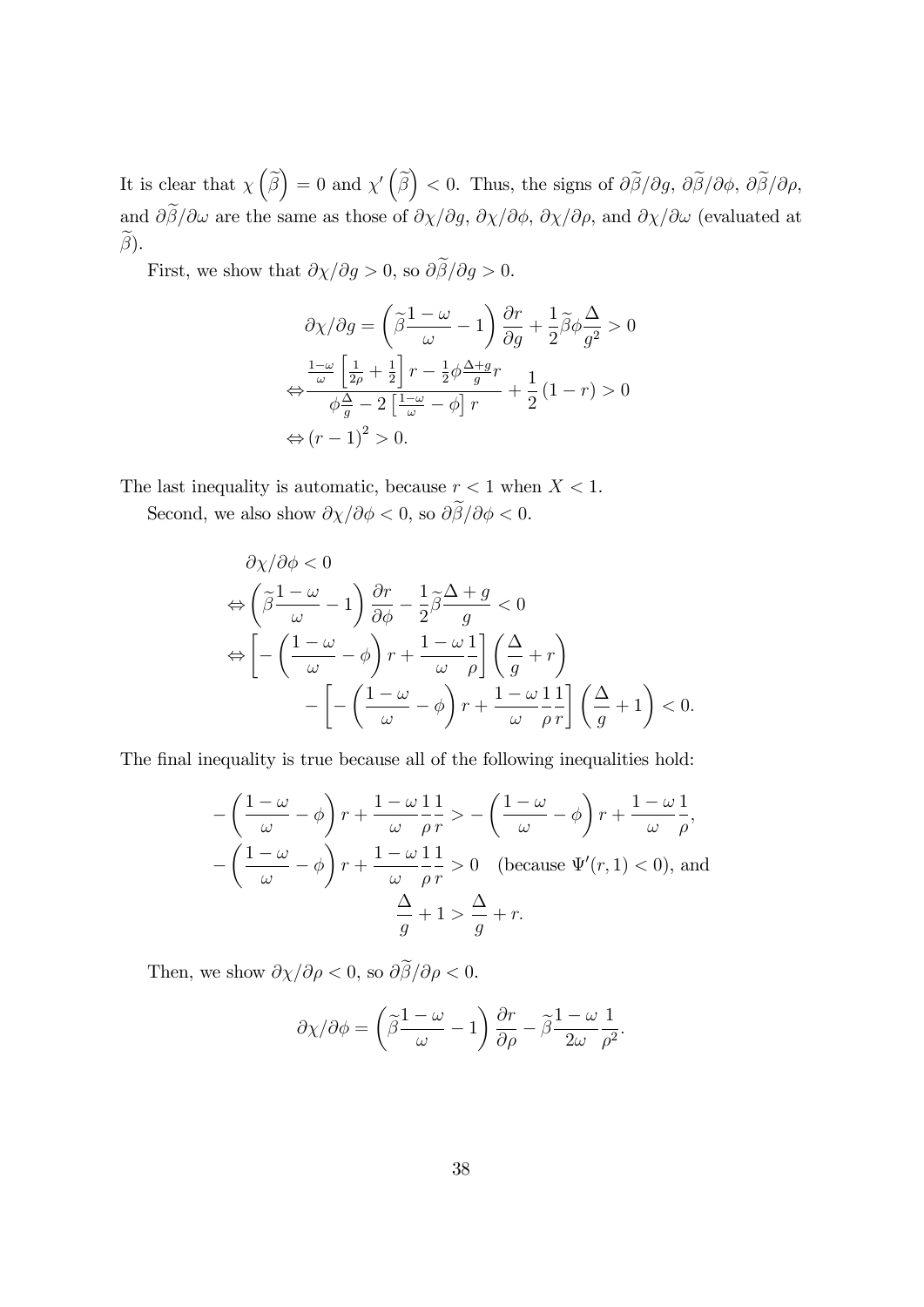Hence,

$$
\partial \chi / \partial \phi < 0
$$
\n
$$
\Leftrightarrow -\left(\frac{1-\omega}{\omega} - \phi\right) (1-r)^2 < 0.
$$

Finally, we show that  $\partial \chi / \partial \omega$  depends on  $\omega$ , so the sign of  $\partial \widetilde{\beta} / \partial \omega$  depends on  $\omega$ .

$$
\frac{\partial \chi}{\partial \omega} = \left( \widetilde{\beta} \frac{1-\omega}{\omega} - 1 \right) \frac{\partial r}{\partial \omega} - \widetilde{\beta} \frac{1}{\omega^2} \left[ \frac{1}{2} \left( \frac{1}{\rho} - 1 \right) + r \right].
$$

When  $\omega$  is small, so that X is close to 1, we have  $\beta \frac{1-\omega}{\omega} - 1 \to 0$  and  $r \to 1$ . Thus,  $\partial \chi / \partial \omega < 0$ . When  $\omega \to 1$ ,  $r \to 0$  (from equation (4)). Then,

$$
\partial \chi / \partial \omega > 0
$$
  
\n
$$
\Leftrightarrow \frac{-\frac{1-\omega}{\omega} \left(\frac{1}{2\rho} + \frac{1}{2}\right) + \frac{1}{2} \phi \frac{\Delta + g}{g}}{\phi \frac{\Delta}{g} - 2 \frac{1-\omega}{\omega} r} \left[ r^2 + \frac{1}{\rho} \right]
$$
  
\n
$$
- (1-r) \left[ \frac{1}{2} \left( \frac{1}{\rho} - 1 \right) + r \right] > 0.
$$

The left-hand side converges to  $\frac{1}{2\rho}$  $\frac{g}{\Delta} + \frac{1}{2} > 0.$ 

#### Proof of Proposition 4

We first provide more precise details on the global comparative statics of Proposition 4.

- $(i)$  Comparative statics for q:
	- $(i-a)$  If  $\beta > \lim$  $g\rightarrow\infty$  $\tilde{\beta}, \sigma^* = 1$  and  $\lambda^* = r(1)$ , which increases as g increases.
	- (*i-b*) If  $0 < \beta < \Omega$  and  $\frac{1}{\Omega} \frac{1}{\phi}$  $\phi$  $1+\rho$  $\frac{+ \rho}{\rho} > 1$ ,  $\sigma^* = 1$  and  $\lambda^* = r(1)$  for low levels of g. Once g rises above a threshold,  $\sigma^*$  falls discontinuously to X, and  $\lambda^*$  jumps discontinuously to 1. As g increases further,  $\sigma^*$  keeps increasing to 1 (for g such that  $X \geq 1$ , while  $\lambda^* = 1$ .
	- $(i-c)$  If  $0 < \beta < \lim$  $g\rightarrow\infty$  $\tilde{\beta}$  and  $\frac{1}{\Omega} \frac{1}{\phi}$  $\phi$  $\frac{1+\rho}{\rho} \leq 1$ ,  $\sigma^* = 1$  and  $\lambda^* = r(1)$  for low levels of g. Once g rises above a threshold,  $\sigma^*$  falls discontinuously to X, and  $\lambda^*$ jumps discontinuously to 1. As g increases further,  $\sigma^*$  keeps increasing but remains below 1, while  $\lambda^* = 1$ .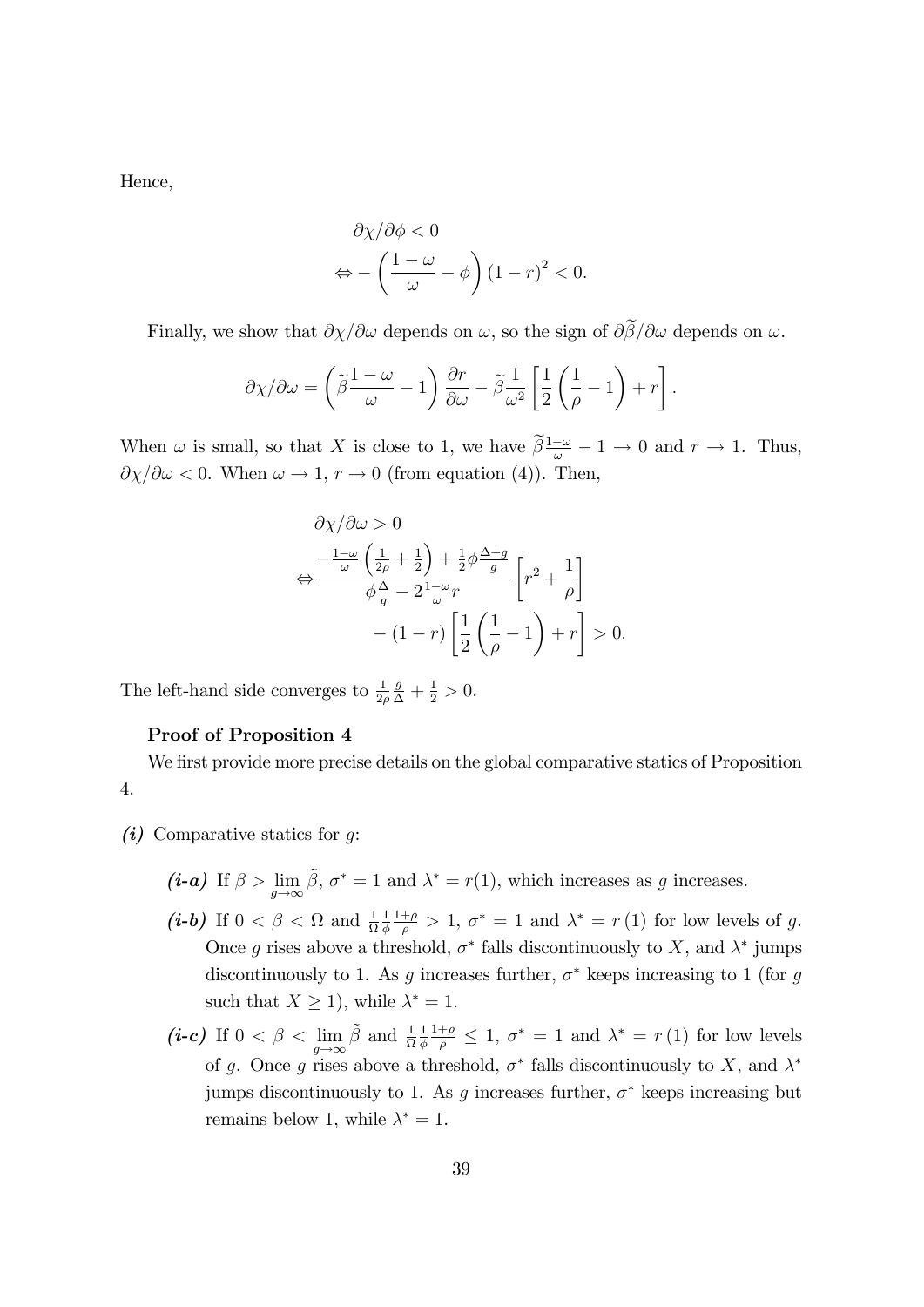(*ii*) Comparative statics for  $\Delta$ :

 $(ii-a)$  If  $\beta > \lim$  $\Delta \rightarrow 0$  $\tilde{\beta}, \sigma^* = 1$  and  $\lambda^* = r(1)$ , which increases as  $\Delta$  decreases.

- (*ii-b*) If  $0 < \beta < \Omega$  and  $\frac{1}{\Omega} \frac{1}{\phi}$  $\phi$  $\frac{1+\rho}{\rho} \leq 1$ ,  $\sigma^* = 1$  and  $\lambda^* = r(1)$  for high levels of  $\Delta$ . Once  $\Delta$  drops below a threshold,  $\sigma^*$  falls discontinuously to X, and  $\lambda^*$ jumps discontinuously to 1. As  $\Delta$  decreases further,  $\sigma^*$  keeps increasing but remains below 1, while  $\lambda^* = 1$ .
- (*ii-c*) If  $0 < \beta < \lim$  $\triangle \rightarrow 0$  $\tilde{\beta}$  and  $\frac{1}{\Omega} \frac{1}{\phi}$  $\phi$  $1+\rho$  $\frac{+ \rho}{\rho} > 1$ ,  $\sigma^* = 1$  and  $\lambda^* = r(1)$  for high levels of  $\Delta$ . Once  $\Delta$  drops below a threshold,  $\sigma^*$  falls discontinuously to X, and  $\lambda^*$ jumps discontinuously to 1. As  $\Delta$  decreases further,  $\sigma^*$  keeps increasing to 1 (for  $\Delta$  such that  $X \ge 1$ ), while  $\lambda^* = 1$ .
- (*iii*) Comparative statics for  $\phi$ :
	- *(iii-a)* If  $\frac{1}{\Omega}$  $1+\rho$  $\rho$ g  $\frac{g}{\Delta+g}$  < 1 and  $\beta > \Omega$ , then for small  $\phi$ , the equilibrium is always ( $\lambda^* = 1$ ,  $\sigma^* = 1$ ). Once  $\phi$  rises above a threshold, the equilibrium is  $(\lambda^* = r(1), \sigma^* = 1)$ . Investment falls continuously; further increases in  $\phi$ reduce  $\lambda^*$ , but  $\sigma^*$  is unaffected.
	- *(iii-b)* If  $\frac{1}{\Omega}$  $1+\rho$  $\rho$ g  $\frac{g}{\Delta + g}$  < 1 and  $\beta < \tilde{\beta}$  ( $\phi = 1$ ), then for small  $\phi$ , the equilibrium is  $(\lambda^* = 1, \sigma^* = 1)$ . Once  $\phi$  rises above a threshold, the equilibrium is  $(\lambda^* = 1, \sigma^* = X)$ . Disclosure falls continuously; further increases in  $\phi$  reduce  $\sigma^*$ , but  $\lambda^*$  is unaffected.
	- *(iii-c)* If  $\frac{1}{\Omega}$  $1+\rho$  $\rho$ g  $\frac{g}{\Delta+g}$  < 1 and  $\beta \in (\tilde{\beta}(\phi=1), \Omega)$ , then for small  $\phi$ , the equilibrium is  $(\lambda^* = 1, \sigma^* = 1)$ . Once  $\phi$  rises above a threshold, the equilibrium is  $(\lambda^* = 1, \sigma^* = X)$ . Disclosure falls continuously; further increases in  $\phi$ reduce  $\sigma^*$ , but  $\lambda^*$  is unaffected. Once  $\phi$  rises above a second threshold, the equilibrium switches to  $(\lambda^* = r(1), \sigma^* = 1)$ . Disclosure rises discontinuously and investment falls discontinuously; further increases in  $\phi$  reduce  $\lambda^*$ but have no effect on  $\sigma^*$ .
	- *(iii-d)* If  $\frac{1}{\Omega}$  $1+\rho$  $\rho$  $\frac{g}{\Delta+g} \geq 1$ ,  $X \geq 1$  for all  $\phi$ . Then the equilibrium is always  $(\lambda^* = 1, \sigma^* = 1).$
- (iv) Comparative statics for  $\rho$ :
	- *(iv-a)* If  $\frac{1}{\Omega} \frac{2}{\phi}$  $\phi$ g  $\frac{g}{\Delta+g}$  < 1 and  $\beta > \Omega$ , then for small  $\rho$ , the equilibrium is always  $(\lambda^* = 1, \sigma^* = 1)$ . Once  $\rho$  rises above a threshold, the equilibrium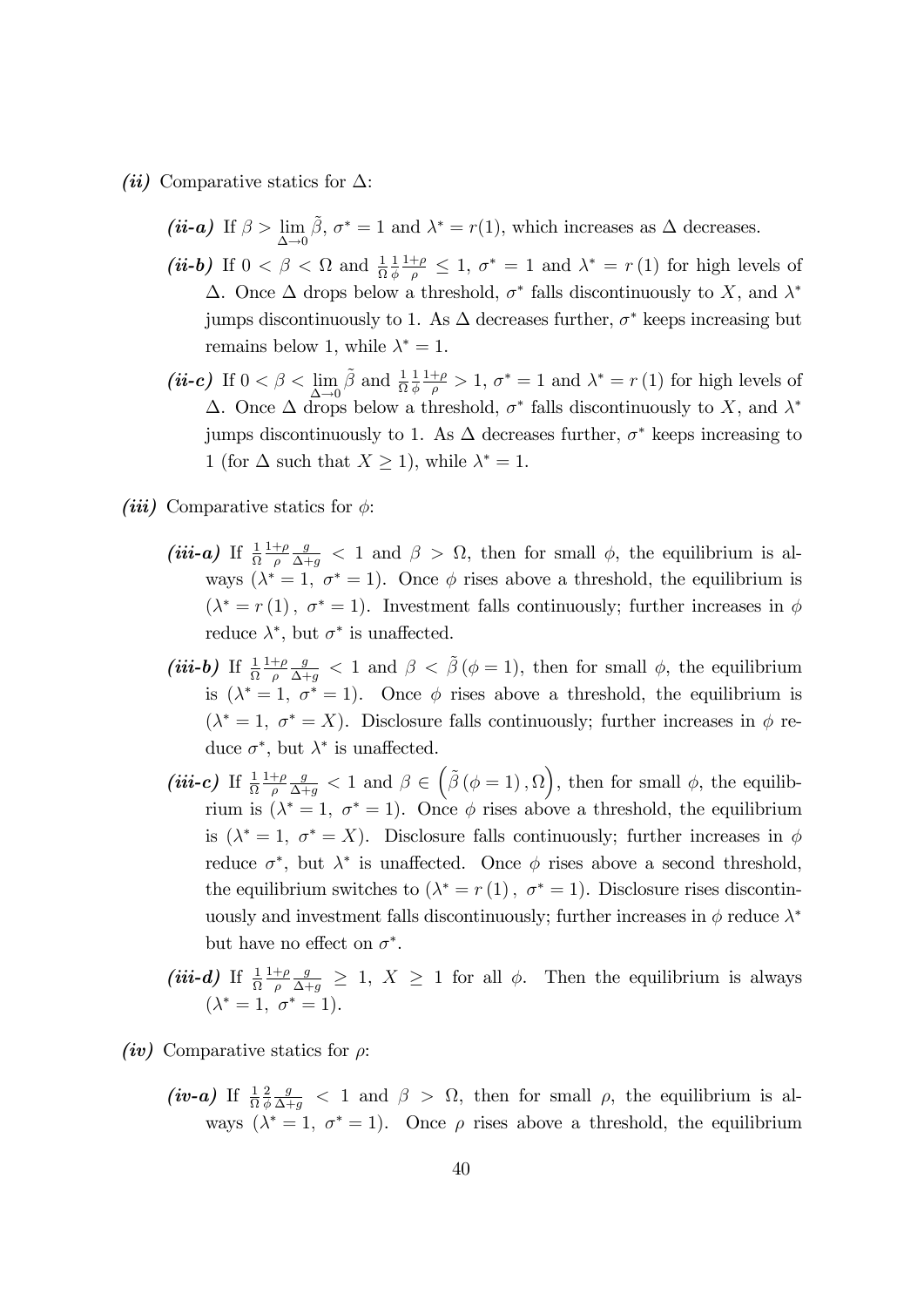is  $(\lambda^* = r(1), \sigma^* = 1)$ . Investment falls continuously; further increases in  $\rho$ reduce  $\lambda^*$ , but  $\sigma^*$  is unaffected.

- *(iv-b)* If  $\frac{1}{\Omega} \frac{2}{\phi}$  $\phi$ g  $\frac{g}{\Delta + g}$  < 1 and  $\beta$  <  $\tilde{\beta}$  ( $\rho = 1$ ), then for small  $\rho$ , the equilibrium is  $(\lambda^* = 1, \sigma^* = 1)$ . Once  $\rho$  rises above a threshold, the equilibrium is  $(\lambda^* = 1, \sigma^* = X)$ . Disclosure falls continuously; further increases in  $\rho$  reduce  $\sigma^*$ , but  $\lambda^*$  is unaffected.
- *(iv-c)* If  $\frac{1}{\Omega} \frac{2}{\phi}$  $\phi$ g  $\frac{g}{\Delta+g}$  < 1 and  $\beta \in (\tilde{\beta}(\rho=1), \Omega)$ , then for small  $\rho$ , the equilibrium is  $(\lambda^* = 1, \sigma^* = 1)$ . Once  $\rho$  rises above a threshold, the equilibrium is  $(\lambda^* = 1, \sigma^* = X)$ . Disclosure falls continuously; further increases in  $\rho$ reduce  $\sigma^*$ , but  $\lambda^*$  is unaffected. Once  $\rho$  rises above a second threshold, the equilibrium switches to  $(\lambda^* = r(1), \sigma^* = 1)$ . Disclosure rises discontinuously and investment falls discontinuously; further increases in  $\rho$  reduce  $\lambda^*$ but have no effect on  $\sigma^*$ .

*(iv-d)* If  $\frac{1}{\Omega} \frac{2}{\phi}$  $\phi$  $\frac{g}{\Delta+g} \geq 1, X \geq 1$  for all  $\rho$ . Then the equilibrium is always  $(\lambda^* = 1, \sigma^* = 1)$ .

- (v) Comparative statics for  $\omega$ . Let  $\beta$  denote the minimum  $\tilde{\beta}$  over all  $\omega$  such that  $X \leq 1$ :
	- (v-a) If  $\beta < \beta$ , then for low  $\omega$ , the equilibrium is  $(\lambda^* = 1, \sigma^* = 1)$ ; once  $\omega$  rises above a threshold, the equilibrium is  $(\lambda^* = 1, \sigma^* = X)$ . Disclosure falls continuously; further increases in  $\omega$  lower  $\sigma^*$  but have no effect on  $\lambda^*$ .
	- (v-b) If  $\beta > \max \{-\beta (X=1), \tilde{\beta} (X=0)\}$ , then for low  $\omega$ , the equilibrium is  $(\lambda^* = 1, \sigma^* = 1)$ . Once  $\omega$  rises above a threshold, the equilibrium is  $(\lambda^* = r(1), \sigma^* = 1)$ . Investment falls continuously; further increases in  $\omega$ lower  $\lambda^*$ , but  $\sigma^*$  is unaffected.
	- (v-c) If  $\tilde{\beta}(X=1) > \beta > \tilde{\beta}(X=0)$ , then, in addition to the effects in part (b), once  $\omega$  rises above a second threshold, the equilibrium switches to  $(\lambda^* = 1, \sigma^* = X)$ . Investment rises discontinuously and disclosure falls discontinuously; further increases in  $\phi$  lower  $\sigma^*$  but have no effect on  $\lambda^*$ .
	- $(v-d)$  If  $\beta \in (\underline{\beta}, \min\{\tilde{\beta}(X=1), \tilde{\beta}(X=0)\})$ , then for low  $\omega$ , the equilibrium is  $(\lambda^* = 1, \sigma^* = 1)$ . Once  $\omega$  rises above a threshold, the equilibrium is  $(\lambda^* = 1, \sigma^* = X)$ . Disclosure falls continuously; further increases in  $\omega$  lower  $\sigma^*$ , but  $\lambda^*$  is unaffected. Once  $\omega$  rises above a second threshold, the equilibrium switches to  $(\lambda^* = r(1), \sigma^* = 1)$ . Disclosure rises discontinuously and investment falls discontinuously; further increases in  $\omega$  lower  $\lambda^*$  but have no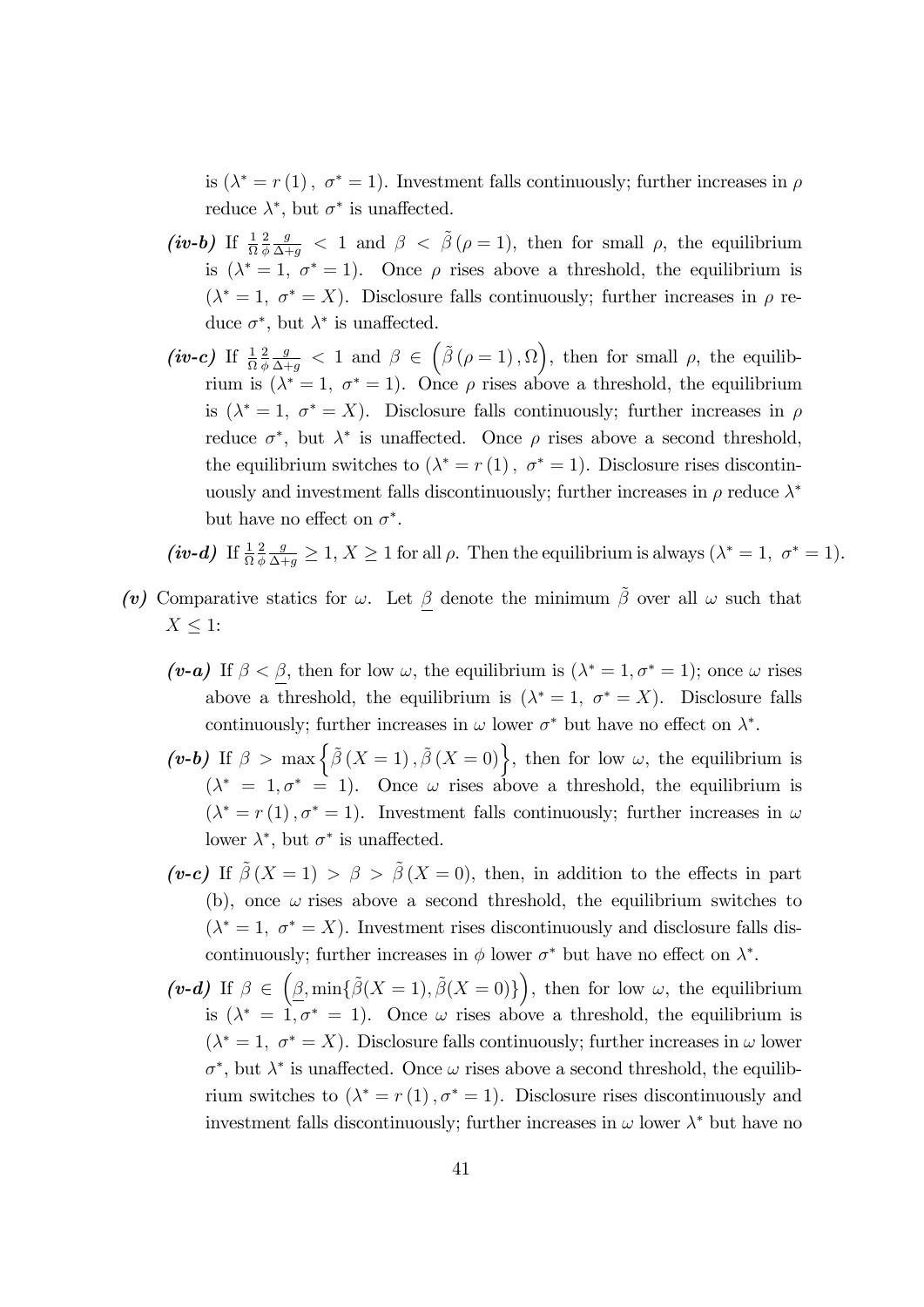effect on  $\sigma^*$ . Once  $\omega$  rises above a third threshold, the equilibrium switches to  $(\lambda^* = 1, \sigma^* = X)$ . Investment rises discontinuously and disclosure falls discontinuously; further increases in  $\phi$  lower  $\sigma^*$  but have no effect on  $\lambda^*$ .

We now prove the proposition. We start with part (i), the global comparative statics with respect to q; the effect of  $\Delta$  in part (ii) is exactly the opposite since  $\Delta$ and g appear together as the ratio  $\frac{\Delta + g}{g}$  in both X and  $\tilde{\beta}$ . From Proposition 3,  $\tilde{\beta}$  is strictly increasing in g for  $X < 1$ . For part (i-a), if  $\beta > \lim$  $g{\rightarrow}\infty$  $\tilde{\beta}, \beta > \tilde{\beta}$  for all g. Then by Proposition 3,  $\sigma^* = 1$  for all g, and  $\lambda^* = r(1)$ , which is strictly increasing in g.

For part (i-b), since  $\tilde{\beta} = 0$  when  $q = 0$ , when q is small,  $\beta > \tilde{\beta}$ , and so the equilibrium is  $(\lambda^* = r(1), \sigma^* = 1)$ . As g increases, the equilibrium remains  $(\lambda^* = r(1), \sigma^* = 1)$ but the investment level  $r(1)$  is increasing. When g hits the point at which  $\tilde{\beta} = \beta$ , the equilibrium jumps to  $(\lambda^* = 1, \sigma^* = X)$ , so investment rises and disclosure falls. As g continues to increase,  $\lambda^*$  is constant at 1, while  $\sigma^*$  increases but remains strictly below 1: since  $X < 1$ , we can never have full disclosure alongside full investment.

Part (i-c) is similar to part (i-b), except that  $\frac{1}{\Omega} \frac{1}{\phi}$  $\phi$  $1+\rho$  $\frac{+\rho}{\rho} > 1$ . In this case, there exists a threshold g' such that, when  $g \ge g'$ , (9) is satisfied and we have  $X \ge 1$ . Note that  $X = 1 \Leftrightarrow \tilde{\beta} = \Omega$ . If  $\beta \ge \Omega$ , then we always have  $\beta > \tilde{\beta}$  and full disclosure. When  $g < g'$ , the equilibrium is  $(\lambda^* = r(1), \sigma^* = 1)$ . As g rises,  $\lambda^* = r(1)$  rises. When g crosses above  $g'$ , we now have full investment as well as full disclosure: the equilibrium becomes ( $\lambda^* = 1$ ,  $\sigma^* = 1$ ). If  $\beta \in (0, \Omega)$ , then for low g, we have the partial investment equilibrium  $(\lambda^* = r(1), \sigma^* = 1)$ . As g rises,  $\sigma^*$  remains constant at 1 and the partial investment level  $r(1)$  rises, until  $\beta$  crosses above  $\beta$  and we move to the full partial disclosure equilibrium  $(\lambda^* = 1, \sigma^* = X)$ . Note this crossing point for g is below g', because  $\beta < \Omega$ . As g continues to increase,  $\lambda^*$  is constant at 1 and  $\sigma^*$  rises. When g crosses above g', we have  $X \geq 1$  so  $\sigma^*$  rises to 1. Unlike in the  $\frac{1}{\Omega} \frac{1}{\phi}$  $\phi$  $\frac{1+\rho}{\rho} \leq 1$  case, we can have full disclosure alongside full investment.

We now turn to part (iii). In part (iii-a),  $\frac{1}{\Omega}$  $1+\rho$  $\rho$  $\frac{g}{\Delta+g} \geq 1$ , (9) is satisfied for all  $\phi$ . Thus, we always have  $X \geq 1$ , which yields the equilibrium  $(\lambda^* = 1, \sigma^* = 1)$ . When 1 Ω  $_{1+\rho}$  $\rho$ g  $\frac{g}{\Delta+g}$  < 1, there are several cases to consider. In part (iii-b),  $\beta \geq \Omega$ , then  $\beta \geq$  $\tilde{\beta}$  always and so we have partial investment. In part (iii-c),  $\beta \leq \tilde{\beta}$  ( $\phi = 1$ ), then  $\beta \leq \tilde{\beta}$  always and so we always have partial disclosure. Finally, in part (iii-d)  $\beta \in$  $\left(\Omega, \tilde{\beta}(\phi=1)\right)$ , for small  $\phi$ , we have  $X \geq 1$ , so the equilibrium is  $(\lambda^* = 1, \sigma^* = 1)$ . When  $\phi$  rises so that X crosses below 1, then  $\tilde{\beta}$  crosses above  $\Omega$  and so we have  $\beta < \tilde{\beta}$ , which yields partial disclosure. After  $\phi$  reaches a threshold, then  $\tilde{\beta}$  falls below  $\beta$  and so we move to partial investment.